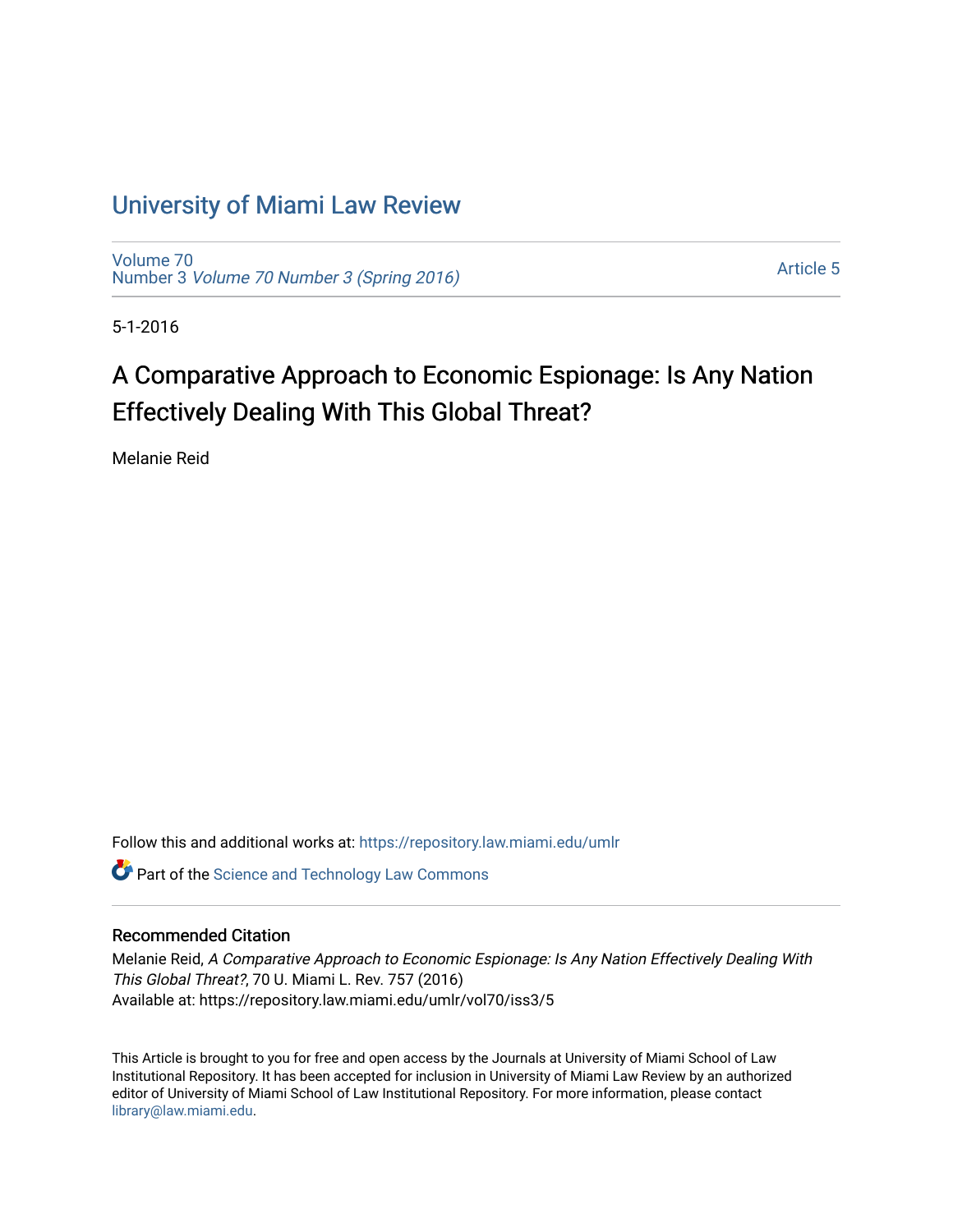## **A Comparative Approach to Economic Espionage: Is Any Nation Effectively Dealing With This Global Threat?**

## MELANIE REID\*

*In 1996, Congress passed the Economic Espionage Act (EEA), 18 U.S.C. Sections 1831 and 1832, to help thwart attempts by foreign entities intent on stealing U.S. proprietary information and trade secrets. Despite the passage of the EEA almost twenty years ago, if recent statistics are to be believed, there is so much trade secret thievery going around that the United States finds itself in the midst of an epidemic of economic espionage. Currently, any and all U.S. technology that is vulnerable and profitable is being targeted. Unfortunately, existing remedies and enforcement have barely blunted the onslaught against the U.S. which faces, according to the IP Commission Report, a potential 300 billion dollar loss of raw innovation every year. To date, there have only been a handful of § 1831 convictions since the Act was passed. That is hardly a deterrence or something to send shudders down the backs of would-be industrial spies. Despite U.S. shortcomings, the rest of the world has not done any better.* 

<sup>\*</sup> Associate Professor of Law, Lincoln Memorial University-Duncan School of Law. I would like to thank Bethany Thompson and Gordon Russell for their invaluable research assistance, Andrea Dennis, Shawn Boyne, Timothy Webster, Akram Faizer, Bruce Beverly, and Syd Beckman for their excellent editorial comments, and Pat Laflin who is an expert in this field. Additional thanks goes to all the SEALS 2015 Conference participants who provided me with significant comments and advice during my presentation of this paper.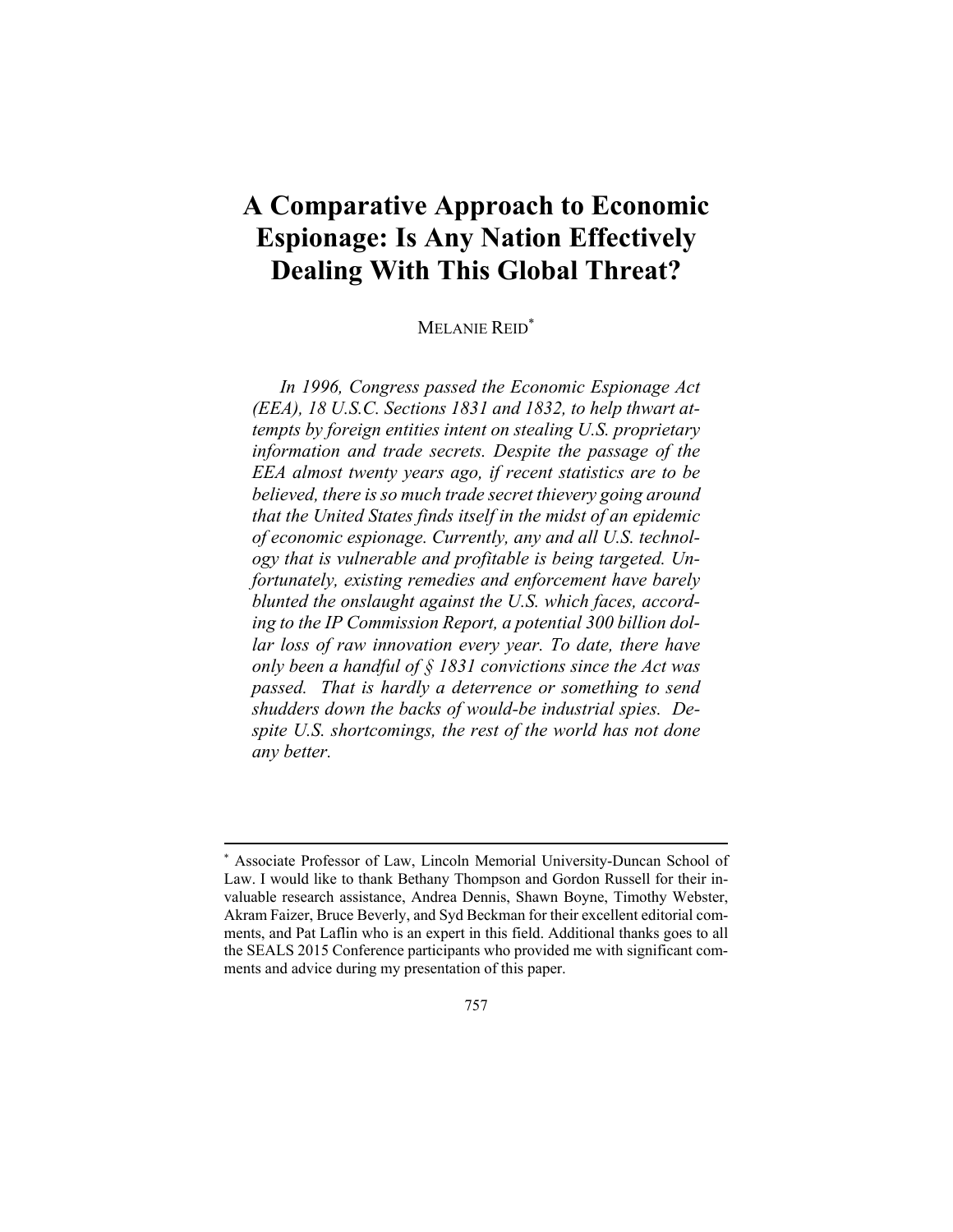*This article explores the reasons behind the U.S. government's two-pronged approach: preventing the thefts by educating and training private companies to improve security and safeguard their secrets, and reacting to acts of economic espionage by federally prosecuting offenders under the EEA, and why this approach is not succeeding. The U.S. approach has been weak for several reasons: (1) the EEA, specifically, 18 U.S.C. § 1831, has been difficult to prove; (2) the sentences under § 1831 have been minimal; (3) despite being educated on the pitfalls of lax cybersecurity and personnel controls, there is a lack of buy-in from private industry to cooperate with law enforcement and/or tighten office security measures to prevent IP theft; (4) the federal government has taken a relatively hands-off approach in assisting private enterprise; and (5) other countries do not assist in international investigations due to their own weak response or individual attitudes towards intellectual property theft or in some cases, are the same foreign countries involved in the theft. This article also examines how various countries are handling the economic espionage threat and how differences in cultural, historical, and nationalistic backgrounds as well as economic and political governance allow some countries to be unapologetic supporters of state-sponsored economic espionage. The overall global response to economic espionage is weak, and a stronger U.S. response is needed.* 

|                                                       | -759 |
|-------------------------------------------------------|------|
| II. GLOBAL SOLUTIONS TO COMBAT ECONOMIC ESPIONAGE 766 |      |
|                                                       |      |
|                                                       |      |
|                                                       |      |
|                                                       |      |
|                                                       |      |
|                                                       |      |
|                                                       |      |
|                                                       |      |
| III. THE LEADING OFFENDERS OF ECONOMIC ESPIONAGE783   |      |
|                                                       |      |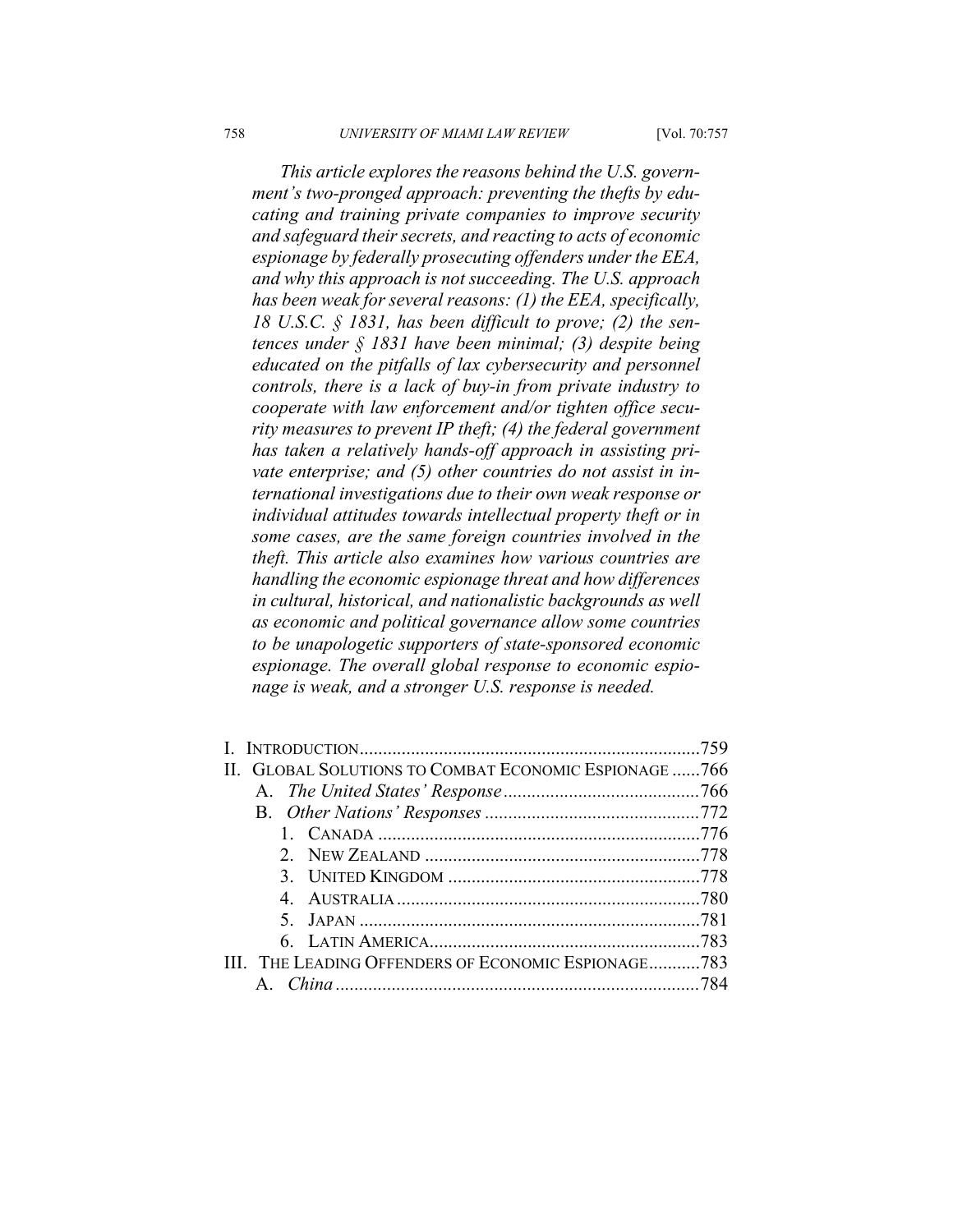| 2016] | A COMPARATIVE APPROACH TO ECONOMIC ESPIONAGE         | 759 |
|-------|------------------------------------------------------|-----|
|       | 1. HACKING AND THE PEOPLE'S LIBERATION ARMY 786      |     |
|       | $2^{\circ}$                                          |     |
|       | 3. JOINT BUSINESS VENTURES WITH CHINA790             |     |
|       | $\mathbf{B}$                                         |     |
|       |                                                      |     |
|       |                                                      |     |
|       |                                                      |     |
|       | IV. AN EVALUATION OF THE GLOBAL RESPONSE TO ECONOMIC |     |
|       |                                                      |     |
|       |                                                      |     |
|       |                                                      |     |
|       |                                                      |     |
|       |                                                      |     |
|       | 4. THE WEAK RELATIONSHIP BETWEEN THE FEDERAL         |     |
|       |                                                      |     |
|       | 5. WHY THE GLOBAL RESPONSE HAS BEEN WEAK 820         |     |
|       |                                                      | 825 |

#### I. INTRODUCTION

"Our workers are the most productive on Earth, and if the playing field is level, I promise you—America will always win."  $-$  Pres. Barack Obama<sup>1</sup>

When Americans are asked the question, what is the single, greatest foreign threat to our nation's economic health and stability, many will say it is the transfer of American manufacturing jobs to other countries such as China and Korea. While it is true that millions of manufacturing jobs have been moved overseas, $2$  there is an

 $\frac{1}{1}$ <sup>1</sup> EXEC. OFFICE OF THE PRESIDENT OF THE UNITED STATES, ADMINISTRATION STRATEGY OF MITIGATING THE THEFT OF U.S. TRADE SECRETS 7 (2013), https://www.whitehouse.gov/sites/default/files/omb/IPEC/admin\_ strategy\_on\_mitigating\_the\_theft\_of\_u.s.\_trade\_secrets.pdf [hereinafter TRADE SECRETS].

<sup>&</sup>lt;sup>2</sup> PETER NAVARRO  $\&$  GREG AUTRY, DEATH BY CHINA: CONFRONTING THE DRAGON—A GLOBAL CALL TO ACTION (Prentice Hall 2011). "Since China joined the World Trade Organization in 2001 and falsely promised to end its mercantilist and protectionist practices, America's apparel, textile, and wood furniture industries have shrunk to half their size—with textile jobs alone beaten down by 70%.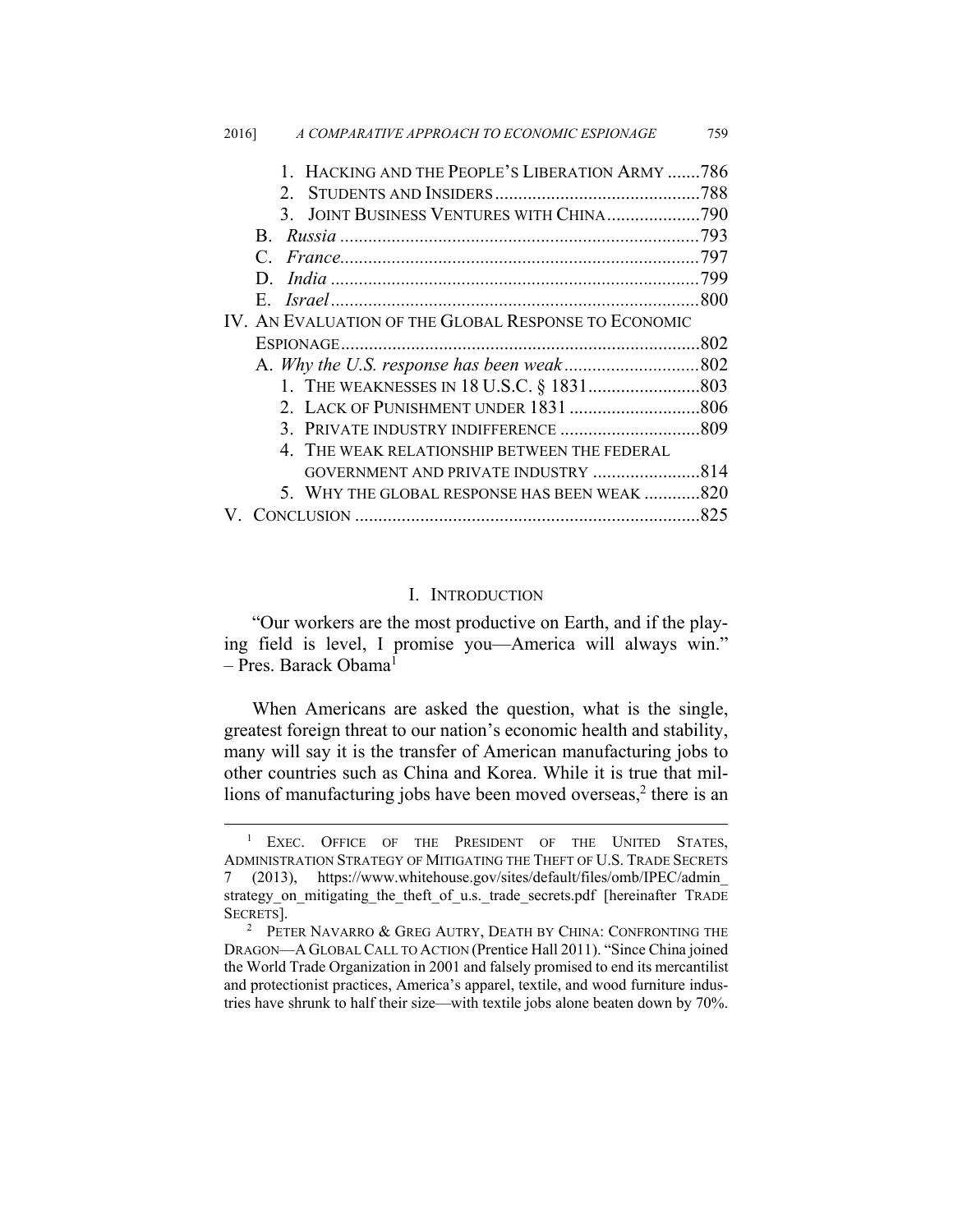even greater threat to our nation's economic productivity and prosperity: economic espionage.

Economic espionage occurs when a foreign power sponsors or coordinates intelligence activity directed at another government, a foreign corporation, establishment, or person.<sup>3</sup> This intelligence activity is "designed to unlawfully or clandestinely . . . obtain sensitive financial, trade, or economic policy information; proprietary economic information; or critical technologies[,] or to unlawfully or clandestinely influence sensitive economic policy decisions."<sup>4</sup> An employee's unwitting act of opening an electronic attachment containing a malicious virus meant to infiltrate the company's server or a trusted insider who deliberately downloads his employer's source code for personal gain and for the benefit of a foreign entity can harm the employer and may cost their company millions or even billions of dollars.<sup>5</sup>

The term "economic espionage" sounds mysterious and perhaps a bit "cloak and dagger." One can imagine a covert foreign agent tasked with committing economic espionage stopping by a dead drop to retrieve a package containing the latest blueprints or prototype designs that a General Electric employee has left behind for his handler. However, one who commits economic espionage needs no covert moves to be successful.

In reality, economic espionage is merely a form of cheating stealing trade secrets from one company in order to assist a state-

Other critical industries like chemicals, paper, steel, and tires are under similar siege, while employment in our high-tech computer and electronics manufacturing industries has plummeted by more than 40%." *Id.* at 2-3.

<sup>&</sup>lt;sup>3</sup> DEP'T OF JUSTICE, FED. BUREAU OF INVESTIGATION, ECON. ESPIONAGE, PROTECTING AMERICA'S TRADE SECRETS, https://www.fbi.gov/about-us/investigate/counterintelligence/economic-espionage-1. Industrial espionage is similar to economic espionage in that it involves the theft of trade secrets, however, industrial espionage does not involve a foreign power, instrumentality, or agent. *Id.* at  $\mathfrak{2}$ .

The FBI Fed. Bureau of Investigation, *Frequently Asked Questions* (last visited Oct. 22, 2015) https://www.fbi.gov/about-us/faqs. 5

<sup>&</sup>lt;sup>5</sup> "Cyber espionage is the science of covertly capturing e-mail traffic, text messages, other electronic communications, and corporate data for the purpose of gathering national-security or commercial intelligence." Seymour M. Hersh, *The Online Threat: Should we be worried about a cyber war?*, THE NEW YORKER, Nov. 1, 2010, http://www.newyorker.com/magazine/2010/11/01/the-onlinethreat.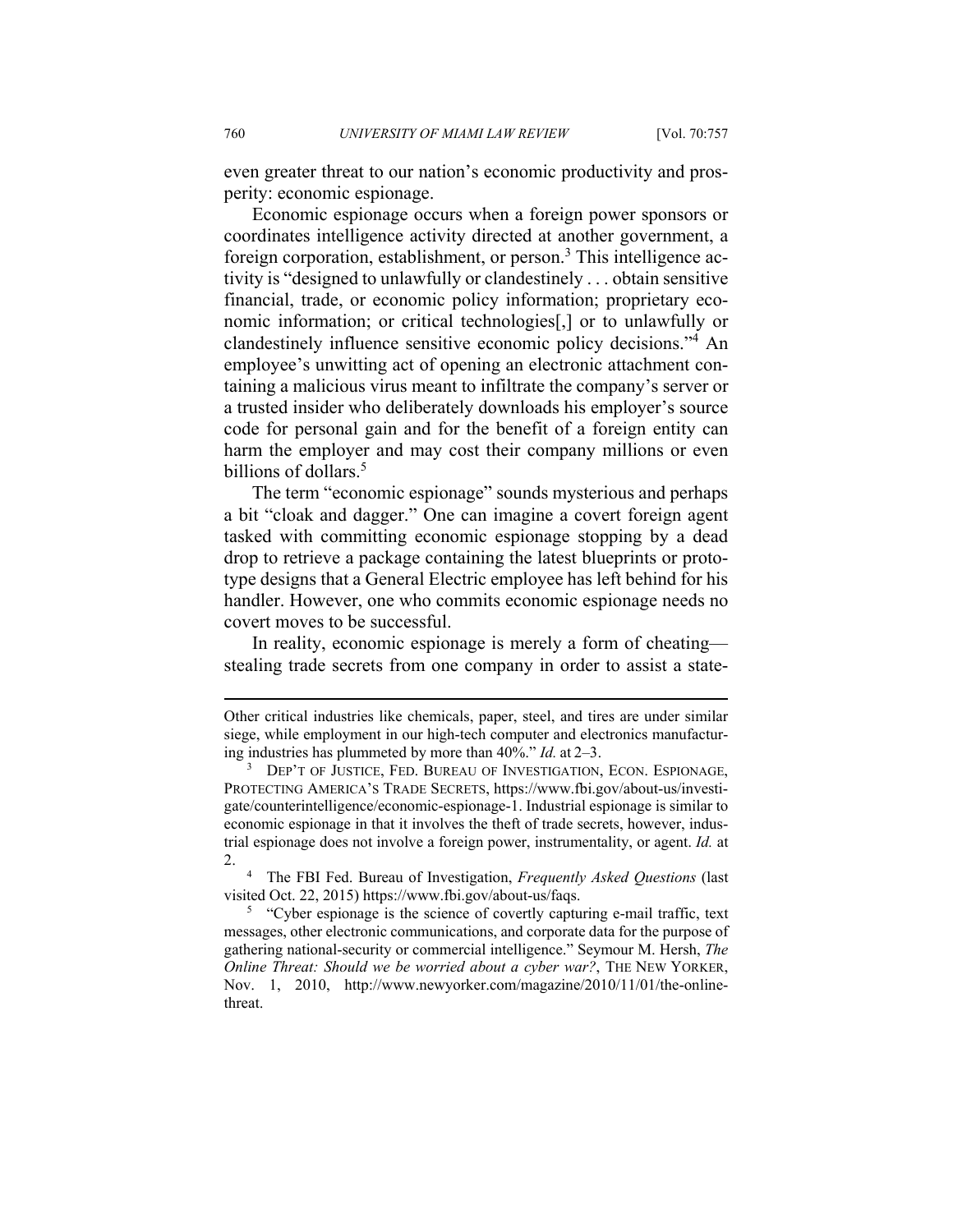sponsored foreign entity skip its research and development (R&D) phase (or at least, accelerate the process) and proceed straight to making money for its stakeholders and boost that country's economy. What makes this form of cheating "espionage" is that typically, one foreign nation is deprived of its trade secrets while another benefits from its neighbor's sweat equity.

In 1996, the United States' Congress determined that this is a crime.<sup>6</sup> Some nations agree, others condemn the activity but let the civil courts handle these issues, and other nations condone it—all is fair in love, war, and business.<sup>7</sup> One nation's political and military ally can also be that country's economic competitor/adversary at the same time.

While the threat may sound exaggerated, it is not. Estimates vary, but economic espionage costs the United States' government and the private sector somewhere between \$2 to \$400 billion annually.<sup>8</sup> Symantec, an American technology security company, estimates that industrial espionage costs United States' businesses more than \$250 billion each year.<sup>9</sup> Others have calculated that cyber espionage, in particular, costs the U.S. economy from 0.1 percent to 0.5 percent of its gross domestic product.<sup>10</sup>

9 Cotriss, *supra* note 8. *See also* MCAFEE CENTER FOR STRATEGIC AND INT'L STUDIES, NET LOSSES: ESTIMATING THE GLOBAL COST OF CYBERCRIME (2014), http://www.mcafee.com/us/resources/reports/rp-economic-impact-cybercrime2.pdf. 10 Ellen Nakashima, *Obama Orders Voluntary Security Standards for Criti-*

*cal Industries' Computer Networks*, THE WASHINGTON POST (Feb. 12, 2013), https://www.washingtonpost.com/world/national-security/obama-orders-voluntary-security-standards-for-critical-industries-computer-networks/2013/02/12/ e1d0a586-755e-11e2-8f84-3e4b513b1a13\_story.html.

 $\overline{\phantom{0}}$ Economic Espionage Act of 1996, Pub. L. No. 104–294, 110 Stat. 3488.

<sup>7</sup> Siobhan Gorman, *China Singled Out for Cyberspying*, THE WALL STREET JOURNAL (Nov. 4, 2011), http://www.wsj.com/articles/SB10001424052970203 716204577015540198801540. 8

The U.S. International Trade Commission estimated in 2009 that as much as \$50 billion was lost due to espionage, cyber attacks and other counterfeit and trademark crimes. OFFICE OF THE NATIONAL COUNTERINTELLIGENCE EXEC., FOREIGN SPIES STEALING U.S. ECONOMIC SECRETS IN CYBERSPACE: REPORT TO CONGRESS ON FOREIGN ECONOMIC COLLECTION AND INDUSTRIAL ESPIONAGE 2009-2011 (2011) [hereinafter COUNTERINTELLIGENCE REPORT]. *See also* David Cotriss, *Blame Game: Cyber Espionage*, SC MAGAZINE (Nov. 1, 2013), http://www.scmagazine.com//blame-game-cyber-espionage/printarticle/316384/.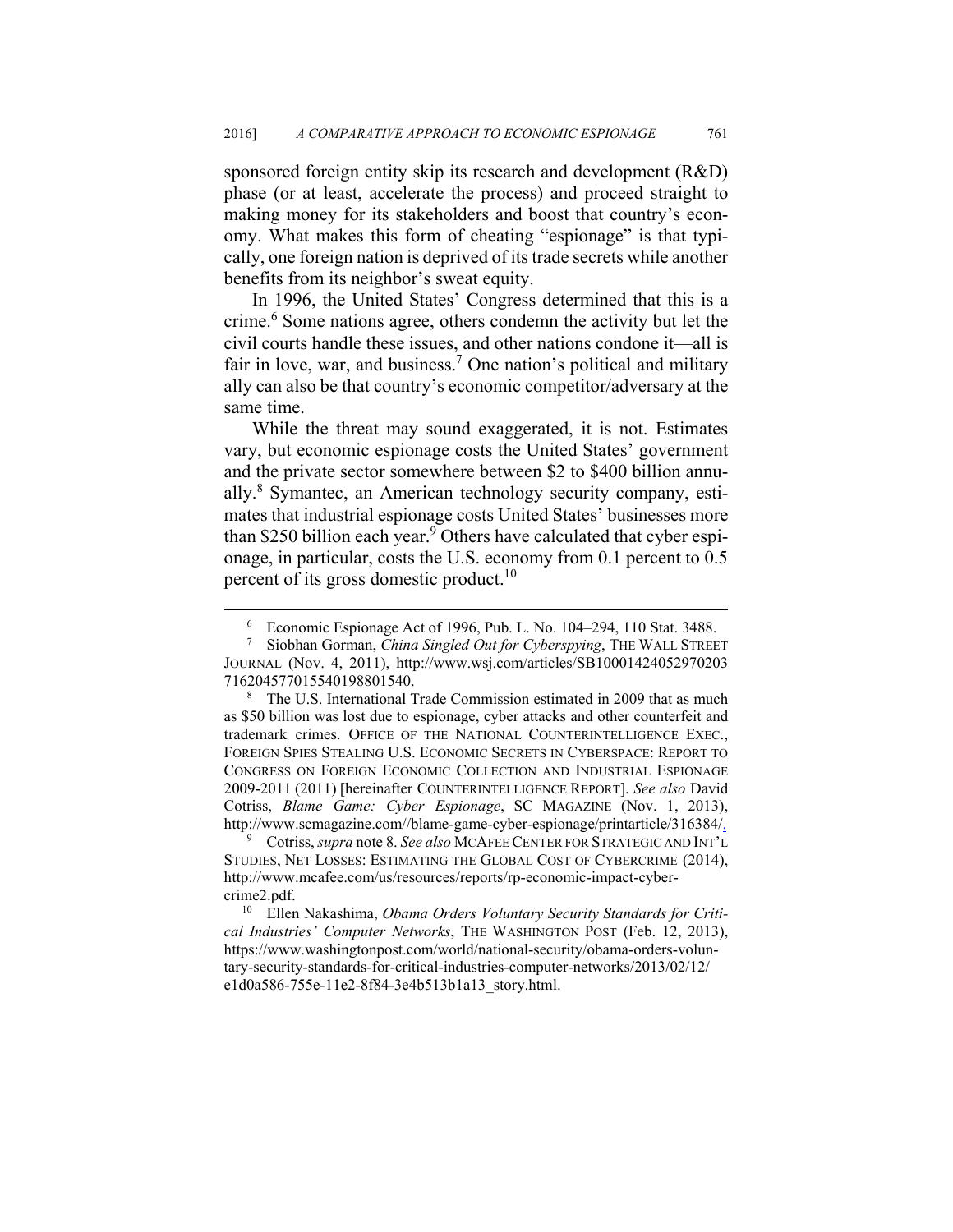During a Senate hearing in 2014, Representative Mike Rogers, chair of the House Intelligence Committee and chairman of the Permanent Select Committee on Intelligence, stated that the theft of proprietary information and technology constitutes "the largest transfer of wealth  $\ldots$  in the world's history"<sup>11</sup> and has cost the

11 Hilary Tuttle, *Counterintelligence Now Riskier than Terrorism, Intelligence Officials Report*, RISK MANAGEMENT MONITOR (Jan. 30, 2014), http://www.riskmanagementmonitor.com/counterintelligence-now-riskier-thanterrorism-intelligence-officials-report/. An economist and director of the U.S. Cyber Consequences Unit, a non-profit research institute, has said, "While a precise dollar figure for damage is elusive, the overall magnitude of the attacks is not. We're talking about stealing entire industries. This may be the biggest transfer of wealth in a short period of time that the world has ever seen." Michael Riley & John Walcott, *China-Based Hacking of 760 Companies Shows Cyber Cold War*, BLOOMBERG BUSINESS (Dec. 14, 2011), http://www.bloomberg.com/news/articles/2011-12-13/china-based-hacking-of-760-companies-reflects-undeclared-global-cyber-war. This is a common phrase used by those describing the impact of economic espionage. The cybersecurity "firm McAfee detailed hacks into some 72 public and private computer networks in 14 countries [in a report in August 2011] and [also] warned of 'the biggest transfer of wealth in terms of intellectual property in history.'" Adam Piore, *Digital Spies: The Alarming Rise of Electronic Espionage*, POPULAR MECHANICS (Jan. 24, 2012),

The Commission on the Theft of American Intellectual Property reports that annual U.S. economic losses from international IP theft are "likely to be comparable to the current annual level of U.S. exports to Asia, [which is estimated at] over \$300 billion." COMM'N ON THE THEFT OF AM. INTELL. PROP., THE IP COMMISSION REPORT 2 (2013). "[F]ormed in 2012, [the Commission on the Theft of American Intellectual Property is] 'an independent initiative representing the sectors of research, defense, academia, government, labor, and business. The Commission is dedicated to examining the causes and impact of IP theft on U.S. strategic and economic interests and recommending policy solutions to the Administration and Congress.'" Scott Bradner, *IP Commission Report: Surprisingly Clueful*, NETWORK WORLD (May 30, 2013), http://www.networkworld.com/article/2166743/software/ip-commission-report--surprisingly-clueful.html. A threat assessment statement from 2015 outlining the top risks to national security found that dangers from foreign spies and from leakers "are increasing in frequency, scale, sophistication, and severity of impact." *Worldwide Threat Assessment of the U.S. Intelligence Community: Hearing Before Senate Armed Services Comm.*, 114th Cong. 1–3 (2015) (statement for the record of James R. Clapper, Director of National Intelligence), http://www.dni.gov/files/documents/Unclassified\_2015\_ATA\_SFR\_-\_SASC\_FINAL.pdf. According to Clapper's statement, the top threats in 2014 included: 1) cyberattacks, cyberespionage, 2) terrorism and transnational organized crime, 3) Weapons of Mass Destruction proliferation, 4) counterintelligence, and 5) counterspace (attacks on satellites, communications). *Id.*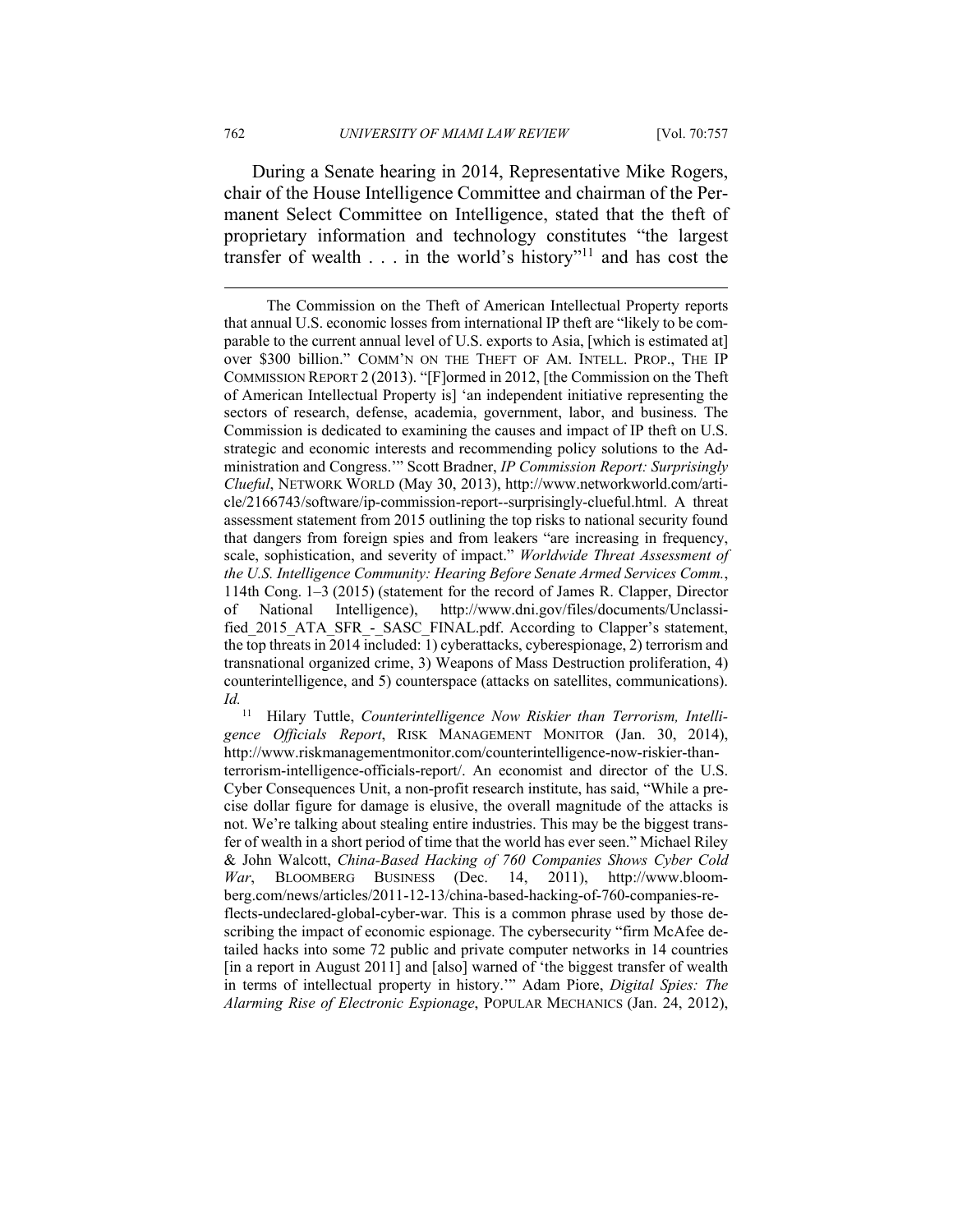United States an estimated \$2 trillion.<sup>12</sup> One thing is certain, the United States would stand to gain millions of jobs and see a dramatic increase in GDP growth, R&D investment, and increased worker productivity and innovation in a world where economic espionage disappeared and a respect for intellectual property existed. Pens, papers, files, and document storage rooms are a thing of the past. We currently live in an age of malware<sup>13</sup>, botnets<sup>14</sup>, rootkits,<sup>15</sup> zero-

http://www.popularmechanics.com/technology/security/how-to/a7488/digitalspies-the-alarming-rise-of-electronic-espionage/. 12 *See* Tuttle, *supra* note 11. *See also Ann. Open Hearing on Current and* 

*Projected National Security Threats to the U. S.: Hearing Before Senate Select Comm. on Intelligence,* 113th Cong. 4–7, 12–14 (2014) [hereinafter *Senate Hearing*] (statement of James R. Clapper, Director of National Intelligence). This threat assessment report outlines the top risks to national security. The report says dangers from foreign spies and leakers have increased in frequency and severity.<br><sup>13</sup> Malware can be embedded on microchips purchased by a company and

used to exfiltrate information from computers. *Hearing Before the Subcomm. on Crime and Terrorism of the Senate Comm. on the Judiciary*, 112th Cong. 6–8 (2011) (statement of Gordon Snow, Assistant Dir., Cyber Div., Fed. Bureau of

Investigation).<br><sup>14</sup> DEP'T OF DEFENSE, DEPARTMENT OF DEFENSE STRATEGY FOR OPERATING IN CYBERSPACE (Jul. 2011). "Botnets are networks of compromised computers controlled remotely by an attacker. The botnets run by criminals could be used by cyber terrorists or nation states to steal sensitive data, raise funds, limit attribution of cyber attacks, or disrupt access to critical national infrastructure. Botnets that specialize in data exfiltration are able to capture the contents of encrypted webpages and modify them in real time. When properly configured, criminals can ask additional questions at login or modify the data displayed on the screen to conceal ongoing criminal activity." Snow, *supra* note 13. 15 Thomas Brewster, *Russians Suspected in 'Uroburos' Digital Espionage* 

*Attacks*, TECH WEEK EUROPE (Mar. 3, 2014, 11:24 AM), http://www.techweekeurope.co.uk/workspace/russian-intelligence-uroburosmalware-140494 (quoting Jaime Blasco, director of AlienVault Labs). A "root kit" is a type of malware that "hides the presence of the spying operation and also creates a hidden, encrypted file system to store stolen data and tools used by the attackers. Those tools include password stealers, tiny programs for gathering information about the system and document stealers." *Id*; Peter Apps & Jim Finkle, *Insight – Suspected Russian Spyware Turla Targets Europe, U.S.*, REUTERS (Mar. 7, 2014, 2:31 PM), uk.reuters.com/article/2014/03/07/russia-cyberespionageidUKL1N0M302H20140307.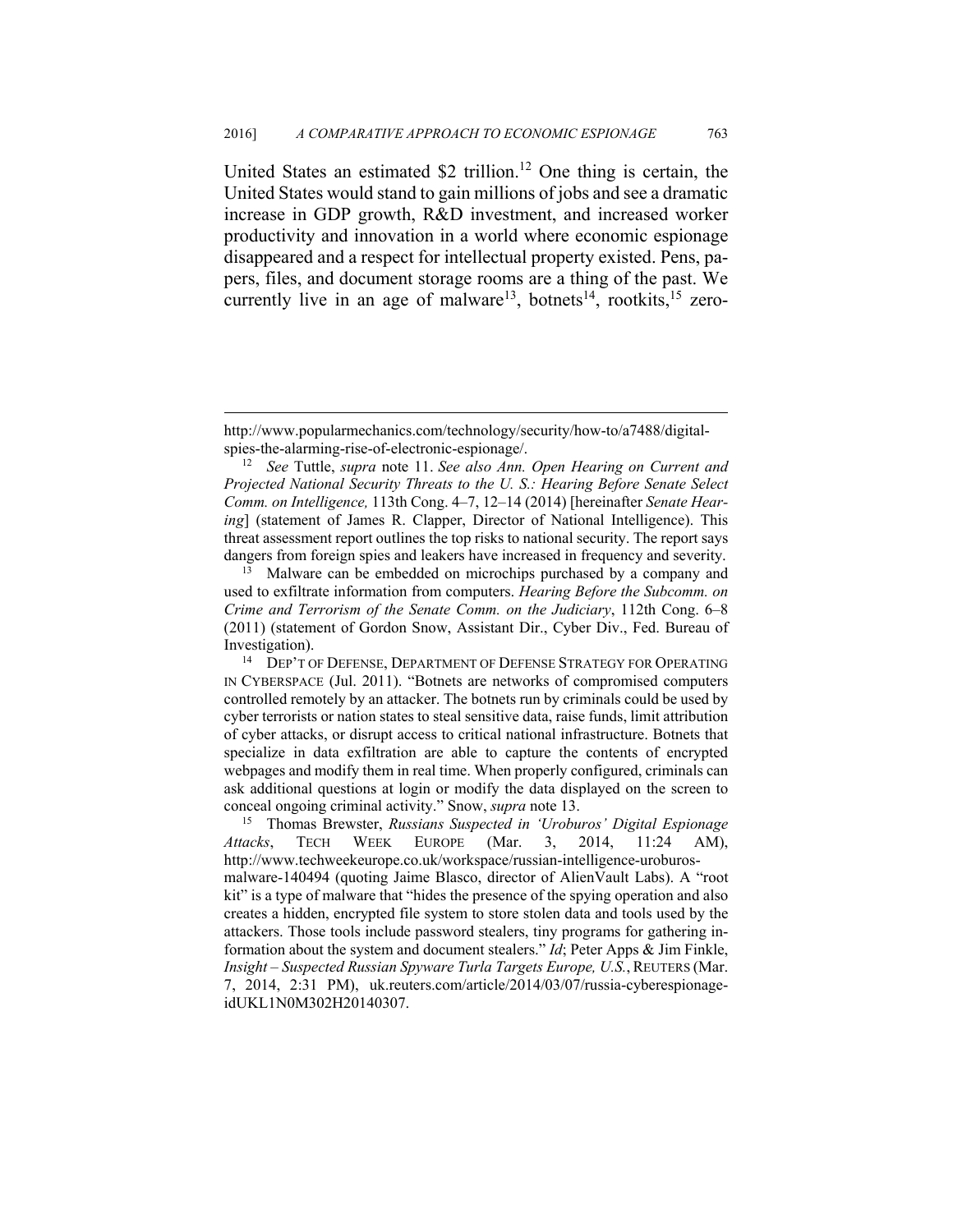$day$ ,<sup>16</sup> honeypots,<sup>17</sup> cybercriminal threats, advanced persistent threats  $(APTs)^{18}$  and computer network exploitation. It is relatively easy for nation states to either steal trade secrets via the internet or to find an insider who will steal it for them. These significant and repeated threats should raise our ire and cause entrepreneurs to take a second look at their electronic encryption process or personnel security measures. Yet surprisingly, most Americans remain either indifferent to this present and persistent threat, lulled into a false sense of security due to the inadequate protective measures already in place, or resigned to the possibility of technology loss through theft as just another cost of doing business. Their concerns only become truly real when it becomes personal, when it is their company trade secrets that are looted.

Foreign competitors steal trade secrets in a variety of ways through targeting and recruiting insiders, conducting economic intelligence operations through the use of bribery, cyber intrusions, theft, and dumpster diving in search of intellectual property or discarded prototypes, and establishing joint ventures with U.S. companies.19 Foreign competitors will also utilize unsolicited emails to tar-

<sup>&</sup>lt;sup>16</sup> Zero-day refers to a Windows software flaw that was used by Russian government-linked hackers to install malicious software to conduct a large-scale cyber-spying program on NATO, U.S. government agencies, and European countries. Ellen Nakashima, *Hackers Breach Some White House Computers*, THE WASHINGTON POST (Oct. 28, 2014), www.washingtonpost.com/world/nationalsecurity/hackers-breach-some-white-house-computers/2014/10/28/2ddf2fa0-

<sup>5</sup>ef7-11e4-91f7-5d89b5e8c251\_story.html. 17 Economic Espionage professionals defined "Honeypots" as "intelligence operations in which a younger sexual partner is used to seduce and suborn a target with access to secret information." Susan Waterman, *U.S. Defense Contractor Arrested for Passing Secrets to Chinese 'Honeypot*,*'* WASHINGTON TIMES (March 19, 2013) http://www.washingtontimes.com/news/2013/mar/19/us-defense-contractor-arrested-passing-secrets-chi/?paige=all. 18 An "advanced persistent threat" is considered "an onslaught of computer

network intrusions originating from Internet Protocol (IP) addresses in China." COUNTERINTELLIGENCE REPORT, *supra* note 8, at 5. The Department of Defense has characterized China as "the world's most active and persistent perpetrator of economic espionage." Cotriss, *supra* note 8.<br><sup>19</sup> *Economic Espionage And Trade Secret Theft: Are Our Laws Adequate For* 

*Today's Threats? Hearing Before Senate Comm. on the Judiciary, Subcomm. on Crime and Terrorism*, 113th Cong. (2014) [hereinafter Coleman Statement]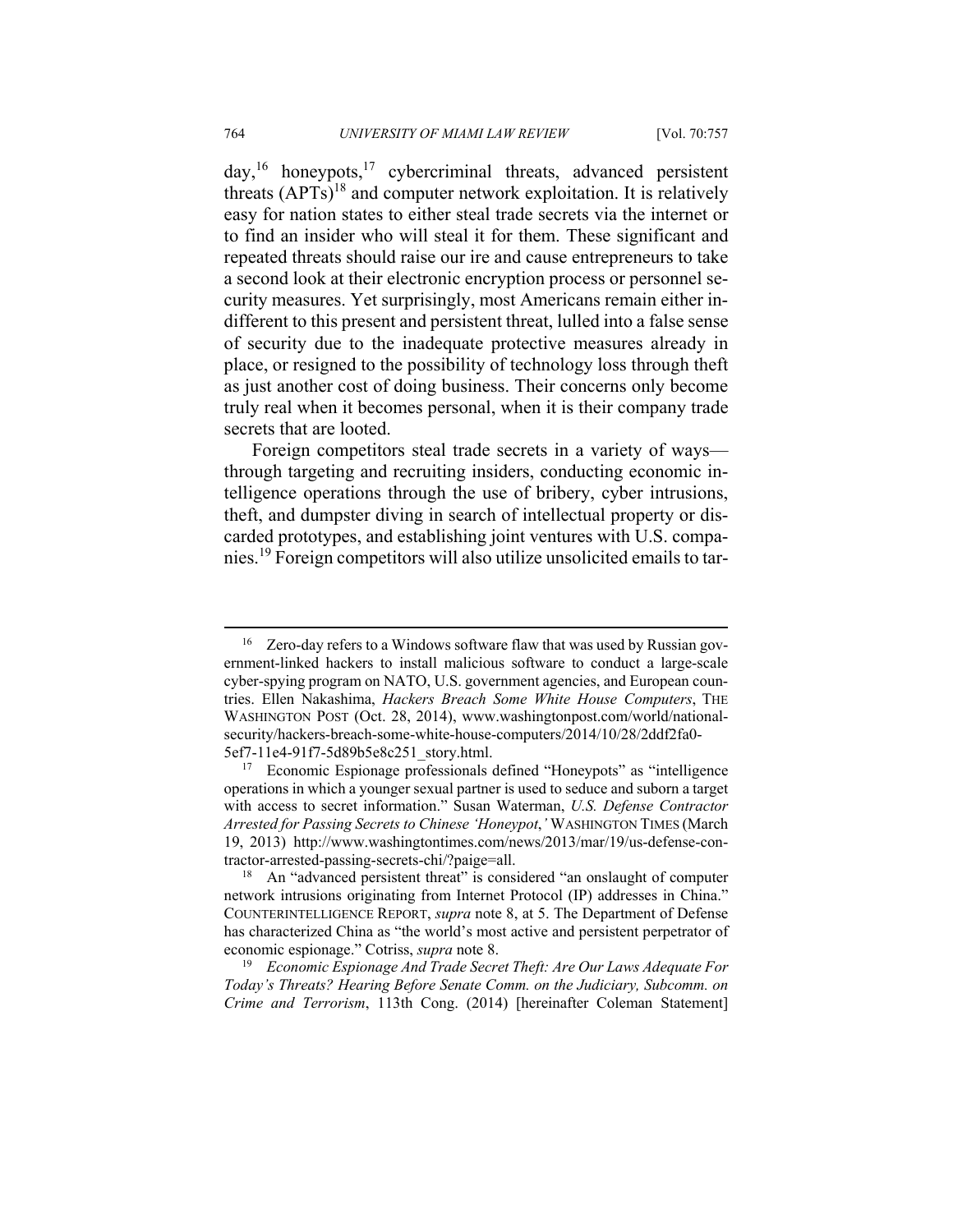get insiders or plant a computer virus, establish front companies, liaison with universities that have ties to defense contractors, have foreign intelligence agents attempt to recruit insiders, serve as hosts or attendees at trade conferences, infiltrate research and facilities relocated overseas, circumvent export control laws, visit scientific and research delegations, and of course, hack into private company databases.20

The United States government recognizes that economic espionage is a huge problem, so it has taken steps to combat and protect against this threat. But are these protective measures sufficient to thwart or mitigate the problem? Should the United States reverse course and follow the path of other nations, which steal foreign intellectual property and share the pilfered trade secrets with their own state-run industries and corporations? Or should we simply look the other way like other countries appear to be doing? This article examines how various countries deal with the economic espionage threat and how these measures compare to the U.S. response; it seeks to explore how differences in national pride, cultural, historical and nationalistic backgrounds, and economic and political governance allow some countries to be unapologetic supporters of state-sponsored economic espionage. Part II evaluates the U.S. government response and how other countries handle the issue of economic espionage, which countries have chosen to criminalize these acts and which countries condemn but do not criminalize. Part III identifies the leading offender nations and how cultural attitudes toward property rights and the type of political governance contribute to an acceptance of economic espionage. Part IV attempts to explain why the overall global response to economic espionage is weak, why the issue is more complicated than it seems at first glance, and why a strong U.S. response is needed.

<sup>(</sup>statement of Randall C. Coleman, Assistant Dir. Counterintelligence Div., Fed. Bureau of Investigation).<br><sup>20</sup> FBI NATIONAL PRESS OFFICE, FBI ANNOUNCES ECONOMIC ESPIONAGE

AWARENESS CAMPAIGN (2015); Coleman Statement, *supra* note 19.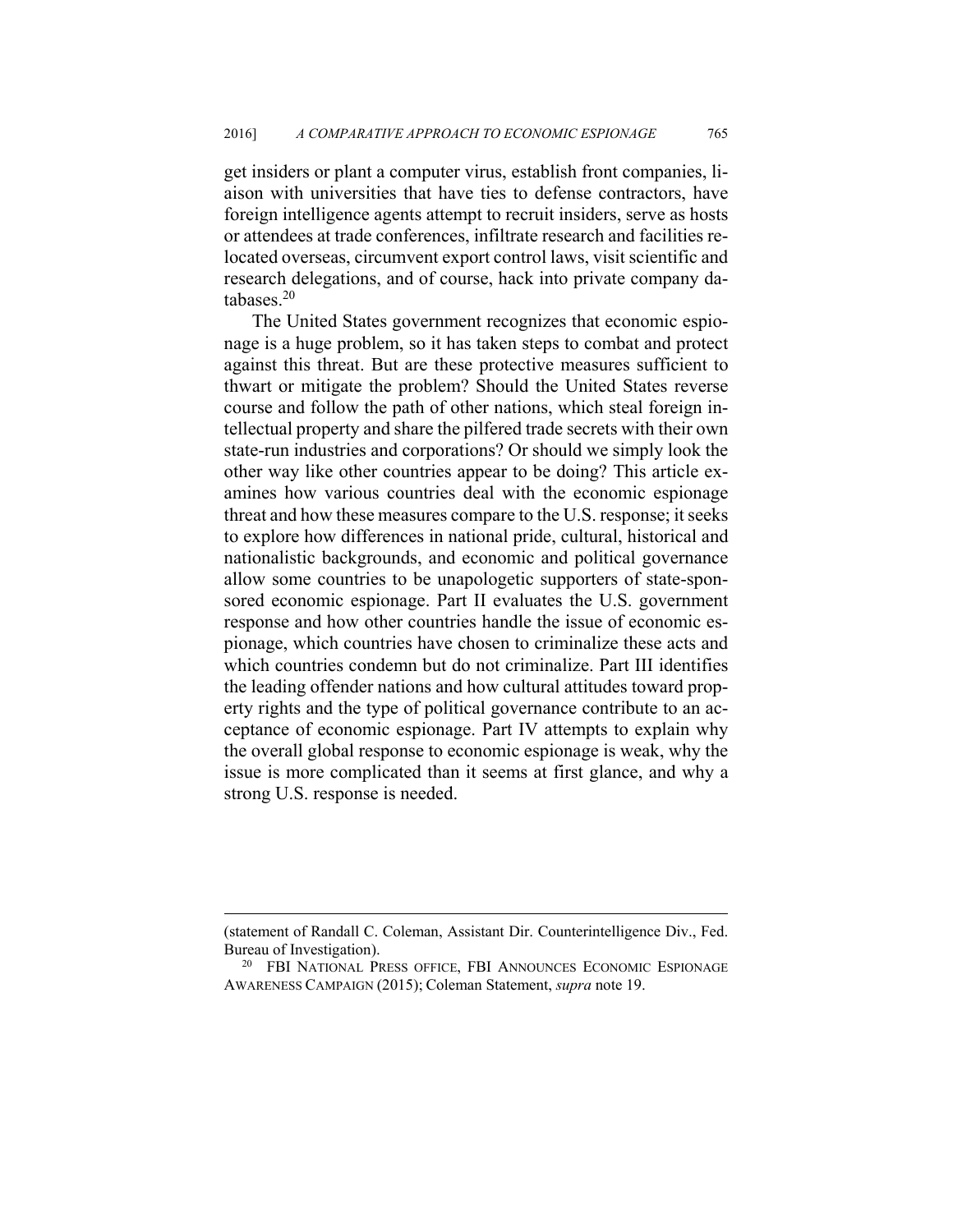#### II. GLOBAL SOLUTIONS TO COMBAT ECONOMIC ESPIONAGE

#### A. *The United States' Response*

The U.S. government is currently using a two-pronged approach to combat economic espionage by: (1) preventing the thefts by educating and training private companies to improve security and safeguard their secrets, and (2) reacting to acts of economic espionage by federally prosecuting offenders.<sup>21</sup>

The Federal Bureau of Investigation (FBI) is the leading agency responsible for combatting economic espionage. In fact, counterespionage<sup>22</sup> has become their number two priority second only to terrorism.23 Intellectual property theft not only costs businesses money, but it is also considered a strategic threat—a threat to our nation's economic and security interests.24

ber two priority." *Investigative Programs Counterintelligence Division*, The Federal Bureau of Investigation (Last visited Nov. 3, 2015), https://www2.fbi.gov/hq/ci/economic.htm. *See also A New F.B.I. Focus: H.R. Comm. on Appropriations, Subcomm. for the Dep't of Commerce, Justice, and State, the Judiciary, and Related Agencies*, 107th Cong. (2002) [hereinafter Mueller Testimony] (testimony of Robert S. Mueller, III, Director, FBI), https://www2.fbi.gov/congress/congress02/mueller062102.htm. "The Economic Espionage Unit is dedicated to countering the economic espionage threat to include developing training and outreach materials; participating in conferences; visiting private industry; working with law enforcement and intelligence community on requirement issues; and providing specific classified and unclassified presentations." *Investigative Programs Counterintelligence Division*, *supra*. 24 As noted during a hearing before the House Judiciary Subcommittee on

Crime while discussing the Economic Espionage Act bill, "threats to the nation's economic interest are threats to the nation's vital security interests." H.R. REP. NO. 104-788, at 4 (1996). Some, including former F.B.I. Director Louis Freeh, have called economic espionage "the greatest threat to [the United States] since the Cold War." Alan Gathright & Vanessa Hua, *Tech Theft Rises Amid China* 

 <sup>21</sup> *See generally* COVINGTON & BURLING LLP, ECONOMIC ESPIONAGE AND TRADE SECRET THEFT: AN OVERVIEW OF THE LEGAL LANDSCAPE AND POLICY RESPONSES (2013).<br><sup>22</sup> Counterespionage includes corporate counterintelligence, which is consid-

ered the reverse form of business espionage and business intelligence. Its main purpose is to protect business information from those who are not authorized to receive it, to counter potential threats, and to enhance security. *See* Steve Whitehead, *Corporate Counterintelligence—Protecting Business Information*, COMPUTER BUS. REV. (June 1, 2013), http://www.cbr.co.za/regular.aspx?pklRegularId=1390.<br><sup>23</sup> "F.B.I. Director Robert Mueller designated espionage as the F.B.I.'s num-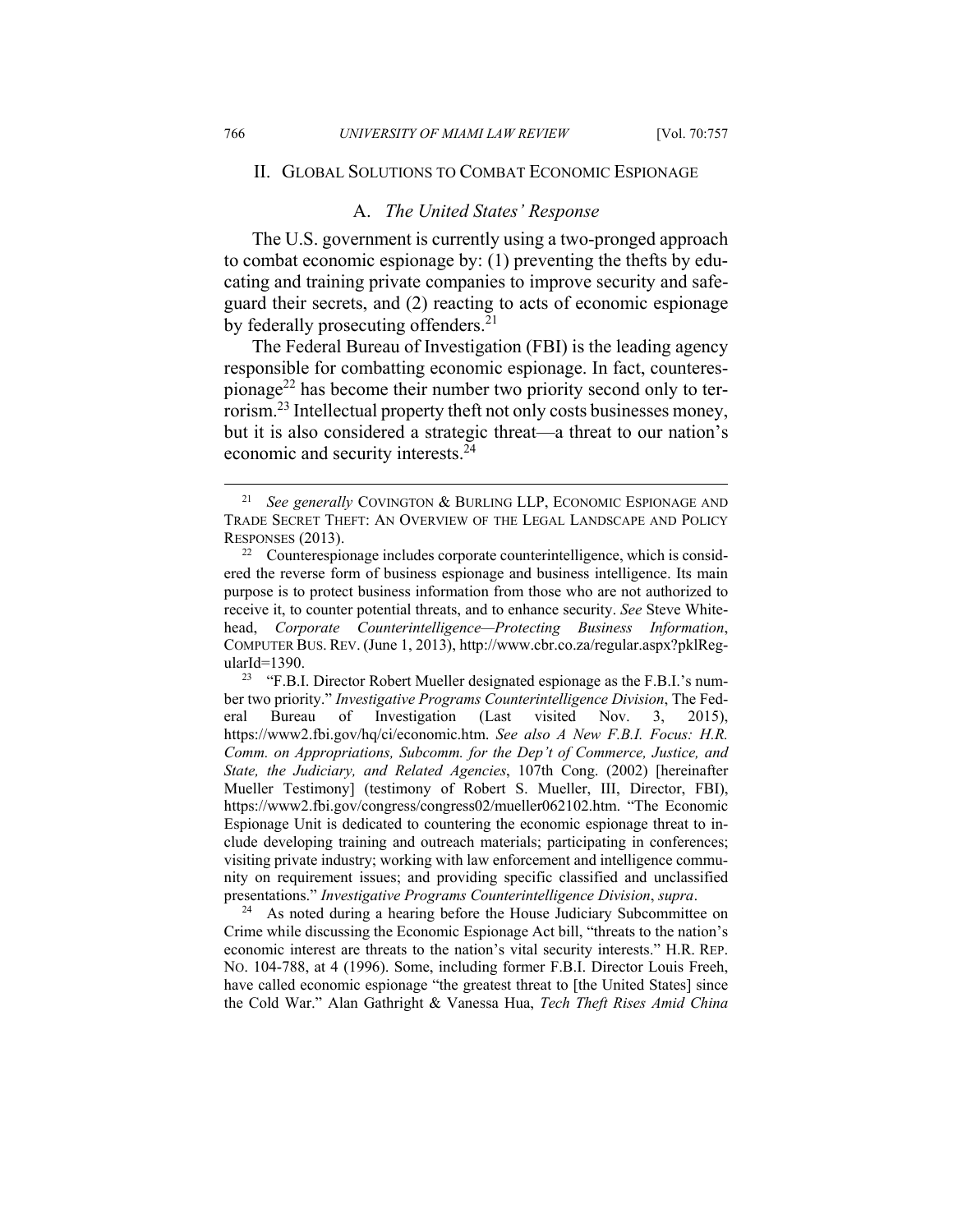The FBI continually organizes training sessions and initiates working partnerships with the private sector to educate companies and universities as to potential weaknesses in their security systems whether these deficiencies be personnel and/or computer-related.<sup>25</sup> Their strategy of reaching out to the private sector, participating in seminars, round table discussions, making training films on the issue, and meeting with private industry stakeholders has been relatively successful in spreading the word as to damaging effects of economic espionage. 26

 $\overline{a}$ 

<sup>26</sup> *Economic Espionage: A Foreign Intelligence Threat to American Jobs and Homeland Security: Hearing Before the Subcomm. on Counterterrorism and Intelligence of the H.R. Comm. on Homeland Security*, 112th Cong. 16–19 (2012) (statement of C. Frank Figliuzzi, Assistant Dir., Counterintelligence Div., Fed. Bureau of Investigation) [hereinafter Figliuzzi Testimony].

"To address the evolving Insider Threat, the FBI has become more proactive to prevent losses of information and technology. CD continues expanding our outreach and liaison alliances to government agencies, the defense industry, academic institutions, and, for the first time, to the general public, because of an increased targeting of unclassified trade secrets across all American industries and sectors. On May 11, 2012, the FBI launched a media campaign highlighting the Insider Threat relating to economic espionage. This campaign included print and television interviews, billboards along busy commuter corridors in nine leading research areas nationwide, and public information on the FBI Web site. Through this campaign, the FBI hopes to reach the public and business communities by explaining how the Insider Threat affects a company's operations and educating them on how to detect, prevent, and respond to threats to their organizations' proprietary information. Perhaps the most important among these is identifying and taking defensive measures against employees stealing trade secrets." *Id.*

"In February 2013, the Bureau held the first session of our National Cyber Executive Institute, a three-day seminar to train leading industry executives on cyber threat awareness and information sharing. One example of an effective publicprivate partnership is the National Cyber Forensics and Training Alliance, a proven model for sharing private sector information in collaboration with law enforcement. Located in Pittsburgh, the alliance includes more than 80 industry partners from a range of sectors, including financial services, telecommunications, retail and manufacturing. The members of the alliance work together with federal and international partners to provide real-time threat intelligence, every day. Another initiative the FBI participates in, the Enduring Security Framework, includes

*Ties*, S.F. CHRON. (Feb. 10, 2003), http://www.sfgate.com/news/article/Techtheft-rises-amid-China-ties-Growing-2635355.php. 25 *See* COVINGTON & BURLING LLP, *supra* note 21. *See also* U.S.-CHINA

ECON. AND SEC. REV. COMM'N, 113TH CONG., REP. TO CONGRESS (Comm. Print 2013), http://origin.www.uscc.gov/Annual\_Reports/2013-annual-report-congress.<br> $_{26}^{2}$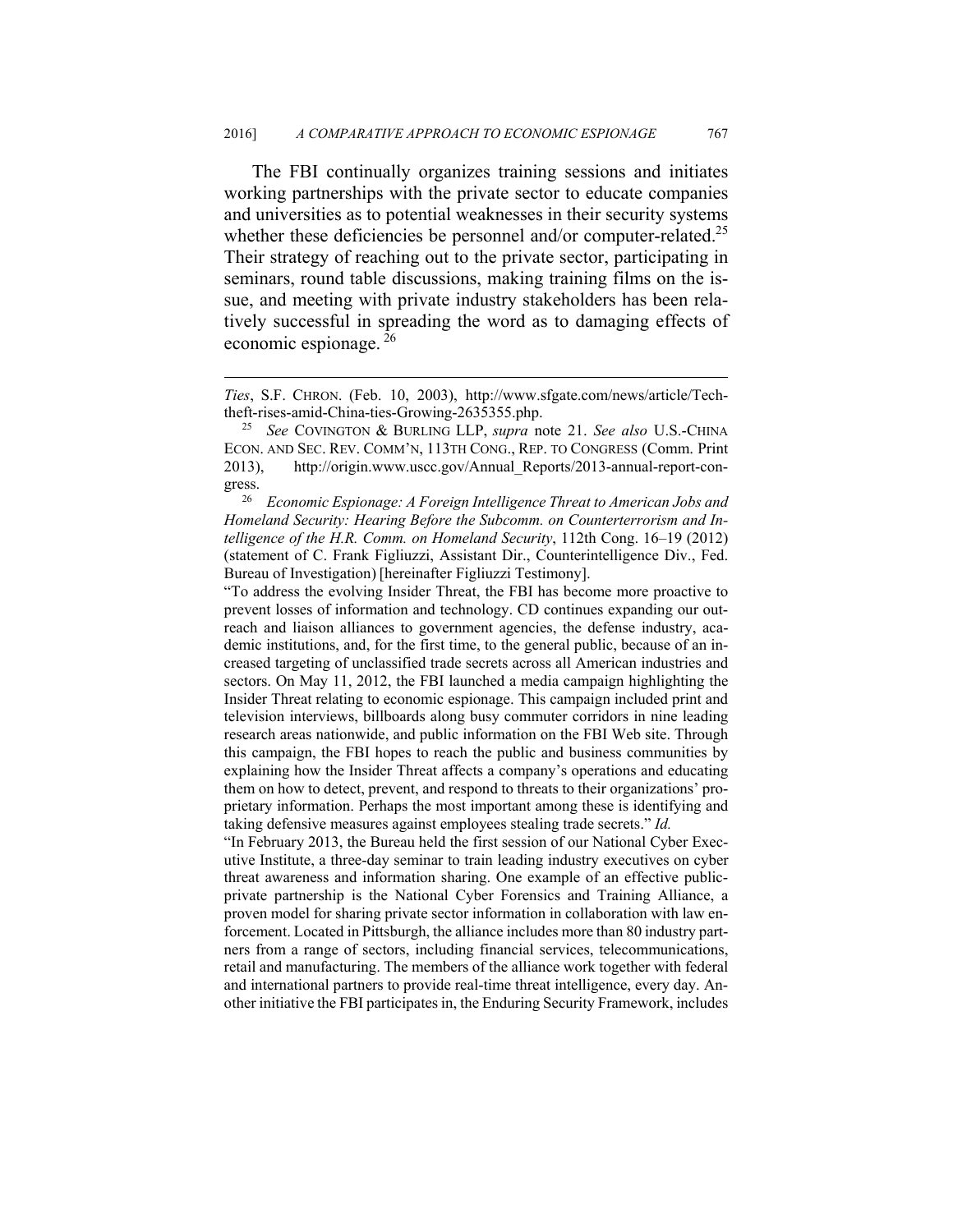Congress passed the Economic Espionage Act "(EEA)" in  $1996<sup>27</sup>$  to much fanfare. The United States was tired of "the systematic pilfering of our country's economic secrets by our trading partners which undermines our economic security"28 and wanted to communicate that we, as a society, morally condemn this type of crime—a crime that is punishable by a maximum of fifteen years in prison.29 Prior to 1996, those stealing trade secrets were prosecuted using a variety of different federal statutes, including mail and wire fraud and the Interstate Transportation of Stolen Property.30 However, the Supreme Court later ruled that trade secrets were not property, and thus, it was inappropriate to use the Interstate Transportation of Stolen Property statute to prosecute a number of these crimes.31 Therefore, when former President Bill Clinton signed the Economic Espionage Act in 1996, it was the first time the FBI had a specific criminal statute with which to fight this particular problem.

The statute has since been amended to increase the fines that can be imposed, from \$500,000 to \$5 million in the case of an individual and from \$10 million to not more than the greater of \$10 million or three times the value of the stolen trade secret.<sup>32</sup> This reflects Congress' continued emphasis and focus on the severity of the crime.<sup>33</sup>

Sen. Spector).<br><sup>29</sup> 18 U.S.C. § 1831(a) (2012).

30 18 U.S.C. § 2314 (2012).

<sup>31</sup> Dowling v. United States,  $473$  U.S.  $207$ ,  $215-18$  (1985).<br><sup>32</sup> Foreign and Economic Espionage Penalty Enhancement

32 Foreign and Economic Espionage Penalty Enhancement Act of 2012, Pub. L. No. 112-269, 126 Stat. 2442. (2013).<br><sup>33</sup> EXEC. OFFICE OF THE PRESIDENT OF THE UNITED STATES,

ADMINISTRATION'S WHITE PAPER ON INTELLECTUAL PROPERTY ENFORCEMENT LEGISLATIVE RECOMMENDATIONS 4 (2011), https://www.whitehouse.gov/sites/ default/files/ip\_white\_paper.pdf [hereinafter ADMINISTRATION WHITE PAPER]. In 2011, the Administration recommended that "Congress increase the statutory maximum sentence for economic espionage [from 15 to] 20 years." In addition,

top leaders from the private sector and the federal government. This partnership illustrates that the way forward on cyber security is not just about sharing information, but also about solving problems together." *Threats to the Homeland: Hearing Before the Senate Comm. on Homeland Security and Governmental Affairs*, 113th Cong. 7–9 (2013) (statement of James B. Comey, Dir., Fed. Bureau of Investigation). 27 Economic Espionage Act of 1996, Pub. L. No. 104–294, §101, 110 Stat.

<sup>3488 (1996).&</sup>lt;br><sup>28</sup> 142 CONG. REC. 14 (daily ed. Feb. 1, 1996) (statements of Sen. Kohl &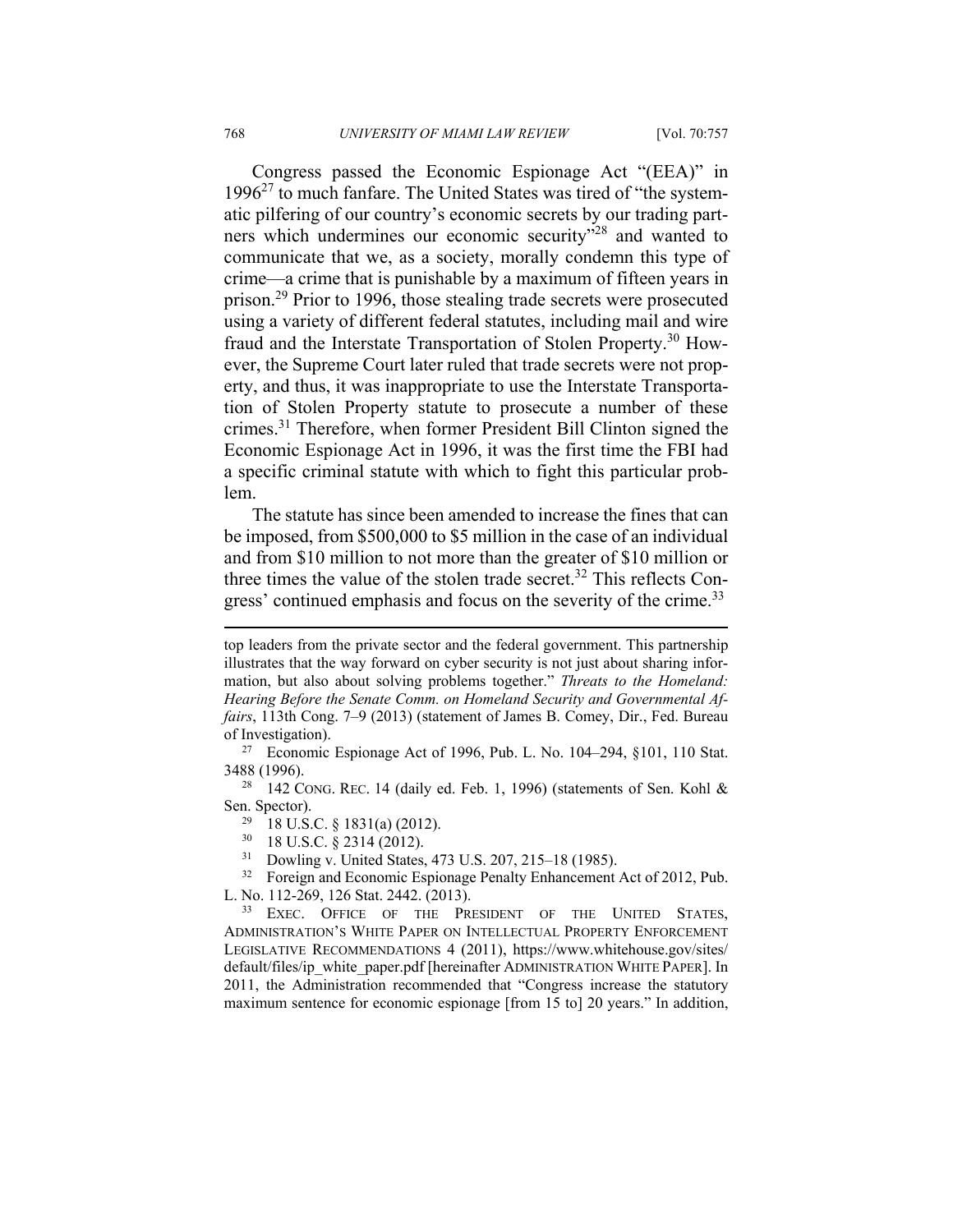Title 18 United States Code Section 1831 (EEA) makes it a crime to knowingly steal or receive a trade secret for the benefit of any foreign government, foreign instrumentality, or foreign agent.<sup>34</sup> The term "trade secret" is described as "all forms and types of financial, business, scientific, technical, economic or engineering information, including patterns, plans, compilations, program devices, formulas, designs, prototypes, methods, techniques, processes, procedures, programs, or codes whether tangible or intangible, and whether or how stored, compiled, or memorialized physically, electronically, graphically, photographically or in writing."35 Moreover, in order to be considered a trade secret, the owner must have "taken reasonable measures to keep such information secret" and the trade secret must have an independent economic value.<sup>36</sup> Trade secret examples include software, marketing plans, customer lists, source

 $\overline{a}$ 

<sup>36</sup> *Id.* Therefore, a trade secret is different from a patent or copyright whereby owners may sue under patent or copyright laws.

the Administration asked Congress to direct the U.S. Sentencing Commission to consider increasing the guideline range based on aggravated offense conduct in theft of trade secret and economic espionage cases. *Id.* at 4–5

<sup>(</sup>a) In General.— Whoever, intending or knowing that the offense will benefit any foreign government, foreign instrumentality, or foreign agent, knowingly—

<sup>(1)</sup> steals, or without authorization appropriates, takes, carries away, or conceals, or by fraud, artifice, or deception obtains a trade secret:

<sup>(2)</sup> without authorization copies, duplicates, sketches, draws, photographs, downloads, uploads, alters, destroys, photocopies, replicates, transmits, delivers, sends, mails, communicates, or conveys a trade secret:

<sup>(3)</sup> receives, buys, or possesses a trade secret, knowing the same to have been stolen or appropriated, obtained, or converted without authorization:

<sup>(4)</sup> attempts to commit any offense described in any of paragraphs (1) through (3); or

<sup>(5)</sup> conspires with one or more other persons to commit any offense described in any of paragraphs (1) through (4), and one or more of such persons do any act to effect the object of conspiracy shall, except as provided in subsection (b), be fined not more than \$500,000 or imprisoned not more than 15 years, or both.

<sup>(</sup>b) ORGANIZATIONS. - Any organization that commits any offense described in subsection (a) shall be fined not more than \$10,000,000.

Economic Espionage Act § 101, *supra* note 27. 35 18 U.S.C. § 1839(3) (2012).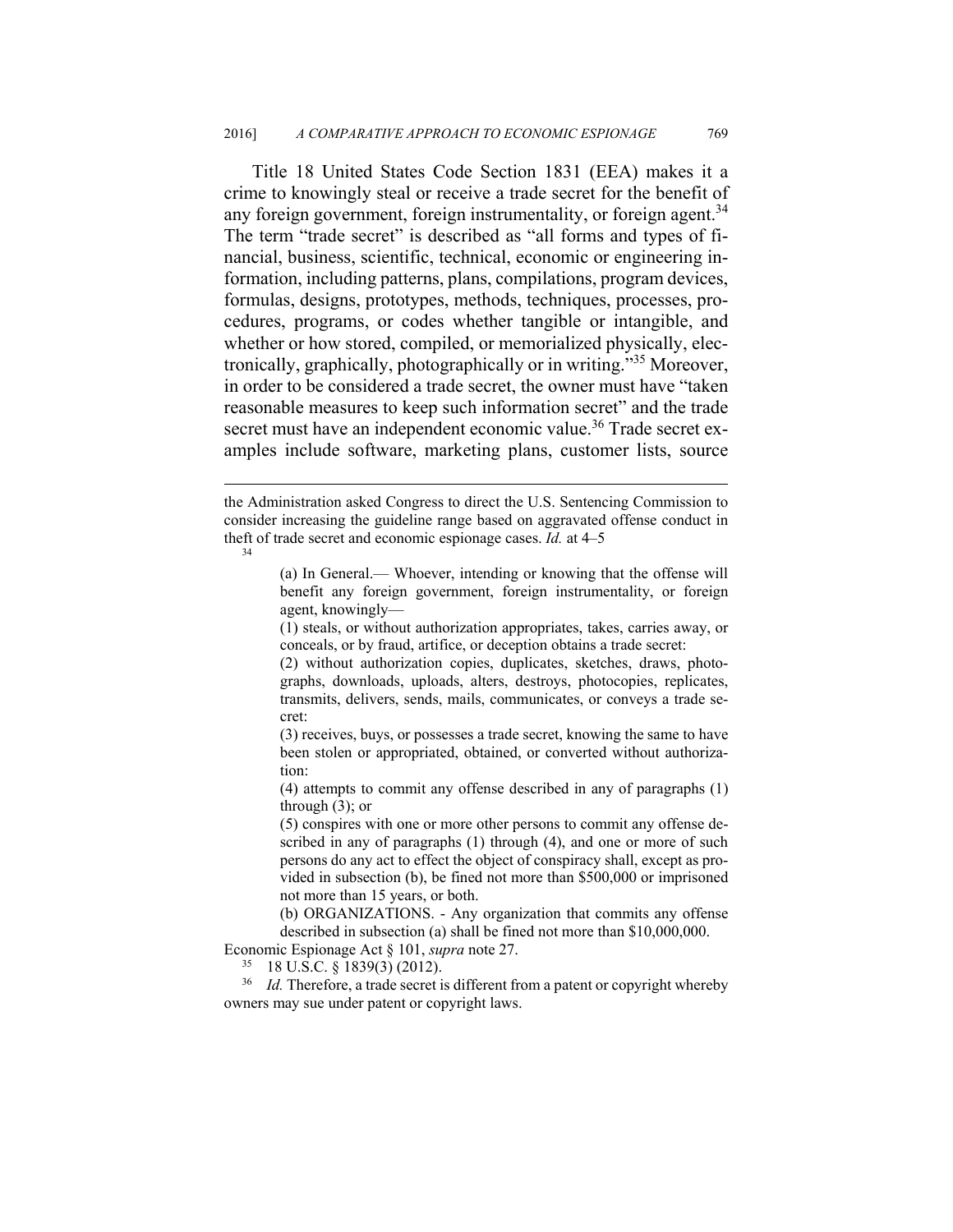codes, pricing information, technical drawings, and chemical formulas  $37$ 

A foreign agent is defined as "any officer, employee, proxy, servant, delegate, or representative of a foreign government."<sup>38</sup> A foreign instrumentality is defined as "any agency, bureau, ministry, component, institution, or association, or any legal, commercial, or business organization, corporation, firm, or entity, that is substantially owned, controlled, sponsored, commanded, managed or dominated by a foreign government."39

The territorial limits of section 1831 are relatively broad. The EEA protects against theft that occurs either in the United States or outside the United States. If the theft occurs outside the United States, the violator must be a U.S. person or organization or an act in furtherance of the offense must have been committed in the United States.<sup>40</sup>

Since 1996, there have been six convictions under Section  $1831<sup>41</sup>$  On many occasions, an indictment was filed with a  $\S$  1831 charge included, but eventually the defendant pled guilty to a lesser charge such as  $\S$  1832 theft of trade secrets.<sup>42</sup> The following table summarizes the six  $\S$  1831 convictions:<sup>43</sup>

 <sup>37</sup> *Do I Have Trade Secrets to Protect?*, MAX FILINGS (last visited Nov. 4, 2015), https://www.maxfilings.com/incorporation-knowledge-center/Trade-Secrets-to-protect.php.

Trade secrets are similar to trademarks, patents, and copyrights in that they are all deemed intellectual property, however, trade secrets do not share the same protections as the other three. Patents, trademarks, and copyrights all give the owners/creators an exclusive right to their work to distribute, copy, perform, display, modify, etc. World Intellectual Property Organization, *What is Intellectual Property?*, (last visited Oct. 24, 2015), http://www.wipo.int/edocs/pubdocs/en/intproperty/450/wipo\_pub\_450.pdf. 38 18 U.S.C. § 1839 (2012).

<sup>39</sup> *Id.*

<sup>&</sup>lt;sup>40</sup> 18 U.S.C. § 1837 (2012).<br><sup>41</sup> *A Look at 16 Years of EE*.

<sup>41</sup> *A Look at 16 Years of EEA Prosecutions*, LAW 360 (Sep. 19, 2012 at 12:18 PM), http://www.law360.com/articles/378560/a-look-at-16-years-of-eea-prosecutions.<br> $^{42}$  *Id.* 

<sup>43</sup> The author created this table by reading about these cases in the news. *See also* Offices of U.S. Att'ys, *Economic Espionage and Trade Secrets*, 57 U.S. ATT'YS BULL. (2009) and FBI, https://www.fbi.gov (last visited Apr. 19, 2016).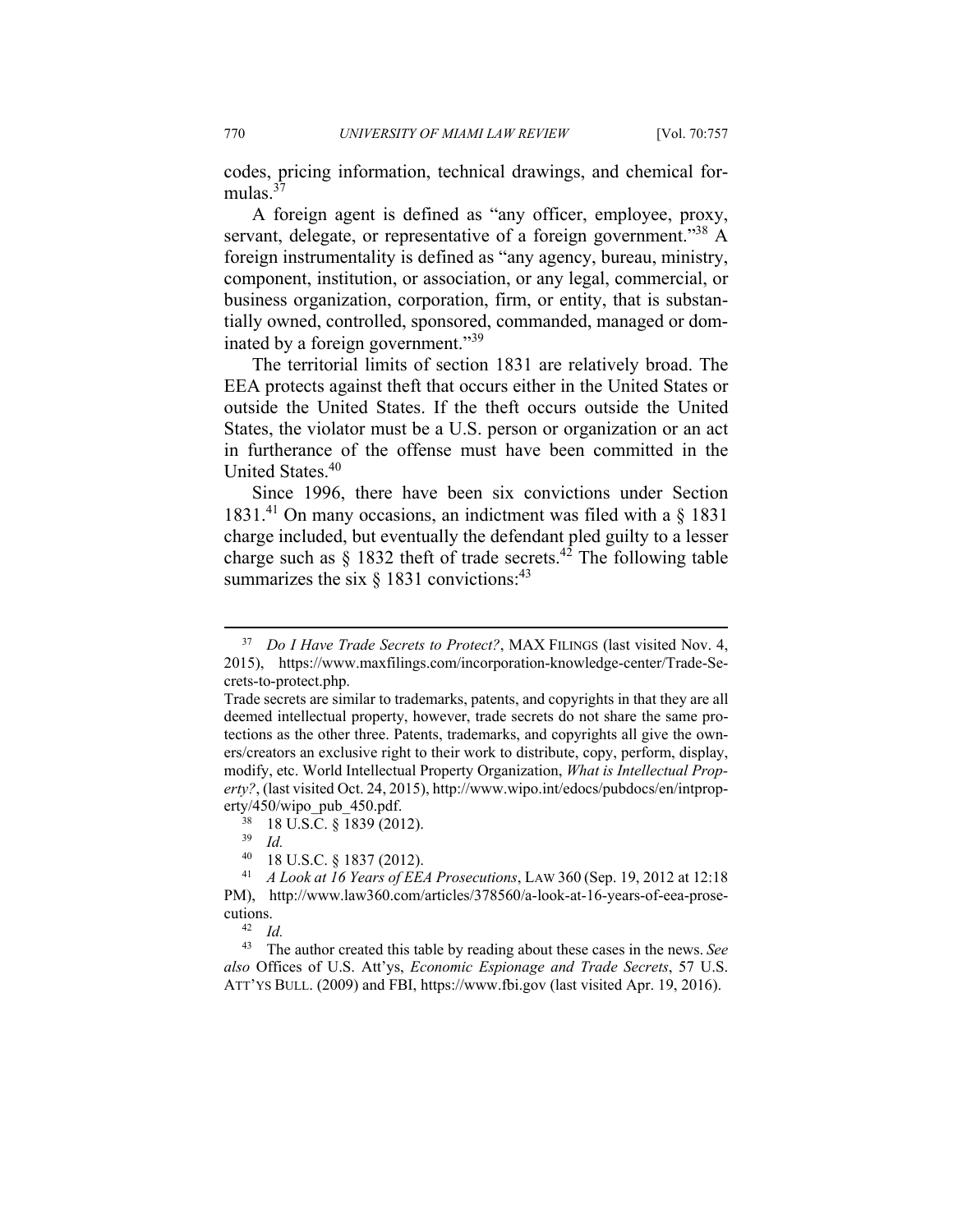|      | <b>Year Case Name</b>                                                                  | <b>Jurisdiction Case</b>                                                     | <b>Number</b>                                             | Company                                                                                | Trade<br><b>Secret</b>                                            | <b>Foreign Entity</b>                                                                                            | Country         | <b>Sentence</b>                                                                          |
|------|----------------------------------------------------------------------------------------|------------------------------------------------------------------------------|-----------------------------------------------------------|----------------------------------------------------------------------------------------|-------------------------------------------------------------------|------------------------------------------------------------------------------------------------------------------|-----------------|------------------------------------------------------------------------------------------|
| 2006 | <b>United States</b><br>v. Fei Ye &<br>Ming Zhong                                      | Court of Ap- 436 F.3d<br>peals for the 1117 (9th<br>Ninth Circuit Cir. 2006) |                                                           | <b>NEC Electron-</b><br>ics; Sun Mi-<br>crosystems Inc.;<br>Transmeta Cor-<br>poration | Microchip<br>blueprints                                           | Defendants' pri-<br>vately owned<br>Chinese company                                                              | China           | 1 year in<br>prison                                                                      |
| 2006 | <b>United States</b><br>v. Xiaodong<br>Meng                                            | Northern<br>District of<br>California                                        | 20216                                                     | No. CR 04-Quantum3D,<br>Inc.                                                           | nVSensor                                                          | Royal Thai Air<br>Force, Royal Ma-Malaysia, prison<br>laysian Air<br>Force, & China's<br>Navy Research<br>Center | & China         | Thailand. 24 months in                                                                   |
| 2011 | <b>United States</b><br>v. Dongfan<br>'Greg" Chung Ninth Circuit Cir. 2011)            | Court of Ap-659 F.3d<br>peals for the 815 (9th                               |                                                           | Boeing                                                                                 | Aviation                                                          | China Aviation<br>Technologies Industry Corp.;<br>The People's Re-<br>public of China                            | China           | $\overline{188}$ months in<br>prison, and 3<br>years super-<br>vised release             |
| 2011 | <b>United States</b><br>v. Kexue<br>Huang                                              | Southern<br>District of<br>Indiana                                           | 2011 WL<br>6386398                                        | Dow AgroSci-<br>ences: Cargill.<br>Inc.                                                |                                                                   | <b>Biochemicals Chinese Univer-</b><br>sity                                                                      | China:<br>Japan | 87 months in<br>prison, 3 years<br>of supervised<br>release                              |
| 2011 | <b>United States</b><br>v. Elliot Doxer Massachu-                                      | District of<br>setts                                                         | $No. 1:11-$<br>CR-10268<br>(D. Mass.<br>Dec. 21.<br>2011) | Akamai Tech-<br>nologies, Inc.                                                         | Customer<br>and em-<br>ployee lists<br>and contact<br>information | Israeli Govern-<br>ment                                                                                          | Israel          | 6 months in<br>prison, 2 years<br>of supervised<br>release, and a<br>fine of<br>\$25,000 |
| 2014 | <b>United States</b><br>v. Walter<br>Liew, & USA<br>Performance<br>Technology,<br>Inc. | Northern<br>District of<br>California                                        | 2014 WL<br>2586329                                        | E.I. du Pont de<br>Nemours &<br>Company<br>("DuPont)                                   | oxide<br>("TiO2,"<br>used in<br>Oreo® Whit-<br>ening Rec-<br>ipe) | Titanium Di-Pangang Group<br>Limited Com-<br>pany                                                                | China           | 15 years in<br>prison and a<br>fine of<br>\$511,667.82                                   |

Other criminal statutes have also been used in this area, to include theft of trade secrets (otherwise known as industrial espionage), $44$  mail or wire fraud, $45$  foreign or interstate transportation of stolen property<sup>46</sup>, the Export Control Act<sup>47</sup> and the International Traffic in Arms Regulations  $(ITAR)^{48}$ , money laundering,  $^{49}$  and the

 <sup>44</sup> Section 1832 makes it a crime to knowingly perform targeting or acquisition of trade secrets or intend to convert a trade secret to knowingly benefit anyone other than the owner. 18 U.S.C. § 1832 (2012). 45 18 U.S.C. § 1341, (2012); 18 U.S.C. § 1343, (2012); 18 U.S.C. § 1346

<sup>(2012). 46 18</sup> U.S.C. § 2314 (2012).

<sup>47 22</sup> U.S.C. § 2778 (2012).

<sup>48 22</sup> C.F.R. § 120. (2014).

<sup>49 18</sup> U.S.C. § 1956, (2012); 18 U.S.C. § 1957 (2012).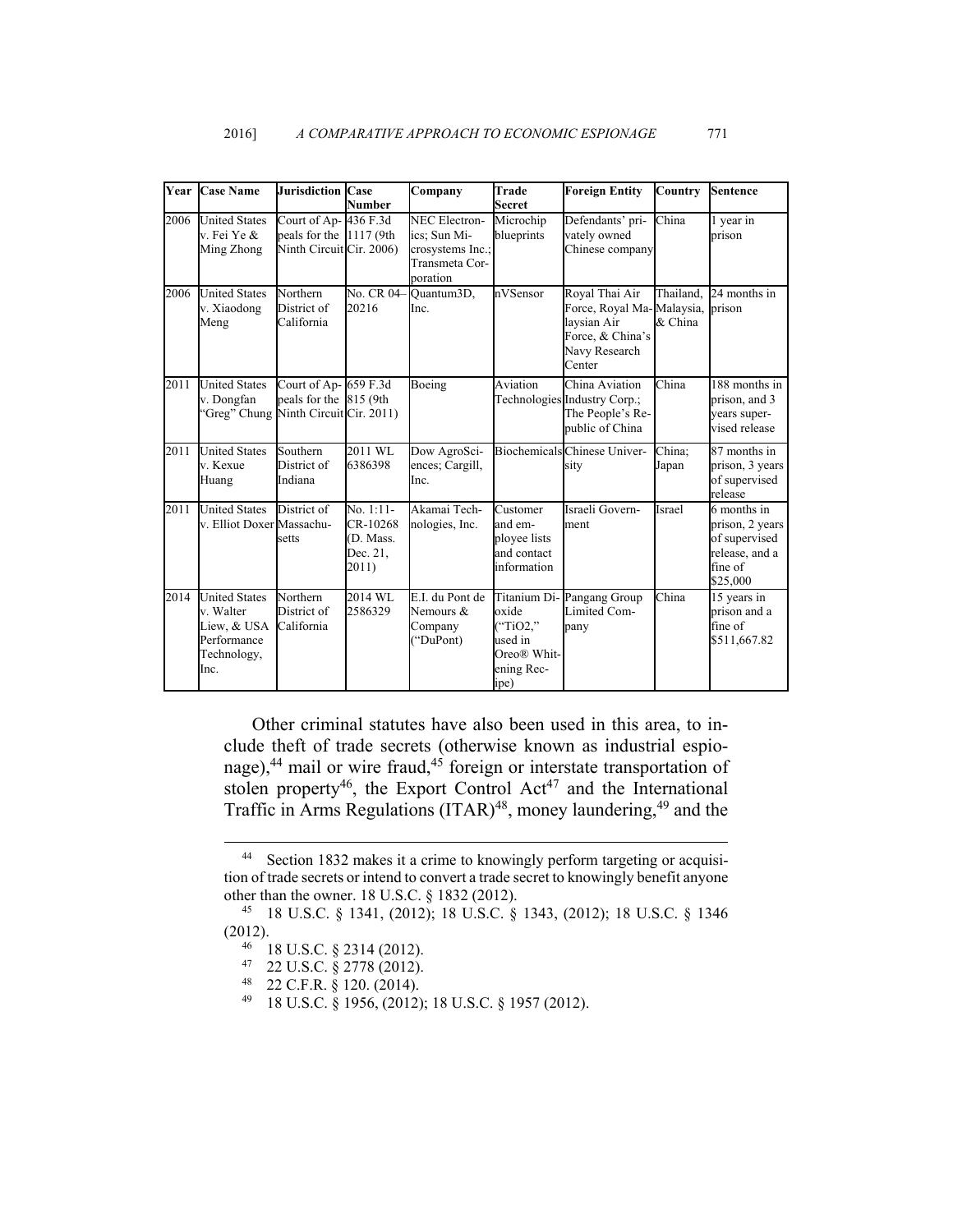Computer Fraud and Abuse Act Fraud Scheme.<sup>50</sup> Theft of trade secrets under § 1832 is easier to prosecute (hence the greater amount of convictions compared to  $\S$  1831) due to the fact that no government sponsorship (beneficiary) need be proven and the maximum sentence is ten years rather than fifteen years under § 1831. The number of theft of trade secrets convictions increased by more than sixty percent between 2009 and 2013.<sup>51</sup>

This reactive/prosecution part of the government's two-pronged strategy to combat economic espionage has had dismal results. The extremely small number of prosecutions has made only a minor, insignificant dent in what is a huge, ongoing problem.  $52$ 

#### B. *Other Nations' Responses*

While the United States remains the world's leader in research and development (R&D), and historically has been known for its innovation and cutting-edge technology, it is certainly not the only country to suffer from the consequences of economic espionage. In fact, most developed or developing countries have also been targeted for technology theft. Many countries have a number of criminal or civil statutes that can be applied when their government or private industry are victimized.53 However, no country has a criminal statute with the specificity of §§1831 and 1832, which criminalize the theft of corporate trade secrets with the exception of Canada and New Zealand, but more countries are considering such legislation.54 Not surprisingly, most foreign countries have a poor track record of successfully prosecuting acts of economic espionage.

 <sup>50 18</sup> U.S.C.A. § 1030 (2012). Intrusion or hacking is criminalized under 18 U.S.C. § 1030(a)(5).<br><sup>51</sup> Coleman Statement, *supra* note 19. This article does not touch upon the

civil trade secret enforcement statutes, 18 U.S.C. § 1838, or the Uniform Trade Secrets Act.<br><sup>52</sup> "We're about high school soccer now; we've spread out, we pass well, but

the bad guys are moving at World Cup speed, so we have to get better." Scott Pelley, *FBI Director On Threat of ISIS, Cybercrime*, CBS NEWS (Oct. 5, 2014), http://www.cbsnews.com/news/fbi-director-james-comey-on-threat-of-isis-cybercrime/. 53 *See* table of various countries with applicable criminal statutes *infra*. 54 *See* table of various countries with applicable criminal statutes *infra*. *See* 

*generally* GIBSON DUNN & CRUTCHER LLP, 2014 YEAR-END FRENCH LAW UPDATE 11 (2014), http://www.gibsondunn.com/publications/Documents/2014- Year-End-French-Law-Update.pdf.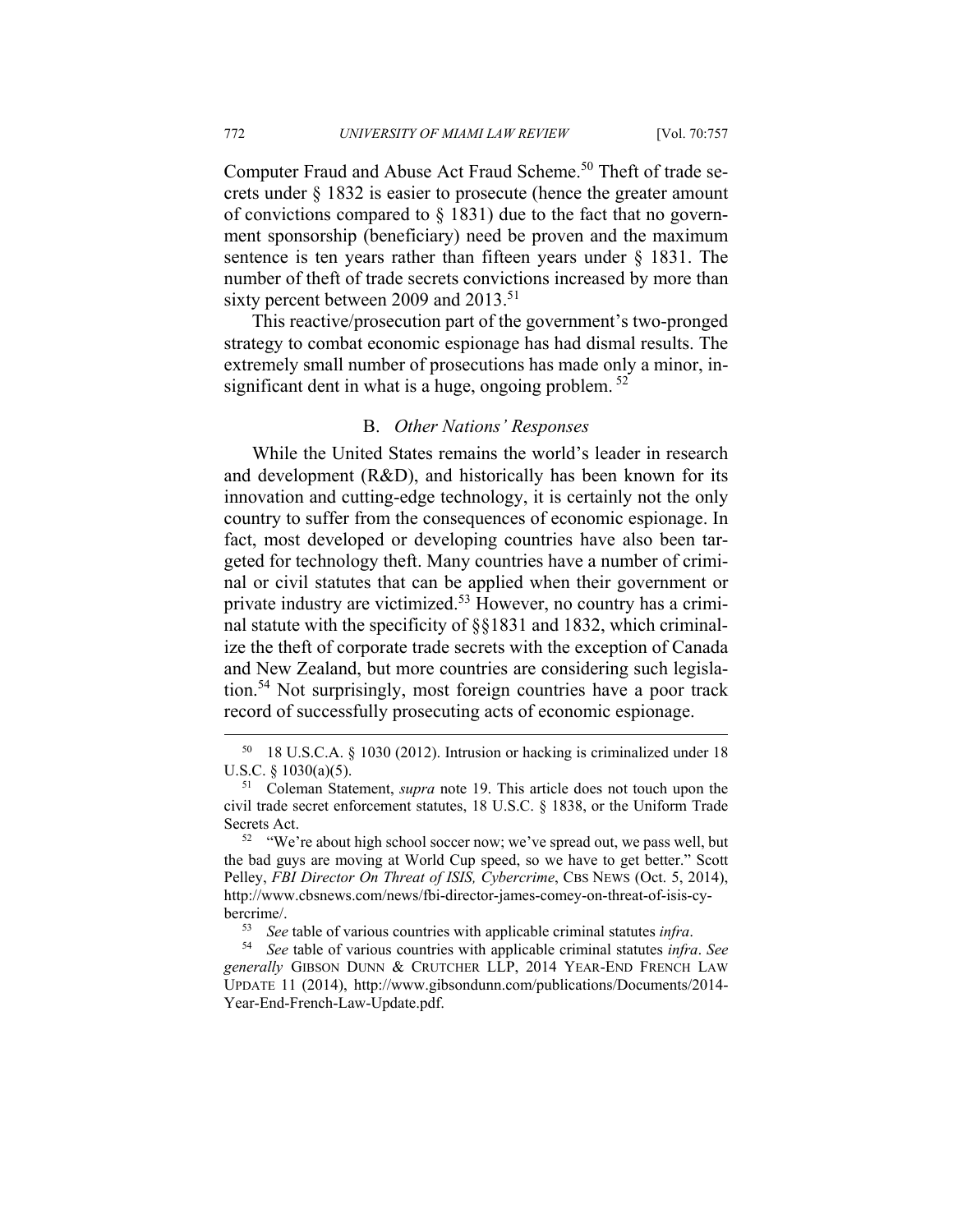The table below lists the various countries that have criminal statutes that can be applied to theft of trade secrets or economic espionage-type crimes:<sup>55</sup>

| Country       | Criminal<br>Statute                                                                                                                                                                                    | Year<br>Created          | Penalty                                                                                                                                                                                                                                                                 | <b>Benefit Requirement</b> | Civil<br>COA |
|---------------|--------------------------------------------------------------------------------------------------------------------------------------------------------------------------------------------------------|--------------------------|-------------------------------------------------------------------------------------------------------------------------------------------------------------------------------------------------------------------------------------------------------------------------|----------------------------|--------------|
| Argentina     | Code Pen.<br>art. 159                                                                                                                                                                                  | 1994/Amen<br>ded 1996    | 1. Fines, which are adjusted<br>for inflation:<br>2. Imprisonment from one<br>month to one year; and possi-Any third party, so long<br>bly, where relevant<br>Legal disqualification victim.<br>3.<br>special professions<br>from<br>from six months to three<br>vears. | as it causes harm to the   | Yes          |
| <b>Brazil</b> | Lei 9.279                                                                                                                                                                                              | $1996/A$ men<br>ded 2013 | 1. Unspecified fines; or<br>2. Imprisonment for three Any third party<br>months to one year.                                                                                                                                                                            |                            | <b>Yes</b>   |
| Canada        | R.S.C. 1985.<br>c. $O-5$                                                                                                                                                                               | ded 2001                 | 1989/Amen 1. Imprisonment for no more<br>than ten years.                                                                                                                                                                                                                | Any third party            | <b>Yes</b>   |
| China         | Law of Septem-<br>ber 2, 1993, of<br>People's<br>the<br>Republic<br>of<br>China Against<br>tition (promul-ded 1997<br>gated by Peo-<br>ple's Republic<br>of China Presi-<br>dential<br>Order<br>No. 10 |                          | 1. Unspecified fines;<br>2. Imprisonment for no less<br>Unfair Compe-1993/Amen than three years, but no more<br>than seven years; and possi-<br><b>ble</b><br>3. Administrative sanctions                                                                               | Any third party            | Yes          |

<sup>&</sup>lt;sup>55</sup> The author compiled this table by referencing the above mentioned statutes as well as BRADLEY LIMPERT & OXANA IATSYK, LIMPERT: TECHNOLOGY CONTRACTING: LAW, PRECEDENTS AND COMMENTARY § 2-3 (2008).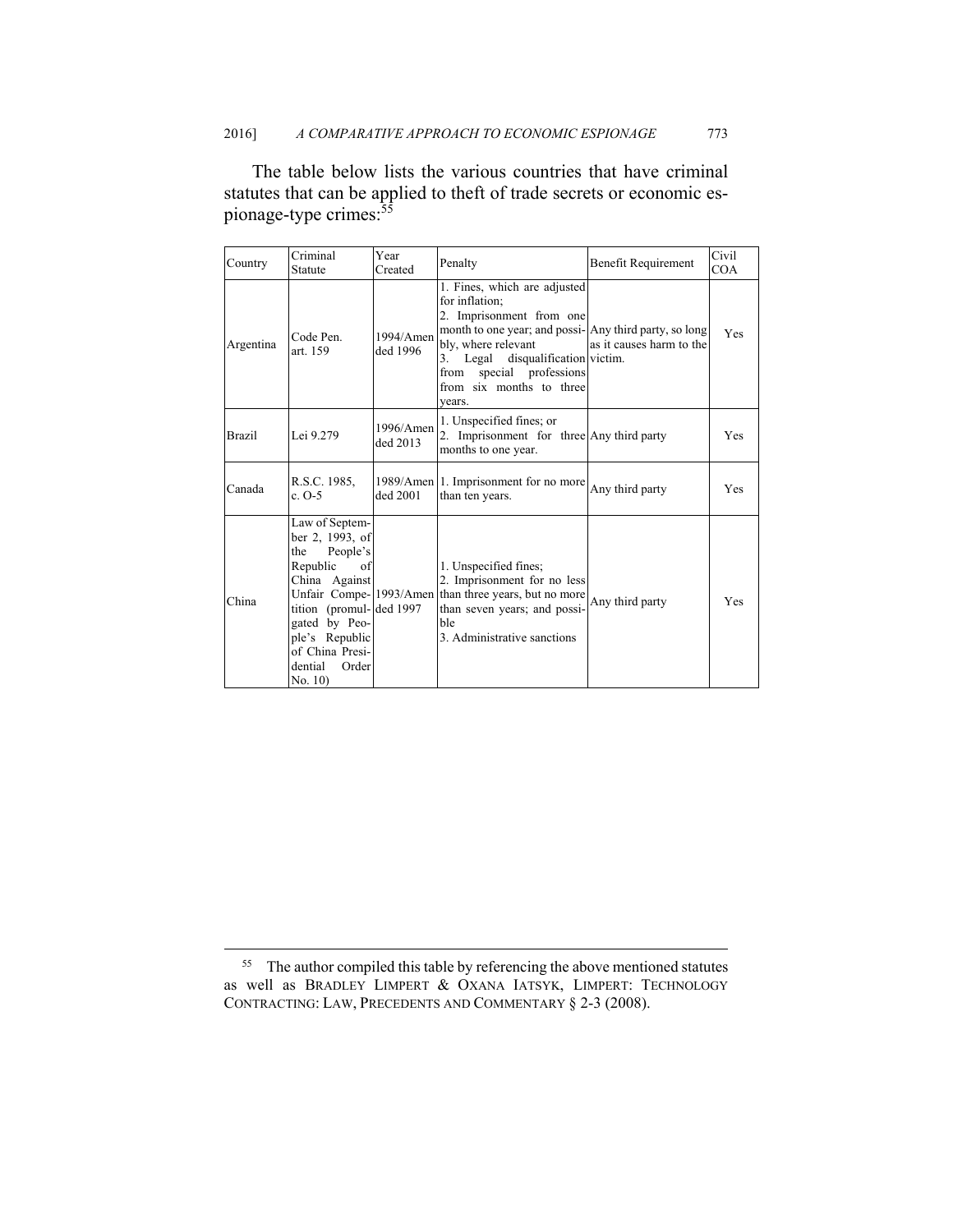| France  | Protection<br>οf<br>Trade<br>Secrets<br>through<br>and<br>Competition<br>Law § 14 | Unfair ded 1996       | In cases where the act is com-<br>mitted concerning a database<br>maintained by the French<br>state that includes personal<br>data:<br>1. Fines not to exceed<br>€75,000 (\$81,442.50); and<br>2. Imprisonment for five<br>years.<br>In cases where national de-<br>fense is compromised:<br>1. Fines not to exceed<br>€100,000 (\$108,590); and<br>2. Imprisonment for seven<br>years.<br>IPR 1992/Amen In cases where infringer is $\begin{bmatrix} \text{Any third party} \end{bmatrix}$<br>employee:<br>1. Imprisonment of two<br>years; and<br>2. Fines of $€30,000$ .<br>In all other cases:<br>1. Fines not to exceed<br>€45,000 (\$48,865.50); and<br>2. Imprisonment for up to one<br>year.<br>Supplementary<br>sanctions<br>may be imposed at the<br>court's discretion:<br>1. Deprivation of voting<br>rights;<br>2. Rights to be elected; and/or<br>3. Rights to be a guardian of<br>a child. |                                                     | Yes |
|---------|-----------------------------------------------------------------------------------|-----------------------|-----------------------------------------------------------------------------------------------------------------------------------------------------------------------------------------------------------------------------------------------------------------------------------------------------------------------------------------------------------------------------------------------------------------------------------------------------------------------------------------------------------------------------------------------------------------------------------------------------------------------------------------------------------------------------------------------------------------------------------------------------------------------------------------------------------------------------------------------------------------------------------------------------------|-----------------------------------------------------|-----|
| Germany | Act<br>Against<br>Unfair Compe-<br>tition §§ 15, 17                               | 1909/Amen<br>ded 2013 | In cases where one is an em-<br>ployee or former employee of<br>the victim:<br>1. Unspecified fines; or<br>2. Imprisonment for up to the intent of causing<br>three years.<br>In cases where one is obli-neur.<br>gated to keep the trade secret:<br>1. Unspecified fines; or<br>2. Imprisonment for up to<br>two years.                                                                                                                                                                                                                                                                                                                                                                                                                                                                                                                                                                                  | Any third party, or with<br>damage to the entrepre- | Yes |
| Italy   | Code,<br>Penal<br>Arts. 622, 623                                                  | 1996                  | In cases where one acquired<br>the secret through business:<br>1. Imprisonment for up to<br>three<br>years.<br>In all other cases:<br>Fines<br>€100<br>1.<br>between<br>€1000<br>(\$108.55)<br>and<br>(\$1,085.52);<br>or<br>2. Imprisonment for up to<br>three years.                                                                                                                                                                                                                                                                                                                                                                                                                                                                                                                                                                                                                                    | Any third party                                     | Yes |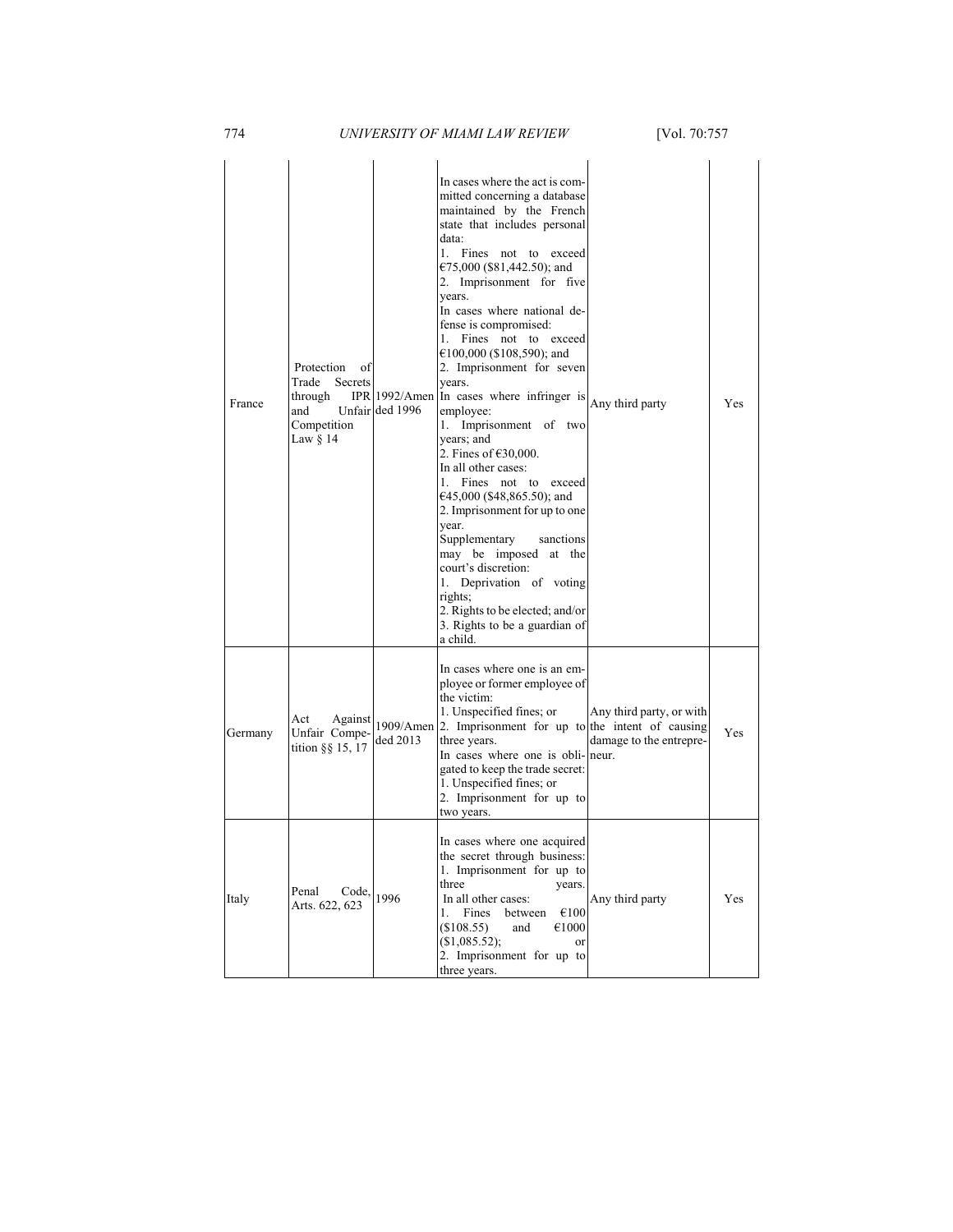| Japan       | Unfair Compe-<br>tition<br>Preven-<br>tion Law $\S$ 23                                     | 1991/Amen<br>ded 2004        | 1. Imprisonment with labor<br>for up to ten years; and/or<br>Fines<br>$\mathbf{2}$ .<br>not<br>exceeding<br>¥10,000,000 (\$82,529.40). In<br>cases where one is an em-Any third party<br>ployee or former employee of<br>the victim, the penalty also<br>includes additional fines up<br>¥300,000,000<br>to<br>$(\$2,476,332).$                                                                                                                                                                                                                                                                                                                                    |                                                                                                                                                                | Yes |
|-------------|--------------------------------------------------------------------------------------------|------------------------------|--------------------------------------------------------------------------------------------------------------------------------------------------------------------------------------------------------------------------------------------------------------------------------------------------------------------------------------------------------------------------------------------------------------------------------------------------------------------------------------------------------------------------------------------------------------------------------------------------------------------------------------------------------------------|----------------------------------------------------------------------------------------------------------------------------------------------------------------|-----|
| Korea       | Unfair Compe-<br>tition<br>Preven-<br>tion and Trade<br>Secret Protec-<br>tion Act $\S 24$ | 1992/Amen<br>ded 2014        | 1. Imprisonment for up to ten<br>years; or<br>2. Fines up to $\text{W100,000,000}$<br>$(\$89,703)$ .<br>In cases where one is using<br>the secret in order to benefit a<br>foreign entity:<br>1. Imprisonment with labor<br>for up to ten years; or<br>2. Fines equivalent to the<br>amount ranging from not less Any third party<br>than two times to not more<br>than ten times the amount of<br>the profit in property.<br>In all other cases:<br>1. Imprisonment with labor<br>for up to five years; or<br>2. Fines equivalent to the<br>amount ranging from not less<br>than two times to not more<br>than ten times the amount of<br>the profit in property. |                                                                                                                                                                | Yes |
| Russia      | Civil Code, Art. 1990/Amen<br>139(1)                                                       | ded 2014                     | 1. Fines (which can include<br>amount of defendant's in-<br>come).<br>2. Imprisonment,<br>3. Deprivation of right to of-<br>fices, or<br>4. Deprivation of rights to en-<br>gage in certain activities.<br>Penalties are heightened if in-<br>fringer is employee of victim.                                                                                                                                                                                                                                                                                                                                                                                       | Disclosure of infor-<br>mation<br>legally<br>not<br>available to third par-<br>ties, including commer-<br>cial, tax or banking se-<br>crets to any third party | Yes |
| Switzerland | Federal Act of<br>December<br>1986 on Unfair ded 2014<br>Competition                       | 19, 1986/Amen                | Imprisonment not to exceed agency, foreign organi-<br>three years and/or a monetary<br>penalty.                                                                                                                                                                                                                                                                                                                                                                                                                                                                                                                                                                    | Any external official<br>zation, private enter-<br>prise,<br>or<br>agents<br>of<br>these.                                                                      | Yes |
| Taiwan      | Trade<br>Act                                                                               | Secret 1996/Amen<br>ded 2013 | 1. Fines up to three times the<br>amount of actual damages,<br>2. Injunctions, and/or 3. Im- party<br>prisonment.                                                                                                                                                                                                                                                                                                                                                                                                                                                                                                                                                  | Infringer or any third                                                                                                                                         | Yes |
| UK          | No<br>criminal<br>statute                                                                  |                              | No criminal penalties                                                                                                                                                                                                                                                                                                                                                                                                                                                                                                                                                                                                                                              | Any unauthorized third<br>party                                                                                                                                | Yes |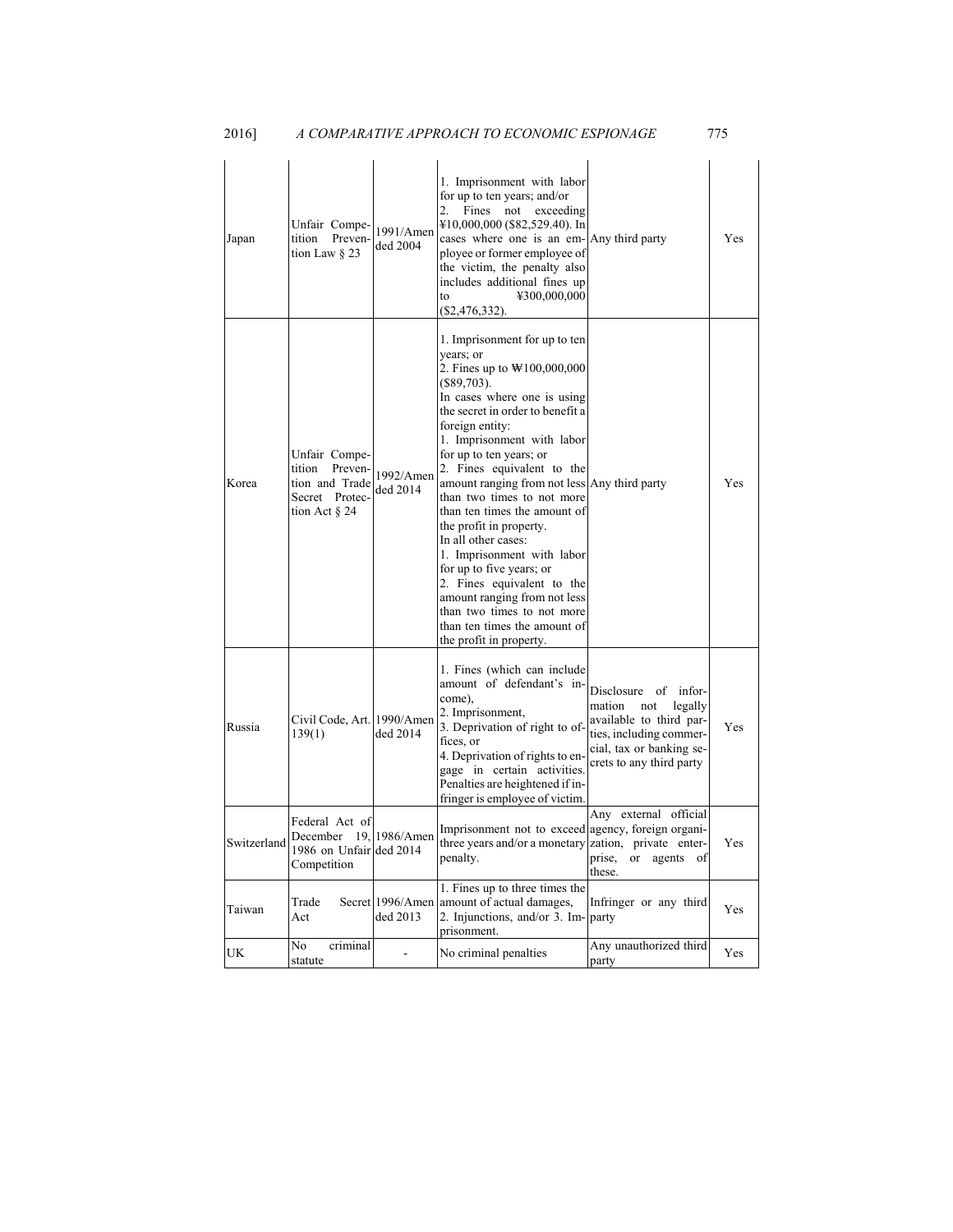| United<br><b>States</b> | Economic<br>Espionage Act<br>1996.<br>U.S.C.A.<br>8 1 8 3 1 | 18 1996 | 1. Fines not to exceed \$5 mil-<br>lion and/or<br>2. Imprisonment not to ex-<br>ceed fifteen years. | Foreign Entity | No |
|-------------------------|-------------------------------------------------------------|---------|-----------------------------------------------------------------------------------------------------|----------------|----|
|-------------------------|-------------------------------------------------------------|---------|-----------------------------------------------------------------------------------------------------|----------------|----|

The countries that comprise the "Five Eyes,"56 an intelligence alliance among the countries of Australia, Canada, New Zealand, the United Kingdom, and the United States, have varying ideas as to what should be done about economic espionage—Canada and New Zealand have similar criminal statutes to the U.S., the United Kingdom has previously considered passing such legislation, and Australia simply considers theft of trade secrets a civil matter.

### 1. CANADA

Canada has in place an almost mirror-image copy of the U.S.' EEA.57 Richard Fadden, director of the Canadian Security Intelligence Service, stated in a report presented to Canadian parliament that state-sponsored espionage against Canada had reached "levels equal to, or greater than those witnessed during the Cold War."58 The report indicated that Canada's "open society with strong international relationships and advanced industries such as telecommunications and mining—make it attractive to foreign intelligence agencies."59 "As a world leader in communications, biotechnology, energy extraction technologies, aerospace and other areas, Canada remains an attractive target for economic espionage."<sup>60</sup>

 <sup>56</sup> These five countries jointly coordinate their signals intelligence and are bound by the U.K./U.S. agreement to share such intelligence. *The Five Eyes*, Privacy International (last visited Nov. 4, 2015), https://www.privacyinternational.org/node/51.<br><sup>57</sup> "Use of trade secret for the benefit of foreign economic entity – every per-

son commits an offence who, at the direction of, for the benefit of or in association with a foreign economic entity, fraudulently and without color of right and to the detriment of Canada's economic interests, international relations or national defense or national security (a) communicates a trade secret to another person, group or organization; or (b) obtains, retains, alters or destroys a trade secret." Security of Information Act, R.S.C. 1985, c. O-5 (Can.). 58 Agence France-Presse, *Canada's Spy Chief: Espionage Has Reached Cold* 

*War-Level*, RAW STORY (June 14, 2011, 4:51 PM), http://www.rawstory.com/2011/06/canadas-spy-chief-espionage-has-reached-cold-war-level/. 59 *Id.*

<sup>60</sup> *Id.*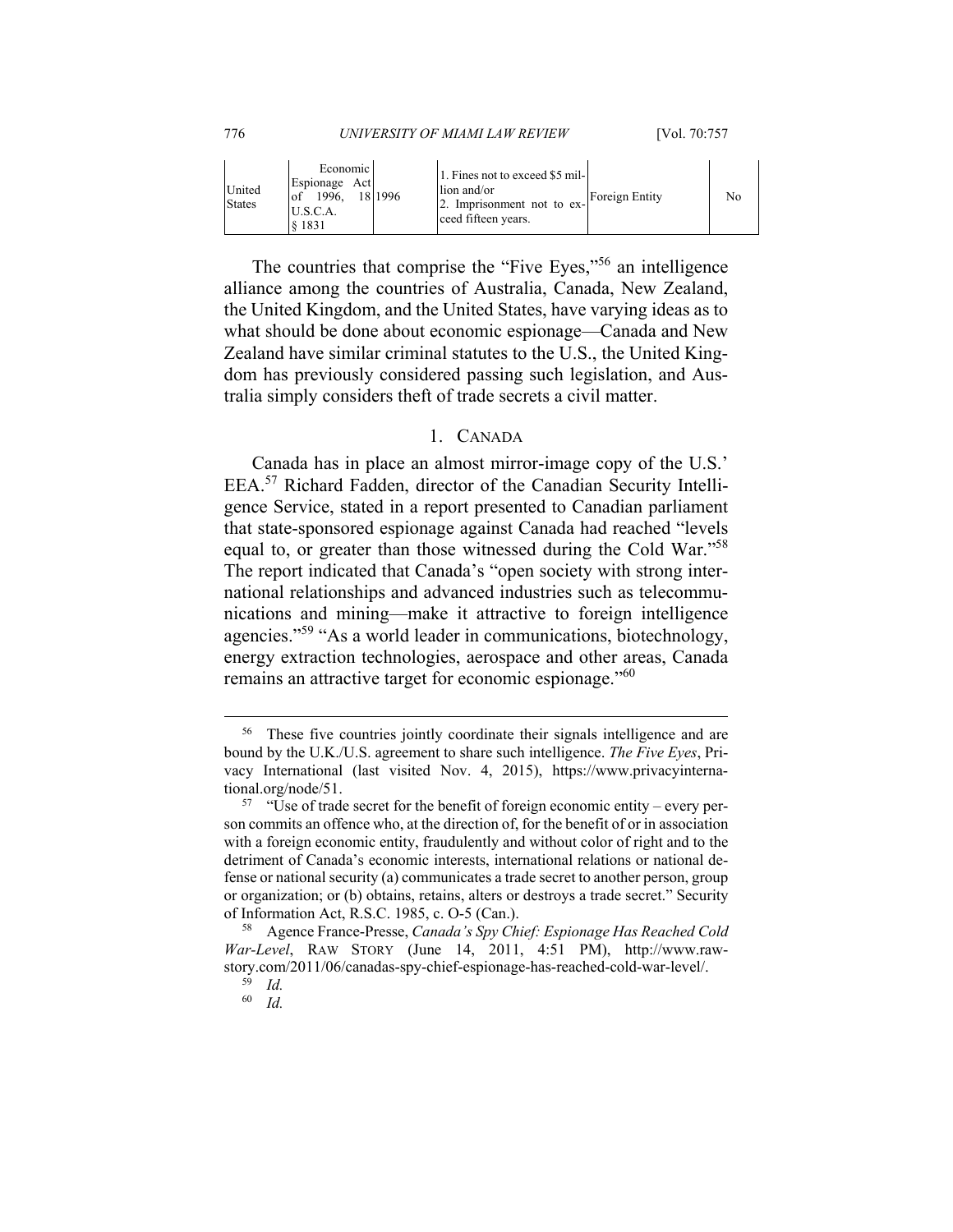Canada has been targeted by both Russia and China. In 2012, two Russian diplomats were expelled from Canada in connection with an espionage case against a Canadian naval officer charged under the Security of Information Act, which accused the officer of giving "a foreign entity" secret information between 2007 and 2012.61 The Security Act "carr[ies] a maximum penalty of life in prison."62 Both Russia and Canada have an interest in the Arctic Circle where companies are exploring and mining for gold, diamonds, iron ore, lead, zinc, and uranium.<sup>63</sup>

That same year, Telvent Canada Ltd., an information technology company catering to the energy industry, stated that attackers had breached its internal firewall and security systems, installed malicious software, and had stolen project files related to a product that helps energy firms merge older IT assets with more advanced "smart grid" technologies.<sup>64</sup> Chinese hackers were blamed for the breach.<sup>65</sup> China also has mining exploration interests in the Arctic Circle.<sup>66</sup>

While Canada amended its Security of Information Act in 200167 to look incredibly similar to the United States' EEA, Canada has yet to complete such a prosecution under its laws.<sup>68</sup>

5 (Can.) indicates no convictions under Section 19 have occurred.

 <sup>61</sup> *Russian Diplomats Left Canada Weeks Before Halifax Espionage Arrest*, NATIONAL POST (Jan. 20, 2012), [hereinafter *Russian Diplomats*], http://news.nationalpost.com/news/canada/russian-diplomats-left-canada-weeks-before-halifax-spy-mystery. 62 *Id.*

<sup>63</sup> *Id*; David Ljunggren & Euan Rocha, *Mineral-Rich Canadian Arctic Territory Poised for Major Developments*, MINEWEB (Sept. 1, 2011), http://www.mineweb.com/archive/mineral-rich-canadian-arctic-territory-poised-for-major-developments/. 64 Brian Krebs, *Chinese Hackers Blamed for Intrusion at Energy Industry* 

*Giant Telvent*, KREBS ON SECURITY (Sept. 26, 2012), http://krebsonsecurity.com/2012/09/chinese-hackers-blamed-for-intrusion-at-energy-industry-giant-telvent.

<sup>65</sup> *Id.*

<sup>66</sup> Ljunggren & Rocha, *supra* note 63. 67 Section 19 of the Act makes it an offense for a person to "at the direction of, for the benefit of or in association with a foreign economic entity, fraudulently and without colour of right" communicate a trade secret to another person, group or organization or obtain, retain, alter or destroy a trade secret "to the detriment of" Canada's economic interests, international relations, national defense or national security. Security of Information Act, R.S.C. 1985, c. O-5 (Can.).<br><sup>68</sup> A thorough review of the Security of Information Act, R.S.C. 1985, c. O-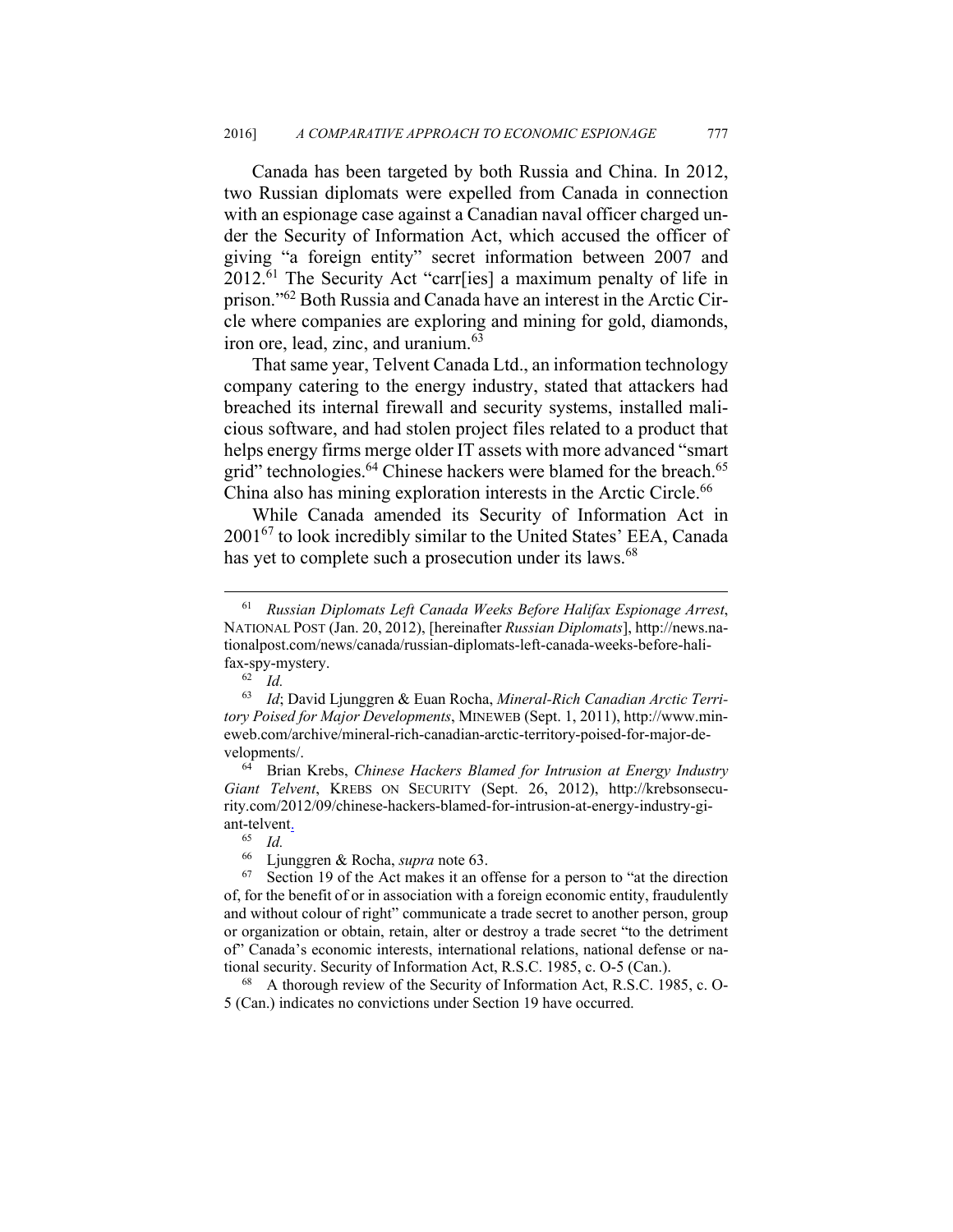### 2. NEW ZEALAND

New Zealand amended its Crimes Act in 2003 and made intellectual property/trade secret theft a crime in Section 230.<sup>69</sup> The language used in Section 230, "taking, obtaining, or copying of trade secrets," looks similar to the United States' theft of trade secrets offense under Section 1832.70 "The intent elements require intent to obtain any pecuniary advantage or to cause loss to any other person, and acting dishonestly and without claim of right."71 Legislative history suggests that foreign economic espionage was a primary concern in passing the legislation.72 Despite its passage, its fate has gone the way of Canada with Section 230 having been "little used" and not used at all in the foreign economic espionage context.<sup>73</sup> In fact, one law professor in New Zealand, Anna Kingsbury, argues that the problem could be dealt with in the civil legal system and that such a crime only encourages protection, reduces competition, and inhibits innovation and employee mobility.<sup>74</sup> Kingsbury sees an economic espionage crime as "based in an idea of inter-country competition that does not fit well with contemporary understandings of the economics of trade and theories of comparative advantage."<sup>75</sup> Thus, in a "global" marketplace, employees that steal trade secrets are actually assisting in competition and innovation on a "global" level. New Zealand's Section 230 has yet to be tested.

## 3. UNITED KINGDOM

In the United Kingdom (UK), "[t]here is no statute in English criminal law that is specifically aimed at penalizing a person who misuses another's trade secrets."76 Moreover, the crime of theft

 <sup>69</sup> Anna Kingsbury, *Trade Secret Crime in New Zealand Law: What Was the Problem and Is Criminalization the Solution?*, 37 Eur. Intell. Prop. Rev. 147, 149 (2015). "Section 230 of the Crimes Act 1961 as amended in 2003 provides for an offence of taking, obtaining or copying trade secrets. The penalty on conviction is imprisonment for up to five years." *Id.*

<sup>&</sup>lt;sup>70</sup> *Id.*; 18 U.S.C. § 1832 (2012).<br>
<sup>71</sup> Kingsbury, *supra* note 69, at 149.<br>
<sup>72</sup> *Id.* at 151.<br>
<sup>73</sup> *Id.* at 152.<br>
<sup>74</sup> *Id.* at 152.<br>
<sup>75</sup> *Id.* at 153.<br>
<sup>76</sup> 3 HILARY PEARSON, TRADE SECRETS THROUGHOUT THE WORLD § 3 (2014).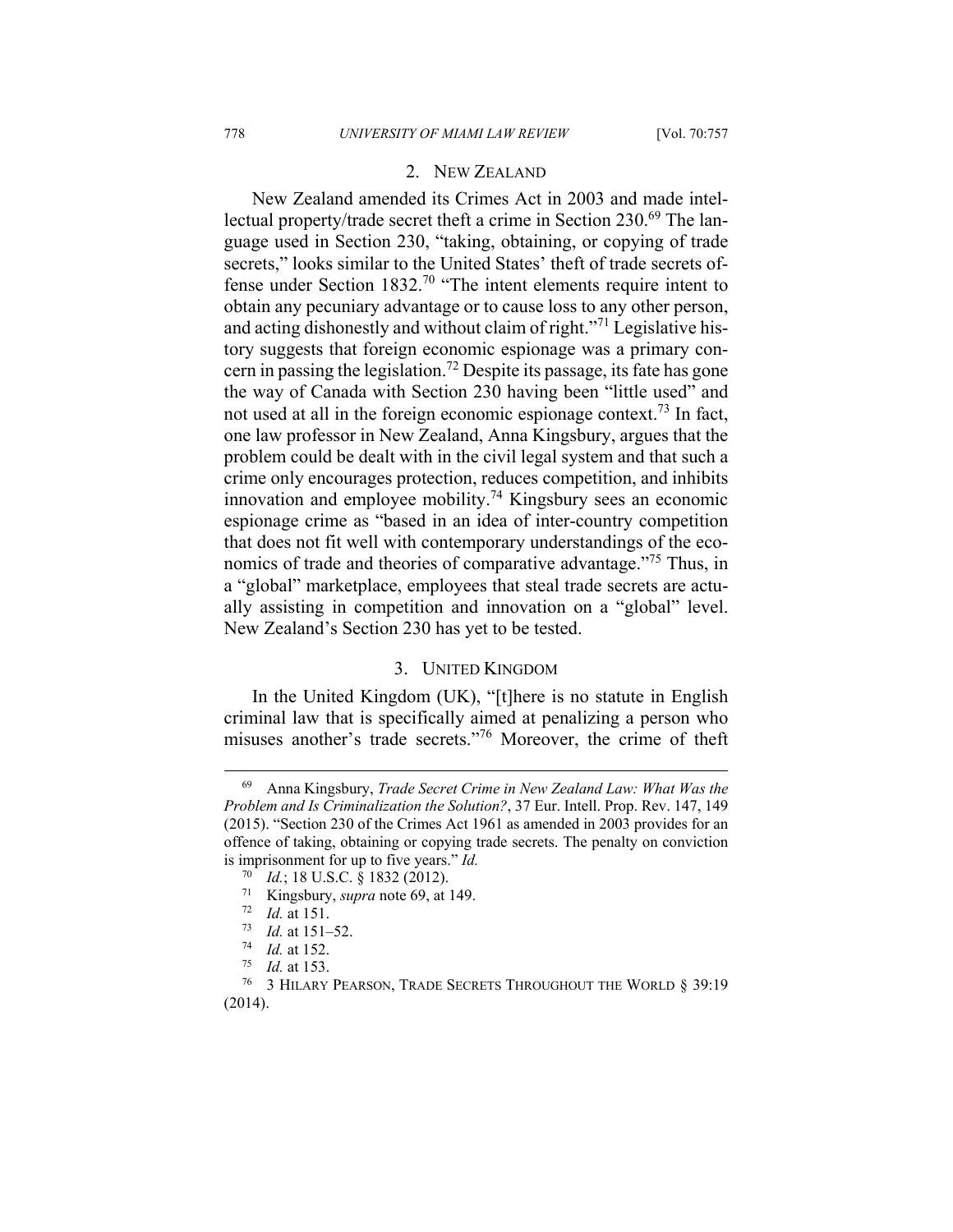would rarely apply, as confidential information does not fall within the definition of "property."77 "In the non-criminal context, however, English law [particularly breach of confidence] provides broad and effective protection for trade secrets through a variety of available remedies. These remedies include: search and seizure orders, injunctive relief, damages, accounting for profits, third party liability, constructive trusts over assets acquired as a result of the breach and an order to reveal the source of the disclosed information."78

One consultation paper created by the UK Law Commission recommended that the UK criminalize the theft of trade secrets and suggested that the discussion was forthcoming in Parliament:

We provisionally conclude that the main arguments in favour of criminalizing trade secret misuse are as follows:

> (1) That there is no distinction in principle between the harm caused by such misuse and the harm caused by theft;

> (2) That the imposition of legal sanctions is necessary in order to protect investment in research;

> (3) That civil remedies alone are insufficient to discourage trade secret misuse (and would continue to be insufficient if exemplary damages were made more widely available), because many wrongdoers are unable to satisfy any judgment against them; infringement of copyright and registered trademarks but not the misuse of

> (4) That is inconsistent for the law to prohibit the trade secrets; and

> (5) That criminalization would help to preserve standards in business life.<sup>79</sup>

<sup>77</sup> *Id.*; see Theft Act of 1968, c. 60, § 4 (Gr. Brit.). 78 BRADLEY LIMPERT & OXANA IATSYK, LIMPERT: TECHNOLOGY CONTRACTING: LAW, PRECEDENTS AND COMMENTARY  $\S$  2-3(c)(i) (2008).<br><sup>79</sup> GREAT BRITAIN: LAW COMMISSION, LEGISLATING THE CRIMINAL CODE:

MISUSE OF TRADE SECRETS – A CONSULTATION PAPER 30 (1997).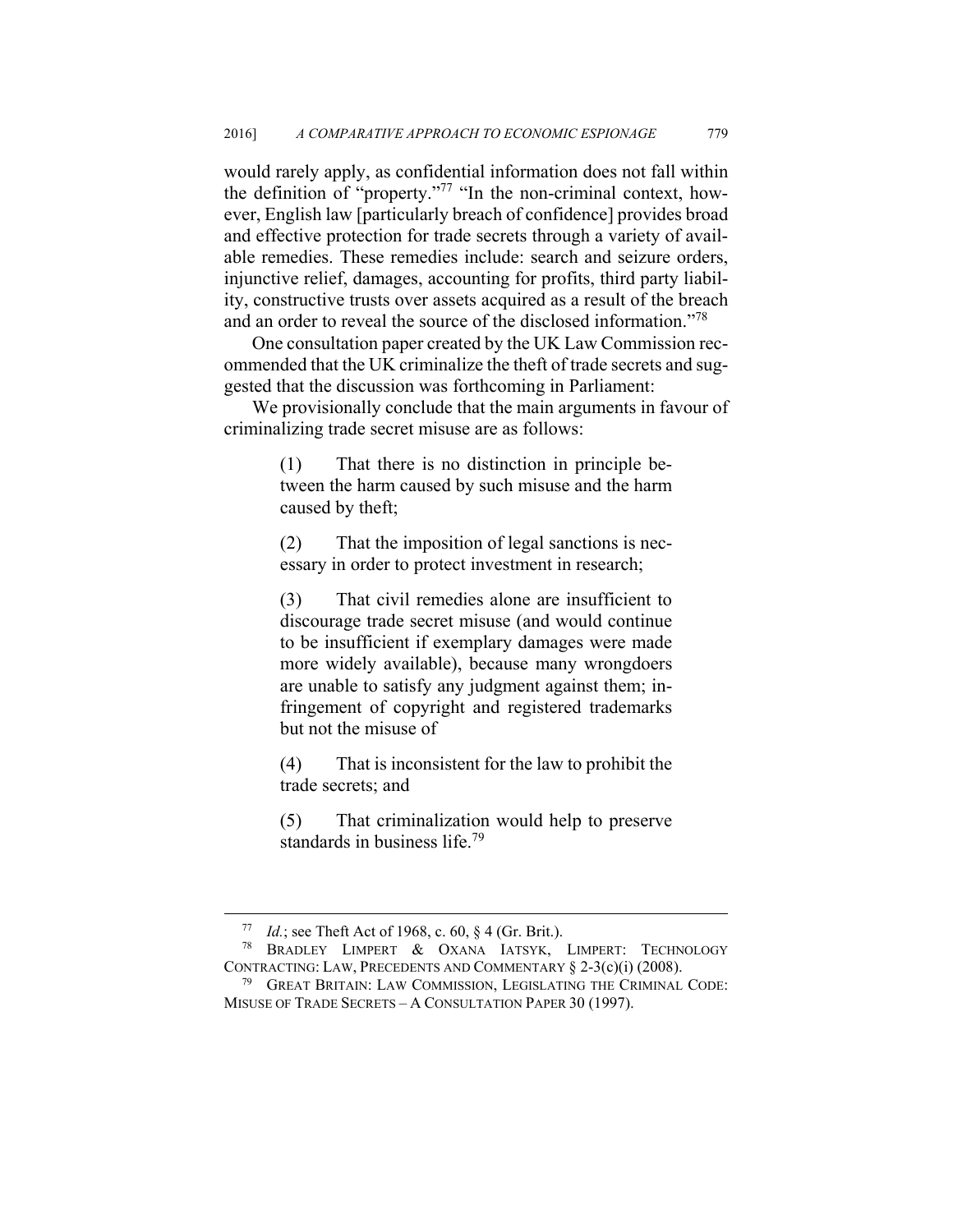However, these suggestions were not acted upon. The UK also proposed changes to the Serious Crime Bill in order to deter hackers by increasing the penalty under the Computer Misuse Act to a life sentence.<sup>80</sup>

#### 4. AUSTRALIA

To date, Australia has not decided to follow the example set by the United States and criminalize acts of economic espionage. Australia relies upon civil and contractual enforcement through "breach of confidence" which has its roots in English law. $81$  Also, as a signatory to the Agreement on Trade-Related Aspects of Intellectual Property Rights (TRIPS), Australia has an international obligation under Article 39(2) to protect undisclosed information that has commercial value because it is secret though it has no specific trade secret protection laws on the books. $82$ 

Gillian Dempsey, a lecturer at the Australian National University, argues that despite the lack of protection, Australia's regulation of trade secrets is not deficient.83 Dempsey tends to agree with her New Zealand counterpart that "[i]n a modern economy, production tends to be characterized by alliances between firms" in order to cut down on R&D costs and therefore alliances and sharing with firms "already possessing the requisite complementary knowledge" can be an "efficient manner of solving a problem involving specialist knowledge."84 Criminalizing the theft of trade secrets may reduce any incentive a company might have to cooperate and share with others.85

Moreover, Dempsey argues that companies should be responsible for their own security interests and should not burden the government with these sorts of costs.

 <sup>80</sup> Lee Munson, *Hackers Who Threaten National Security Could Face Life Sentences*, NAKED SECURITY (Oct. 24, 2014), https://nakedsecurity.sophos.com/2014/10/24/hackers-who-threaten-national-security-could-face-lifesentences/. 81 Gillian Dempsey, *Industrial Espionage: Criminal or Civil Remedies*,

AUSTL. INST. CRIM., Mar. 1999, at 1, 3–4.<br><sup>82</sup> 1 RICHARD GOUGH, TRADE SECRETS THROUGHOUT THE WORLD § 2:2

<sup>(</sup>West 2014). 83 Dempsey, *supra* note 81, at 4. 84 *Id.* at 5. 85 *See id.*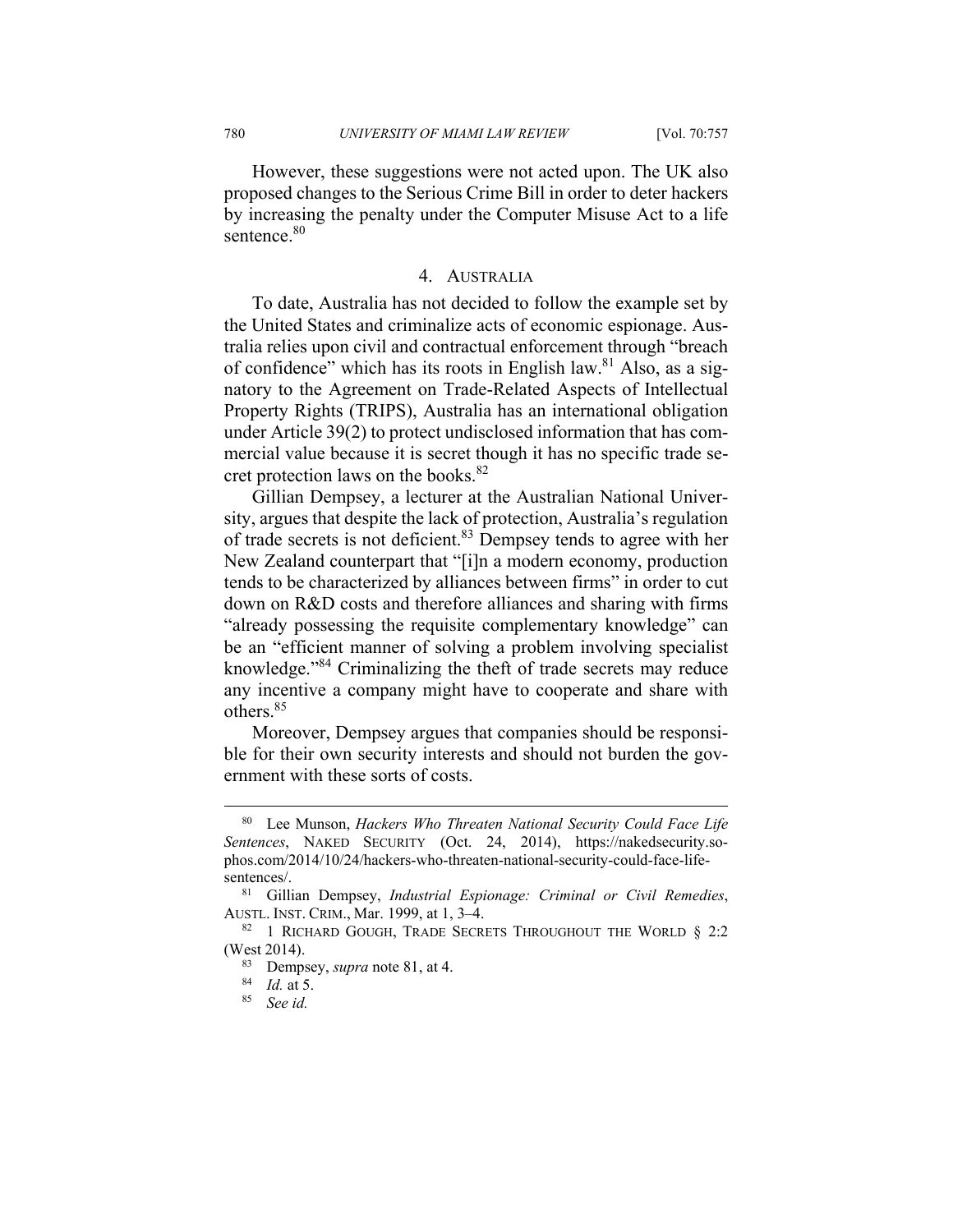[T]o argue for criminalization would involve an implicit assumption that the interest of the firm is concurrent with the interest of society as a whole. The costs of detection and policing are likely to be relatively higher in a criminal arena than in a civil arena. . . . And the policing agency would have to acquire sufficient experience and knowledge in information security and evidence gathering techniques in a market where such knowledge is at a premium.<sup>86</sup>

In Dempsey's argument, only the company whose trade secrets are being protected would benefit, and the rest of society, in contrast, would suffer the "disastrous" consequences on "innovation and competitiveness."87

### 5. JAPAN

Japan is thoroughly aware of the economic espionage problem. Nissan acknowledged it might have been hacked in April 2012 when they detected the presence of a computer virus on their network, and they believed user IDs and passwords had been transmitted to hackers who "were looking for intellectual property related to its EV drivetrains."88 "Japan's Finance Ministry . . . uncovered evidence of a major Trojan cyber-attack on its computer systems [in order to steal confidential information in 2010 and 2011 that remained] undetected for almost two years."89

In 2012, "three IT executives were arrested in Japan for . . . allegedly us[ing] Android malware to 'earn' themselves over 20 million yen<sup>90</sup> from unsuspecting victims" that downloaded a video

<sup>86</sup> *Id.* at 6. 87 *Id.*

<sup>88</sup> Shane McGlaun, *Nissan Gets Hacked, Target Could've Been Intellectual Property*, DAILY TECH (Apr. 24, 2012), http://www.dailytech.com/Nissan+ Gets+Hacked+Target+Couldve+Been+Intellectual+Property/article24527.htm. 89 John Dunn, *Japan's Finance Ministry Uncovers Major Trojan Attack*,

CSO ONLINE (July 24, 2012), http://www.csoonline.com/article/711878/japan-sfinance-ministry-uncovers-major-trojan-attack.

<sup>&</sup>lt;sup>90</sup> Twenty million yen is equivalent to approximately half a million U.S. dollars.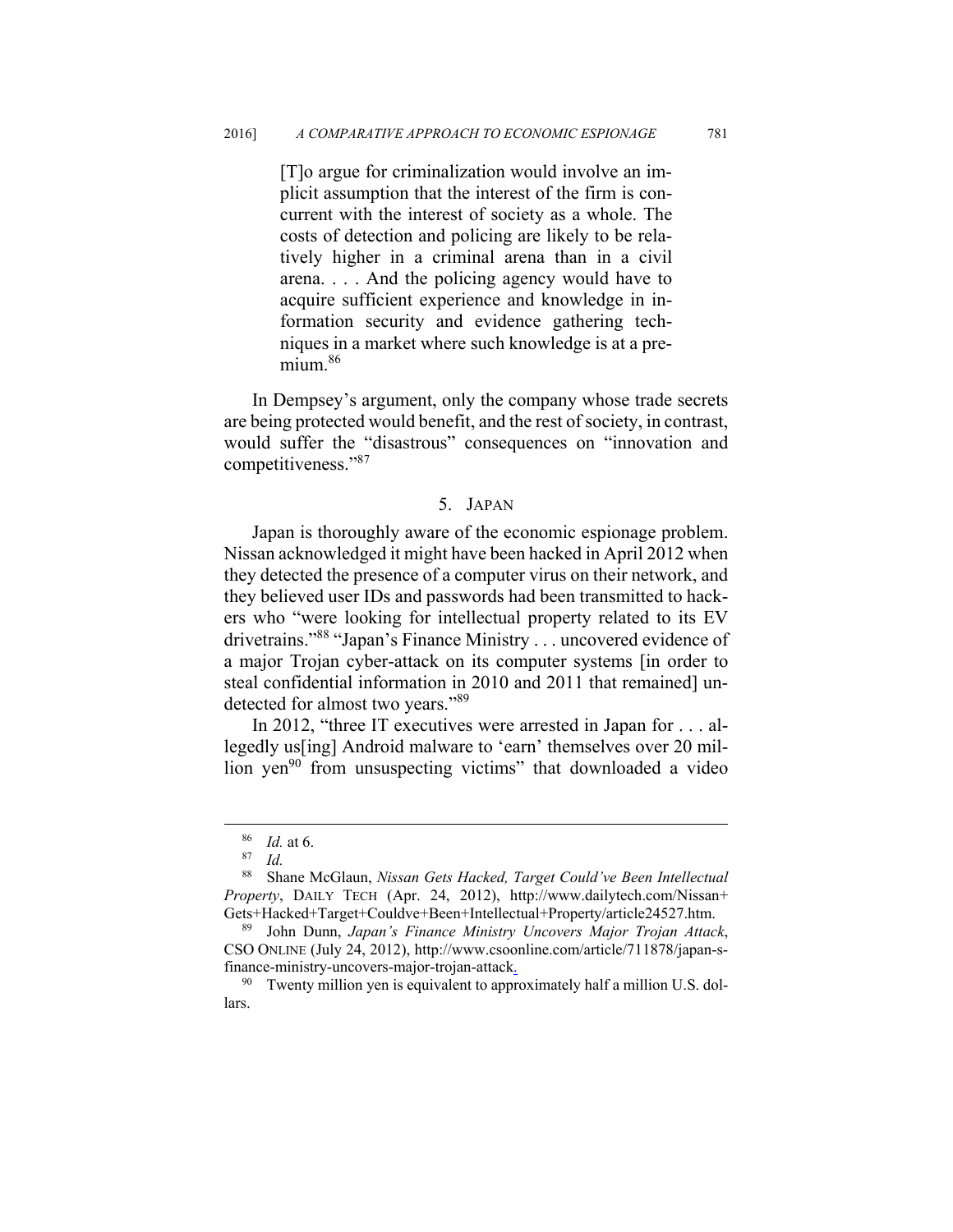playing application.<sup>91</sup> "Once downloaded and run, it would badger the users by requesting them to pay a 99,800 yen (around \$1,256) fee every few minutes, in addition to stealing their personal data and storing it on a remote server for future use."<sup>92</sup> Japan had recently introduced a law that makes malware creation and distribution a criminal act.93

Japan has taken several steps to improve its efforts to counter industrial espionage. Prior to 2009, the government was required to prove that the trade secret theft resulted in profits for a third party beneficiary.94 Japan has since revised its Unfair Competition Prevention Law so that it need only prove that the person committing industrial espionage took information from a company without permission.<sup>95</sup> In 2014, the Japanese government formed a committee made up of government and company executives to discuss ways to prevent trade secret theft and improve communication between government investigators and private companies.<sup>96</sup> Before this committee, there had been little coordination and information sharing between investigative authorities and companies, and investigators were unable to start an investigation unless a company filed a complaint.97 Japanese executives are reticent to disclose any type of theft as that would mean they would have to take full responsibility for the loss and "reporting may cause further time commitments and expenses."<sup>98</sup>

It must also be said that Japan has been known to conduct its own economic espionage. Japanese industry is promoted by its own government; the Ministry of Economic Trade and Industry (METI) uses the Japan External Trade Office (JETRO) to collect economic

*Id.* 

 <sup>91</sup> Zeljka Zorz, *Six Arrested for Peddling Android Malware in Japan*, NET SECURITY (June 18, 2012), http://www.net-security.org/malware\_news.php? id=2147.

<sup>92</sup> *Id.*

<sup>93</sup> *Id.*

<sup>94</sup> *Gov't Eyes Panel to Share Info on Industrial Espionage*, THE DAILY YOMIURI, Jan. 15, 2014.<br><sup>95</sup> *Id.*<br>96 *Id* 

 $\frac{96}{97}$  *Id.* 

<sup>97</sup> *Id.*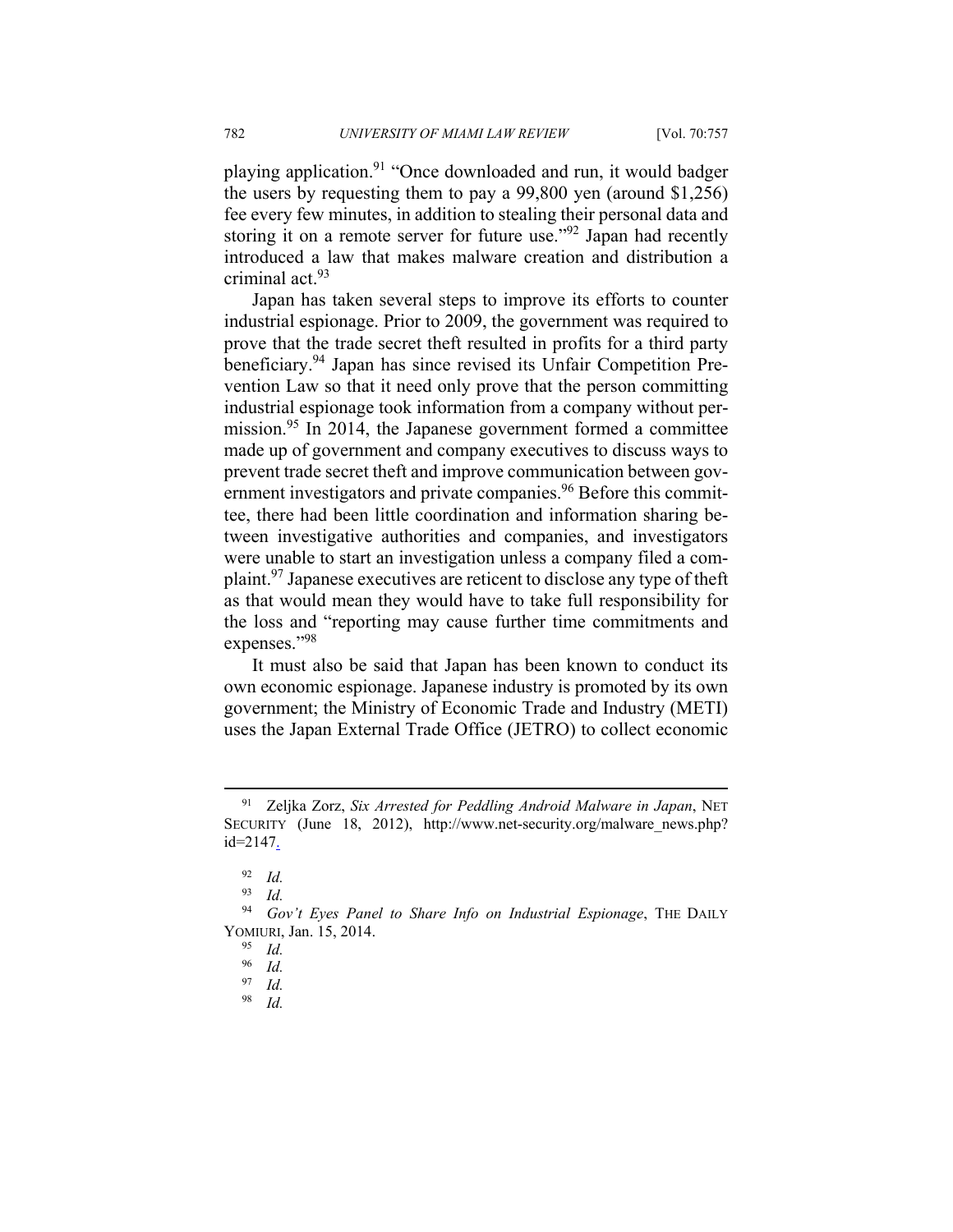and trade information.<sup>99</sup> JETRO, interestingly enough, offers free commercial space and free communications to foreign companies in downtown Tokyo.<sup>100</sup>

#### 6. LATIN AMERICA

Latin America has also been facing an upsurge in cybercrime. According to a 2013 report by Trend Micro and the Organization of American States (OAS), cyberattacks increased between "8 to 40 percent in Latin America and the Caribbean."101 "A lack of cybercrime laws, economic challenges, and unpatched and unprotected citizen machines make the region ripe for cybercrime—and the data only represents a fraction of the cybercrime incidents there since few incidents are even reported or detected."<sup>102</sup> "Attacks on critical infrastructure, [industrial control systems, and financial institutions] are on the rise."<sup>103</sup>

While Latin America may not have a history of intellectual property protection, countries such as Argentina, Brazil, and Mexico have "paved the legal road with legislation aimed to protect industrial or commercial confidential information."<sup>104</sup>

#### III. THE LEADING OFFENDERS OF ECONOMIC ESPIONAGE

Some of those countries listed in the table that consider economic espionage a crime are also some of the greatest perpetrators of trade secret theft. Many foreign intelligence services feed their pilfered information to domestic companies, thereby giving them a competitive edge over other foreign companies.<sup>105</sup> "[T]he leading

<sup>99</sup> U.N. CONF. ON TRADE AND DEVELOPMENT SECRETARIAT, REP. INTERNATIONAL TRADE AFTER THE ECONOMIC CRISIS 8 (Nov. 15, 2010) http://unctad.org/en/Docs/ditctab20102\_en.pdf. 100 *A Free Office in Tokyo*, VENTURE JAPAN, http://www.ventureja-

pan.com/fast-track-starting-business-6.htm.

<sup>101</sup> Kelly Jackson Higgins, *Threat Nuevo: Latin America, Caribbean Cybercrime on the Rise*, DARK READING (May 3, 2013), http://www.darkreading.com/vulnerabilities---threats/threat-nuevo-latin-america-caribbean-cybercrime-on-the-rise/d/d-id/1139676?.<br><sup>102</sup> *Id.*<br><sup>103</sup> *Id.* 

 $\frac{103}{104}$  *Id.* 

<sup>104</sup> *See* LIMPERT & IATSYK, *supra* note 78 § 2.3(b). 105 Cotriss, *supra* note 8.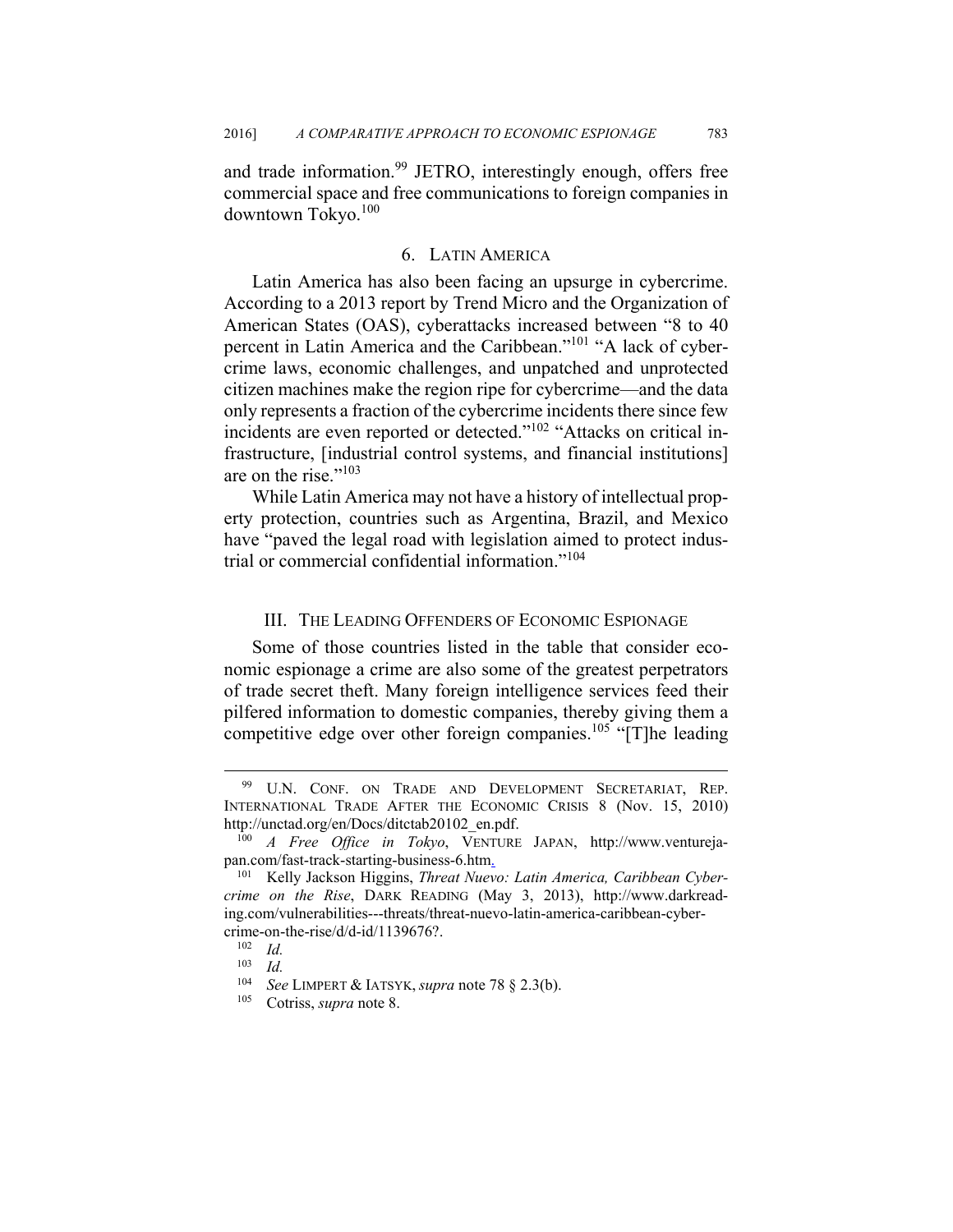state intelligence threats [are said] to be Russia and China, based on their capabilities, intent, and broad operational scopes."106 However, there are certainly other players waiting to take China and Russia's place.107

#### A. *China*

[T]here are two kinds of big companies in the United States[: t]hose that have been hacked by the Chinese and those who don't know they've been hacked by the Chinese.108

—FBI Director James Comey

China first enacted trade secret "protections" in 1993 with the passage of Article 10 of the Unfair Competition Law, which prohibits businesses from the following:

> a) obtaining the trade secret of the rightful party by theft, inducement, duress or other illegal means; b) disclosing, using or allowing others to use the trade secrets of the rightful party obtained by illegal means; or c) disclosing, using or allowing others to use trade secrets in breach of an agreement or the

<u>.</u>

<sup>106</sup> *Worldwide Threat Assessment of the U.S. Intelligence Community: Hearing Before Senate Armed Services Comm.*, 114th Cong. 4 (2015) (statement for the record of James R. Clapper, Director of National Intelligence), http://www.dni.gov/files/documents/Unclassified\_2015\_ATA\_SFR\_-\_SASC

<sup>&</sup>lt;sup>107</sup> "A growing number of computer forensic studies by industry experts strongly suggest that several nations—including Iran and North Korea—have undertaken offensive cyber operations against private sector targets to support their economic and foreign policy objectives, at times concurrent with political crises." *Id.* at 1.

<sup>108</sup> Pelley, *supra* note 52. China denies that it targets U.S. companies. "[PRC] Foreign Ministry spokesman Liu Weimin reportedly said in a statement that China's rapid ascendancy in terms of its military and space achievements are not down to cyber espionage but the 'pioneering, innovative and devoted work' of the Chinese people." Phil Muncaster, *China Hits Back at U.S. Cyber Snooping Allegations*, REGISTER (Apr. 23, 2012), http://www.theregister.co.uk/2012/04/23/ us china spying satellite.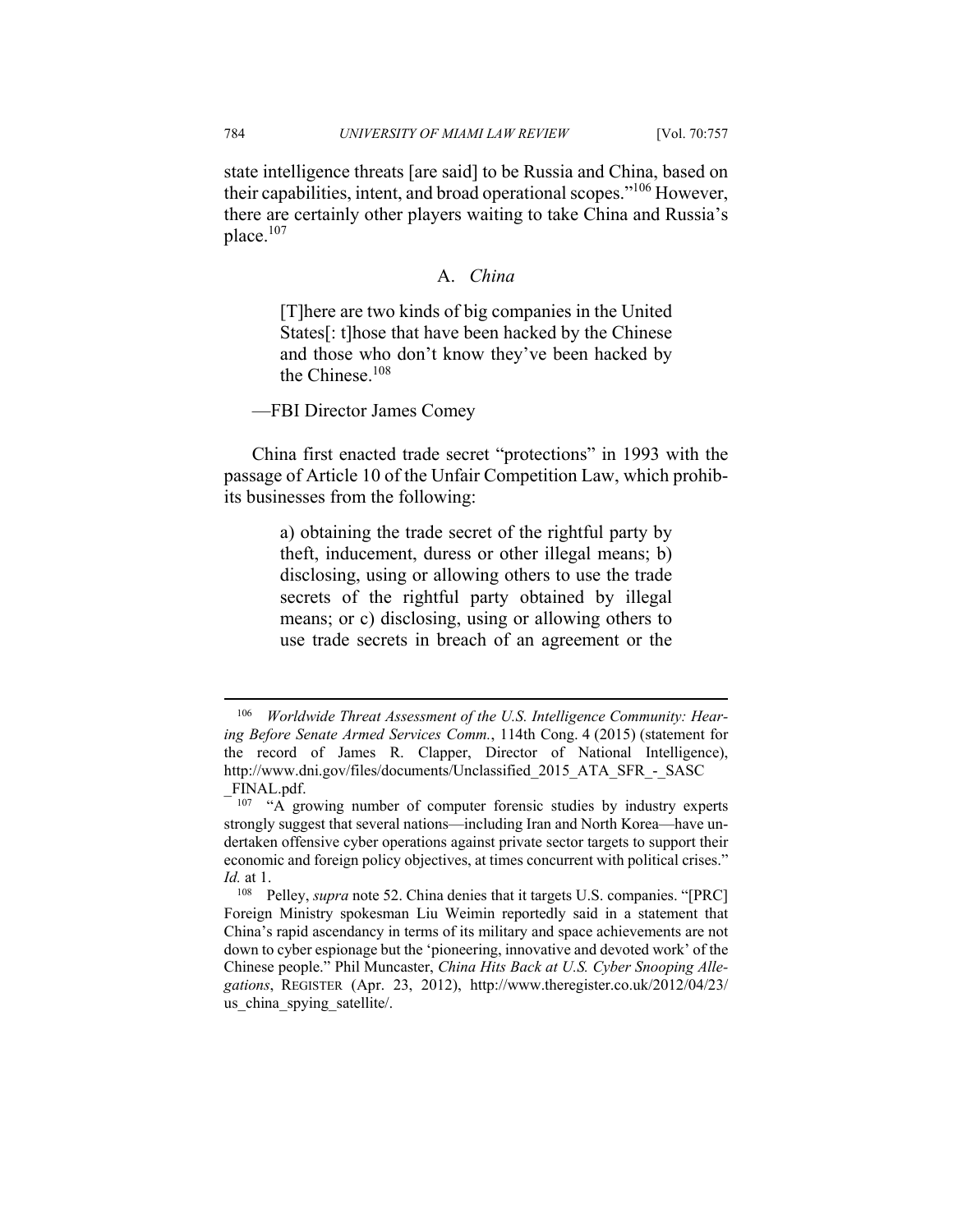confidentiality requirement imposed by the rightful party.109

Criminal sanctions, which may include up to seven years of imprisonment, may be used if the following three elements are met: "(a) gross violation of the rights; (b) serious circumstances; and (c) a large amount of illegal income, with heavy losses being suffered by the victim." $110$ 

Despite these so-called protections, China aggressively pursues foreign companies' trade secrets and intervenes to support Chinese businesses against foreign competitors. In fact, the National People's Congress in 2011 approved a five-year economic plan which mirrored most of the common targets of Chinese cyberspying: clean energy, biotechnology, advanced semiconductors, information technology, high-end manufacturing, such as aerospace and telecom equipment, and biotechnology, including drugs and medical devices.111 China also wants U.S. technology, in particular, to advance their own military needs.<sup>112</sup>

In 2010, China surpassed Japan as the world's second largest economy.113 One of the main reasons the Chinese economy has flourished is due to the fact Chinese companies have been able "to skip over [or accelerate] costly and time-consuming R&D and bring products to market using U.S. trade secrets, technology and IP."114

China appears to use the vacuum cleaner approach—collect it all. China has accounted for roughly 50 to 80% of all open economic espionage and trade secret theft investigations in the United States alone.115 Their common methods of economic espionage can be di-

<sup>109</sup> *See* LIMPERT & IATSYK, *supra* note 78 § 2.3(e)(ii) (2008).<br>
110 *Id.*<br>
111 Riley & Walcott *supra* note 11 *See also* KPMG INTERNAT

<sup>111</sup> Riley & Walcott, *supra* note 11. *See also* KPMG INTERNATIONAL, CHINA'S 12TH FIVE-YEAR PLAN: CONSUMER MARKETS 2 (2011), http://www.kpmg.com /cn/en/IssuesAndInsights/ArticlesPublications/Documents/China-12th-Five-Year-Plan-Consumer-Markets-201104.pdf.<br><sup>112</sup> Cotriss, *supra* note 8.<br><sup>113</sup> Justin McCurry and Julia Kollewe, *China Overtakes Japan as World's Sec-*

*ond-Largest Economy*, GUARDIAN (Feb. 14, 2011, 1:38 PM), http://www.theguardian.com/business/2011/feb/14/china-second-largest-economy [hereinafter *China Overtakes Japan*].<br><sup>114</sup> Cotriss, *supra* note 8.<br><sup>115</sup> COMM'N ON THEFT AM. INTELL. PROP., *supra* note 10, at 15.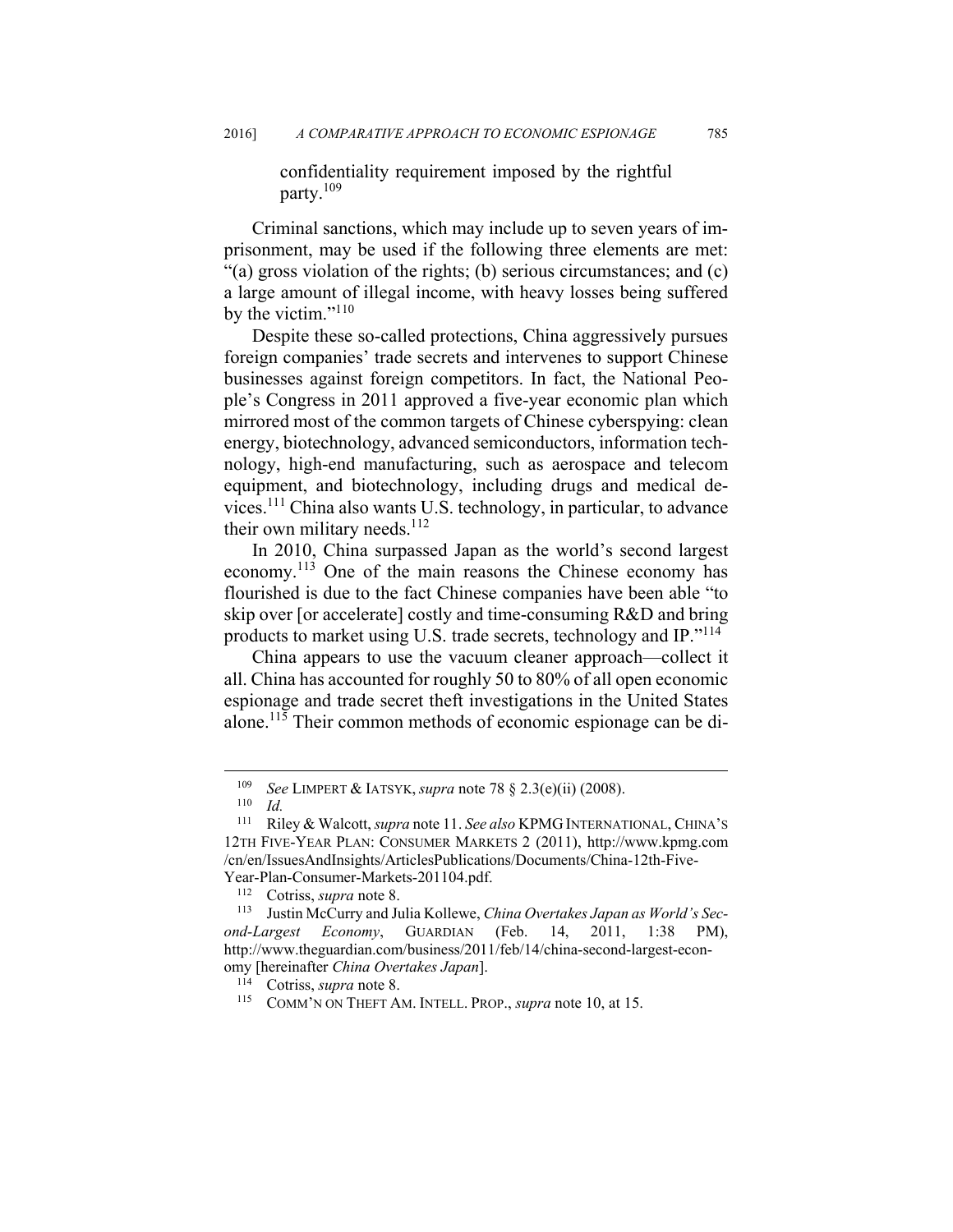786 *UNIVERSITY OF MIAMI LAW REVIEW* [Vol. 70:757

vided into three categories: (1) hacking; (2) recruiting students, business executives, and insiders overseas to steal trade secrets; and (3) stealing from businesses who choose to manufacture in or conduct joint ventures with China.

## 1. HACKING AND THE PEOPLE'S LIBERATION ARMY

In the case of China, it is relatively easy to prove the EEA's foreign government/instrumentality/agent nexus. In December 2011, the Wall Street Journal reported that the Chinese military sponsors most of the Chinese cyberspying.<sup>116</sup> "The Chinese cyberspying campaign stems largely from a dozen groups connected to China's People's Liberation Army and a half-dozen nonmilitary groups connected to organizations like universities . . . "<sup>117</sup>

In May 2013, the Washington Post described a classified report by the Defense Science Board, which listed more than 24 U.S. weapon system designs the board determined were accessed by cyber intruders.<sup>118</sup> "[S]enior military and industry officials with

<sup>116</sup> Siobhan Gorman, *United States Homes In on China Spying*, WALL STREET J., (Dec. 13, 2011), http://www.wsj.com/articles/SB1000142405297020433

<sup>6104577094690893528130. 117</sup> *Id.* "The Chinese government, primarily through the PLA and the [Ministry of State Security], supports these activities by providing state-owned enterprises information and data extracted through cyber espionage to improve their competitive edge, cut R&D timetables, and reduce costs. The strong correlation between compromised U.S. companies and those industries designated by Beijing as 'strategic' industries further indicates a degree of state sponsorship, and likely even support, direction, and execution of Chinese economic espionage. Such governmental support for Chinese companies enables them to out-compete U.S. companies, which do not have the advantage of leveraging government intelligence data for commercial gain." Larry M. Wortzel, *China's Military Modernization and Cyber Activities: Testimony of Dr. Larry M. Wortzel Before the House Armed Services Committee*, 8 Strategic Studies Quarterly 3, 14 (2014). 118 Ellen Nakashima, *Confidential Report Lists U.S. Weapons System Designs* 

*Compromised by Chinese Cyberspies*, WASH. POST (May 27, 2013), http://www.washingtonpost.com/world/national-security/confidential-reportlists-us-weapons-system-designs-compromised-by-chinese-cyberspies/2013/05/27/a42c3e1c-c2dd-11e2-8c3b-0b5e9247e8ca\_story.html.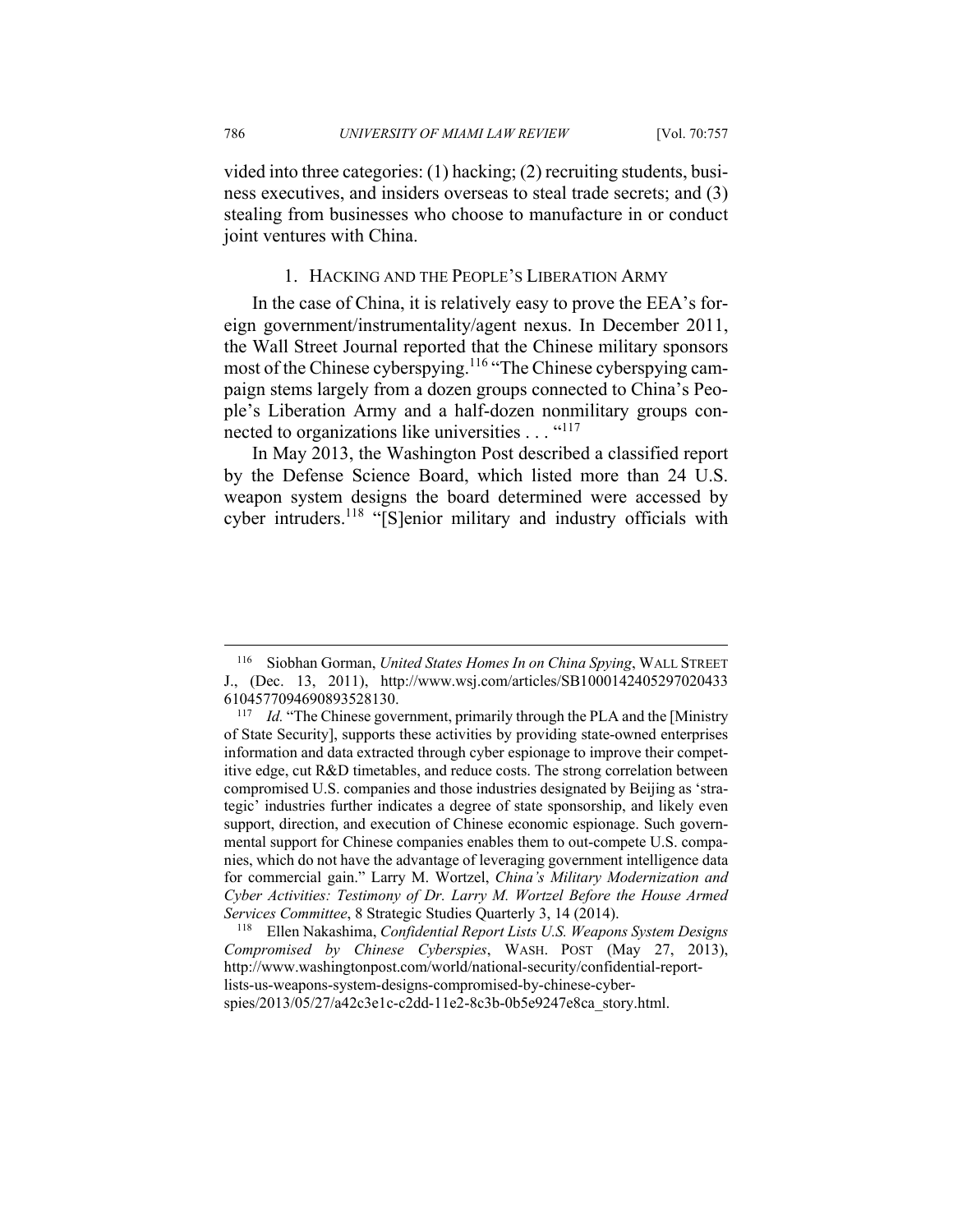knowledge of the breaches said the vast majority were part of a widening Chinese campaign of espionage against U.S. defense contractors and government agencies."<sup>119</sup>

"[C]yberspies hacked into the computer networks of POSCO, the South Korean steel giant in July 2006. . . . the same month that the steelmaker, the third largest in the world, initiated a takeover of a large steel mill in eastern China."120 Mandiant, a private security firm, issued a report in 2014 called "APT1" that accused China's PLA of launching cyberespionage attacks against 141 companies in 20 industries through a group known as "PLA Unit 61398" operating mainly from Shanghai.121 "The PLA . . . passes such information to Chinese companies . . . so they can rapidly increase their own capabilities."122

"[PLA] leaders have embraced the idea that successful war fighting is based on the ability to exert control over an adversary's information and information systems. The PLA has placed computer network operations in a unified framework broadly known as information confrontation and seeks to integrate all elements of information warfare, electronic and non-electronic, offensive and defensive, under a single command authority."<sup>123</sup>

<sup>119</sup> *Id.* The list included the Patriot missile system, the Aegis ballistic missile defense system, the F/A-18 fighter, the V-22 Osprey multirole combat aircraft, and the Littoral Combat Ship. *Id.* 

<sup>120</sup> Riley & Walcott, *supra* note 11.<br><sup>121</sup> Ellen Mesmmer, *Chinese Government Still Sponsoring Cyber-Espionage*, *says FireEye COO*, CHANNELWORLD (Mar. 3, 2014), http://specials.channelworld.in/channel\_news/chinese-government-still-sponsoring-cyber-espionage, says-fireeye-coo. 122 Rick Newman, *China May Have Hacked Your Company, Too*, YAHOO

FINANCE (May 20, 2014), http://finance.yahoo.com/blogs/daily-ticker/china-hasprobably-hacked-your-company--too-175016269.html.

<sup>123</sup> Press Release, U.S.-China Econ. and Sec. Rev. Comm'n, Chinese Capabilities for Computer Network Operations and Cyber Espionage (March 8, 2012), http://origin.www.uscc.gov/sites/default/files/USCC%20Report%20-

<sup>%20</sup>Chinese%20Capabilities%20for%20Computer%20Network%20Operations%20and%20Cyber%20Espionage.pdf. "The Chinese military's close relationship with large Chinese telecommunications firms creates an avenue for state sponsored or state directed penetrations of supply chains for electronics supporting U.S. military, government, and civilian industry—with the potential to cause the catastrophic failure of systems and networks supporting critical infrastructure for national security or public safety." *Id.*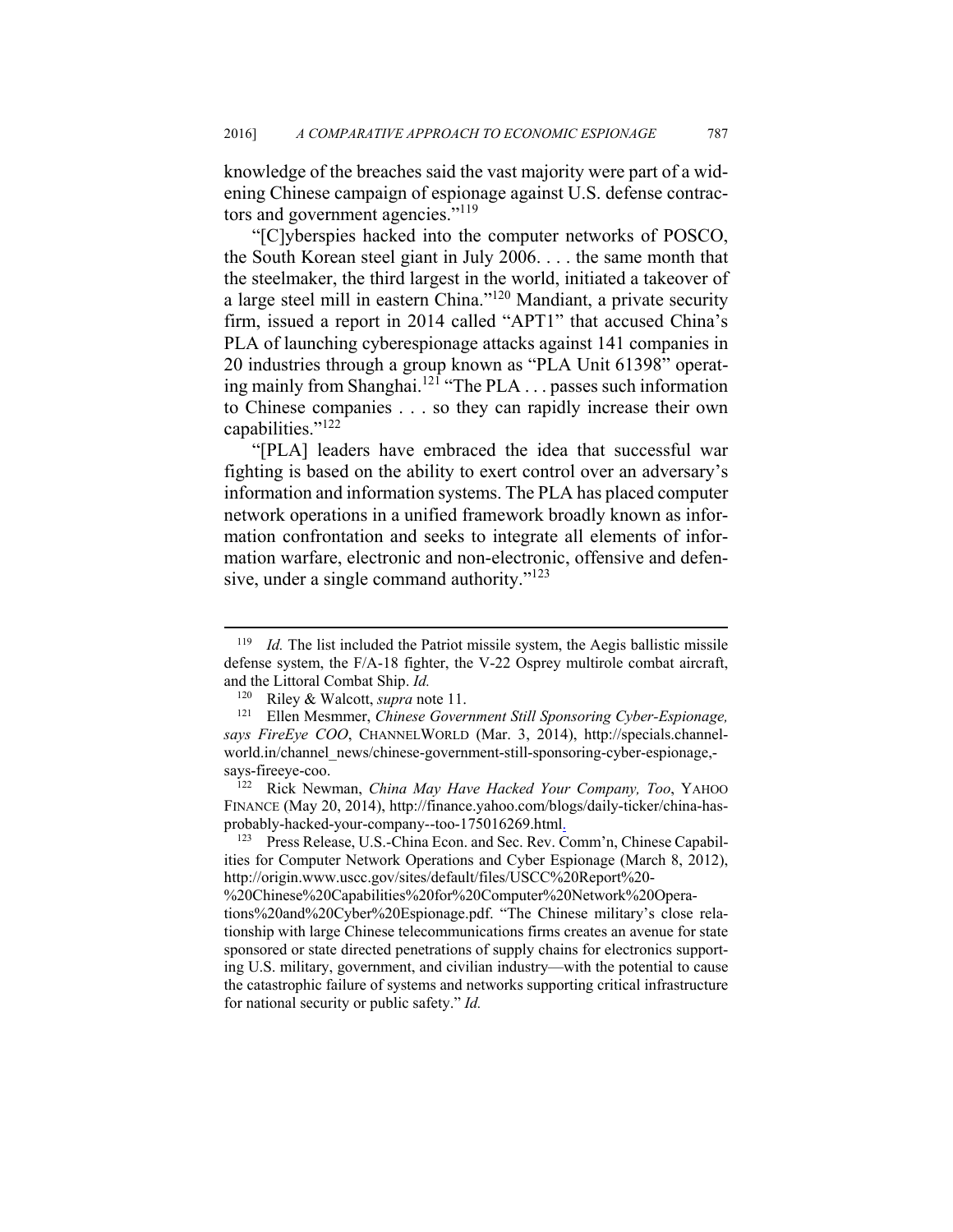"Some Chinese hacker groups, including groups affiliated with the PLA, will carry out their official missions during the day and then hack for profit at night. Other hacking groups will come across commercially valuable information as they carry out their official espionage tasks, take it, and then sell it for a personal profit to Chinese firms. Economic espionage is a money making activity for the PLA, and this increases the difficulty of bringing it under control." $^{124}$ 

"China's leaders describe modernization of the PLA as essential to preserving and sustaining what they view as a 'period of strategic opportunity' to advance China's national development during the first two decades of the  $21<sup>st</sup>$  century. China's leaders see this period as providing an opportunity to focus on fostering a stable external environment to provide the PRC the strategic space to prioritize economic growth and development and to achieve 'national rejuvenation' by 2049."<sup>125</sup>

#### 2. STUDENTS AND INSIDERS

China's "energetic espionage program . . . began with China's economic opening to the West in the early 1980s and moved into cyberspace at least twelve years [ago.]"126 "In 1986, Deng Xiao Peng established 'Program 863,' a sort of academy of sciences and technologies charged with closing the scientific gap between China and the world's advanced economies in a very short period of time.

<sup>124</sup> *China's Military Modernization and its Implications for the United States: Hearing Before U.S.-China Econ. and Sec. Rev. Comm'n*, 113th Cong. 72–81 (2014) (statement of James A. Lewis, Director and Senior Fellow of Strategic Technologies Program, Center for Strategic and International Studies) [hereinaf-

ter Lewis Statement].<br><sup>125</sup> DEP'T OF DEFENSE, ANNUAL REPORT TO CONGRESS: MILITARY AND SECURITY DEVELOPMENTS INVOLVING THE PEOPLE'S REPUBLIC OF CHINA 2014, i (2014) [hereinafter ANNUAL REPORT TO CONGRESS 2014], http://www.defense.gov/Portals/1/Documents/pubs/2014\_DoD\_China\_Report.pdf. The PLA's "New Historic Missions" codified in a 2007 amendment to the Chinese Communist Party (CCP) Constitution are to "[p]rovide an important guarantee of strength for the CCP to consolidate its ruling position"; "[p]rovide a strong security guarantee for safeguarding the period of strategic opportunity for national development"; "[p]rovide a powerful strategic support for safeguarding national interests"; and "[p]lay an important role in safeguarding world peace and promoting common development." *Id.* at 16.<br><sup>126</sup> Lewis Statement, *supra* note 124, at 77–78.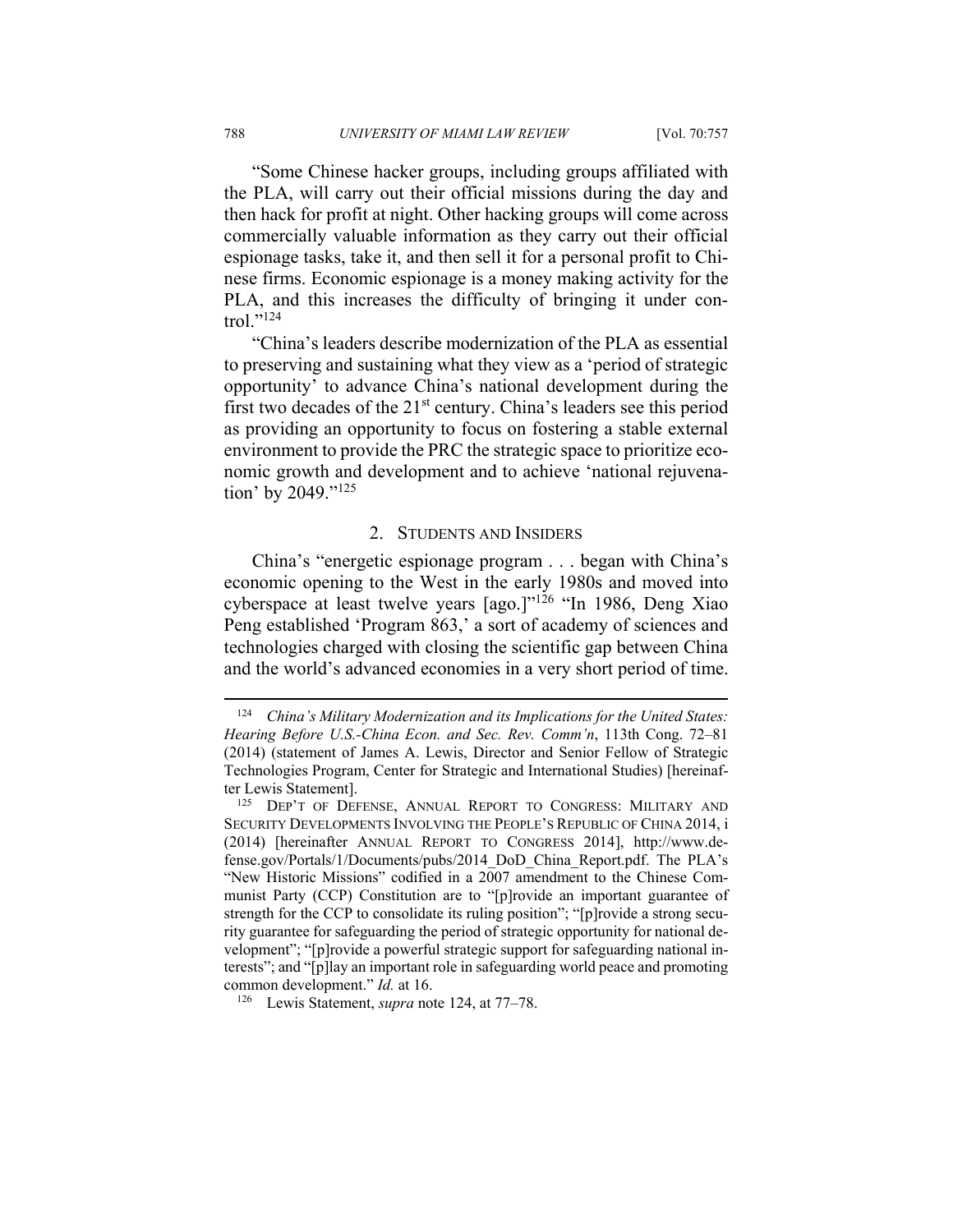The 863 Program and its institutional derivatives not only sponsored actual research, they also promoted the acquisition of advanced technologies from other countries legally or illegally."127 The PRC uses its citizens studying and working abroad to collect trade secrets and bring them back to the motherland.<sup>128</sup>

Deng Xiaoping once said, "[w]hen our thousands of Chinese students abroad return home, you will see how China will transform itself $"129$ 

In 2009, the U.S.-China Economic and Security Review Commission quoted testimony provided by former FBI Special Agent I.C. Smith that:

> The Ministry of State Security sometimes places pressure on Chinese citizens going abroad for educational or business purposes and may make pursuit of foreign technology a quid pro quo for permission to travel abroad. However, this phenomenon of "entrepreneurial espionage" appears to be particularly common among businessmen who have direct commercial ties with Chinese companies and who seek to skirt U.S. export control and economic espionage laws in order to export controlled technologies to the PRC. In such instances, profit appears to be a primary motive, although the desire to "help China" can intersect in many cases with the expectation of personal financial gain. $130$

The greatest attribute of Chinese scholars in the eyes of the PRC is their vulnerability to the Communist Party's control. If bribes and

1

<sup>127</sup> William Pentland, *Entrepreneurial Espionage—Made in China*, FORBES (Jan. 22, 2011,), http://blogs.forbes.com/williampentland/2011/01/22/entrepreneurial-espionage-made-in-china/.<br><sup>128</sup> U.S.-CHINA ECON. AND SEC. REV. COMM'N, 111TH CONG., REP. TO

CONGRESS (Comm. Print 2009), [hereinafter U.S.-CHINA REP. TO CONGRESS 2009], http://www.uscc.gov/sites/default/files/annual\_reports/2009-Report-to-Congress.pdf. According to Chinese official's statistics, in 2000 there were 190,000 PRC students in the United States. SUJIAN GUO AND BAOGANG GUO, THIRTY YEARS OF CHINA-U.S. RELATIONS 106 (Lexington Books, 2010). 129 Robert Lenzer, *The China Hand*, FORBES (Oct. 31, 2005),

http://www.forbes.com/forbes/2005/1031/079.html. 130 U.S.-CHINA REP. TO CONGRESS 2009, *supra* note 128, at 160.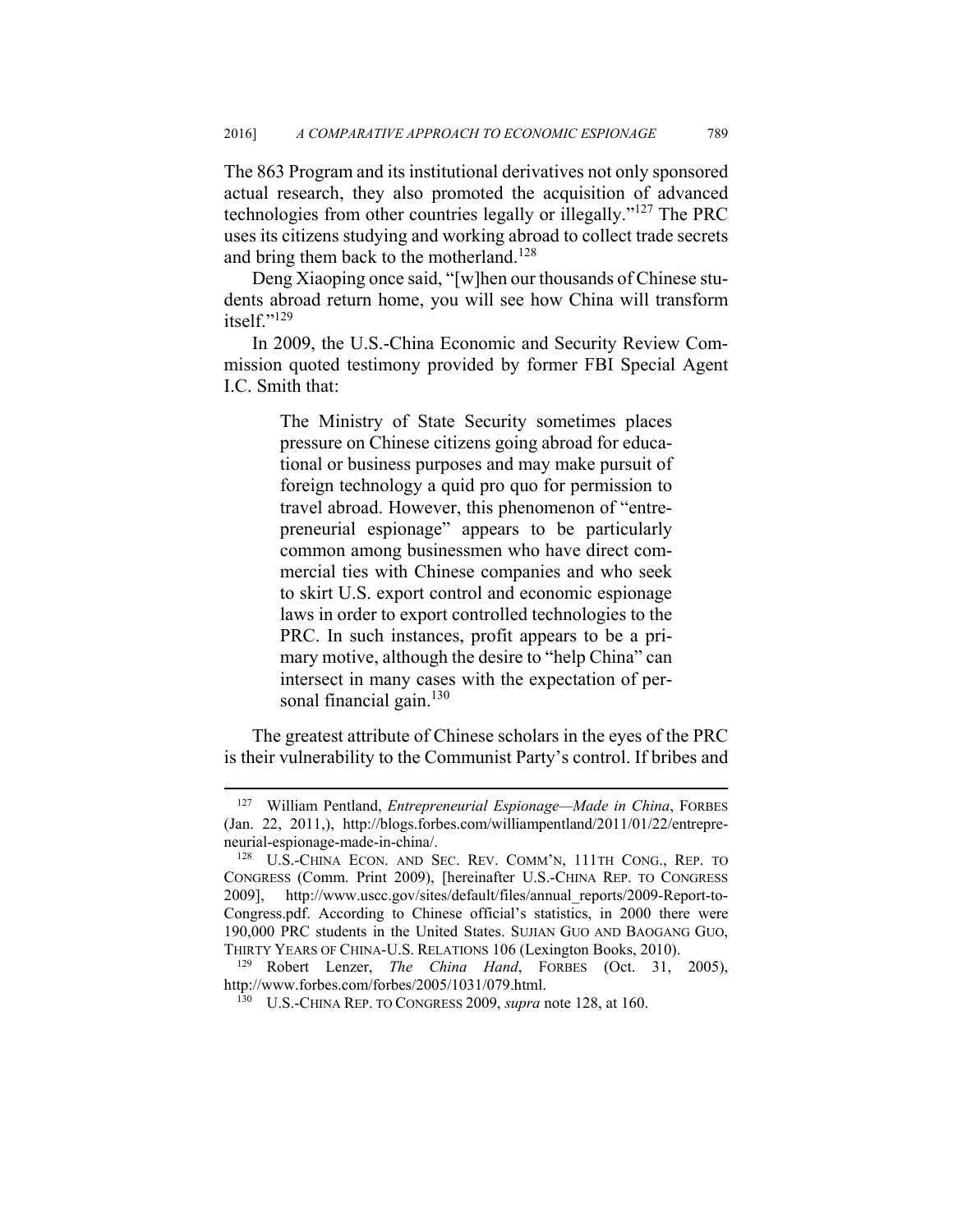appeals to nationalism do not persuade students to spy for China, coercion usually does. Beijing can easily coerce students to cooperate by threatening their visa status, tuition scholarships, future career, and even their families living in China.<sup>131</sup>

Insider "spies" are also comprised of a significant group of business executives who chose to steal trade secrets from their company for monetary or ideological reasons. Much of the information stolen is dual-use technology, which assists China in rapidly increasing its military capabilities.<sup>132</sup> In *United States v. Chung*, an insider's interaction with the Western aviation-manufacturing firm, Boeing, provided a huge benefit to China's defense aviation industry.133 Moreover, it is estimated that China has "over 3,000 front companies [operating] in the United States," some with the sole purpose of facilitating technology transfer to China.<sup>134</sup>

## 3. JOINT BUSINESS VENTURES WITH CHINA

National industrial policy goals in China encourage intellectual property (IP) theft, and an extraordinary number of Chinese business and government entities are engaged in this practice. "There are also weaknesses and biases in the legal and patent systems that lessen the protection of foreign [IP while] other policies . . . favor domestic suppliers," particularly in the technology field. $135$ 

<sup>131</sup> *Id.* at 7, 12, 160–66.<br><sup>132</sup> DEP'T OF DEFENSE, ANNUAL REPORT TO CONGRESS: MILITARY AND SECURITY DEVELOPMENTS INVOLVING THE PEOPLE'S REPUBLIC OF CHINA 2012, at 10 (2012) [hereinafter ANNUAL REPORT TO CONGRESS 2012], http://www.defense.gov/Portals/1/Documents/pubs/2012\_CMPR\_Final.pdf. "One of the PRC's stated national security objectives is to leverage legally and illegally acquired dual-use and military-related technologies to its advantage. China has had a long history of cooperation between its civilian and military sectors and openly espouses the need to exploit civilian technologies for use in its military modernization. In this context, the cumulative effect of U.S. dual-use technology transfers to China could also make a substantial material contribution to its military capabilities." *Id.*

<sup>&</sup>lt;sup>133</sup> United States v. Chung, 659 F.3d 815 (9th Cir. 2011).<br><sup>134</sup> CARL ROPER, TRADE SECRET THEFT, INDUSTRIAL ESPIONAGE, AND THE CHINA THREAT 81 (2014). 135 Eric Chabrow, *Panel: Use Hack-Back to Mitigate IP Theft*, BANK INFO

SECURITY (May 23, 2013), http://www.bankinfosecurity.com/panel-hack-backor-sorts-to-shield-ip-a-5784.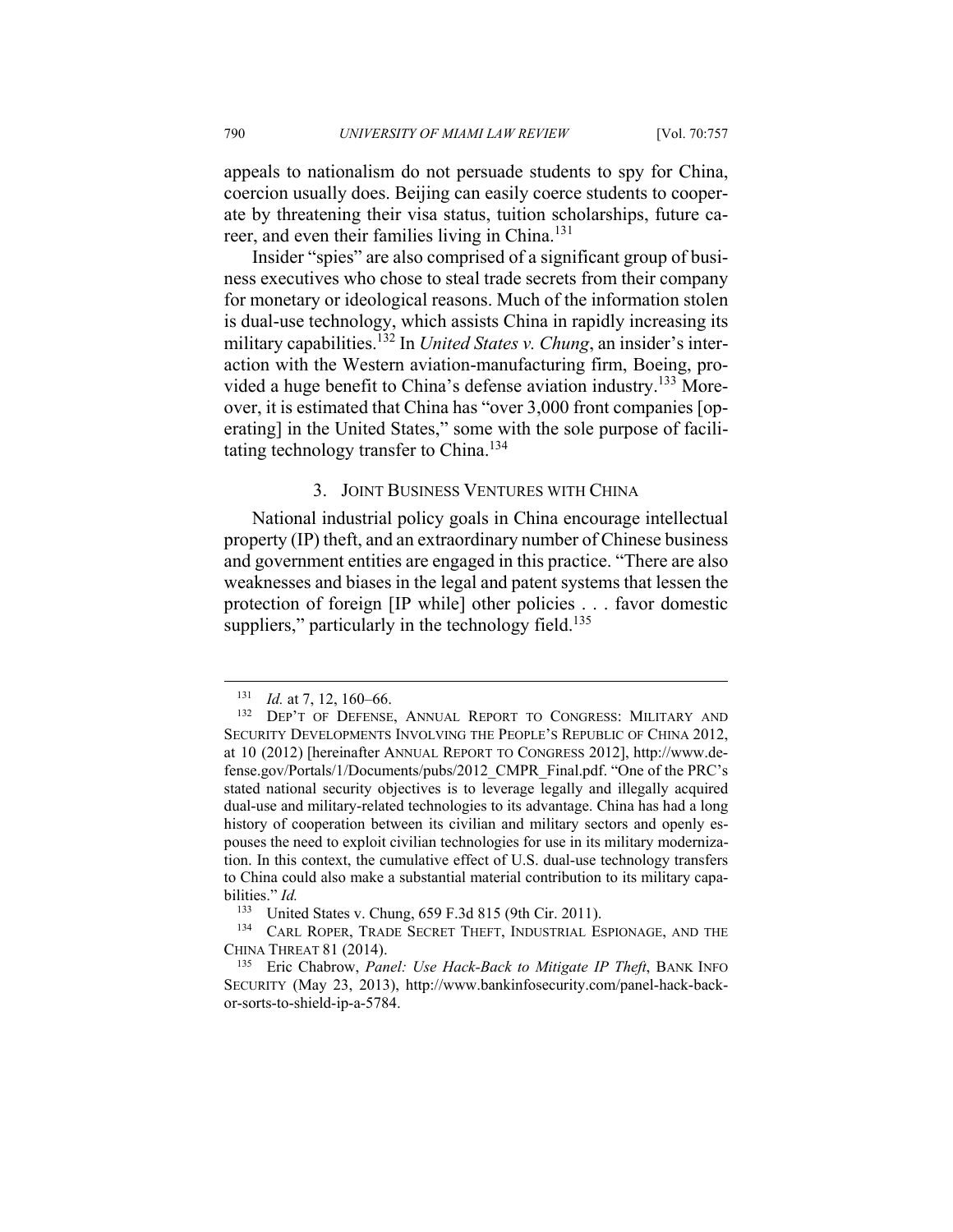Since the 1980s, Chinese business partners have demanded that some sort of technology transfer occur as part of every major business negotiation.136 "Foreign Direct Investment (FDI) has been the largest source of technology transfer for China."<sup>137</sup> "When western aircraft companies create co-production facilities in China, they teach Chinese workers how to build planes to western standards."138

Any foreign company working within China or conducting business with China needs to understand that Chinese intelligence organizations and other state entities are behind the plots to steal their technology.139 Chinese state-owned businesses are among some of the largest firms in the world.140 The U.S.-China Economic Review Commission Report of 2011 indicated that China's privatization reforms have, in some cases, reversed gains by the private sector and the state sector is strengthening.<sup>141</sup> The state-owned Assets Supervision and Administration Commission (SASAC) is the controlling shareholder of some 120 state-owned firms, and the SASAC controls \$3.7 trillion in assets.<sup>142</sup> China's state-owned enterprises receive a variety of benefits and include "preferred access to bank capital, below-market interest rates on loans from state-owned banks, favorable tax treatment, policies that create a favorable competitive environment for SOEs relative to other firms and large capital injections when needed."143 "In fact, the state has the preponderance of control over individual cyber rights. This permits the Chinese government to act freely regarding the management of information or

1

<sup>136</sup> Lewis Statement, *supra* note 124, at 79–80. 137 *Id.* at 3*.*

<sup>138</sup> *Id.*

<sup>&</sup>lt;sup>139</sup> Pentland, *supra* note 127.<br><sup>140</sup> U.S.-CHINA ECON. AND SEC. REV. COMM'N REPORT TO CONGRESS, 112TH CONG., 44–45 (2011), http://origin.www.uscc.gov/sites/default/files/annual\_reports/annual\_report\_full\_11.pdf [hereinafter U.S.-CHINA REP. TO CONGRESS 2011] ("In 2010, of 42 mainland Chinese companies listed in the Fortune Global 500, all but three were state owned. By revenues, three Chinese state-owned companies ranked among the top ten in the Fortune Global 500, compared to just two American companies.").<br><sup>141</sup> *Id.* 

<sup>142</sup> *State Capitalism in China: of Emperors and Kings*, ECONOMIST (Nov. 12, 2011), http://www.economist.com/node/21538159. 143 U.S.-CHINA REP. TO CONGRESS 2011, *supra* note 140, at 2.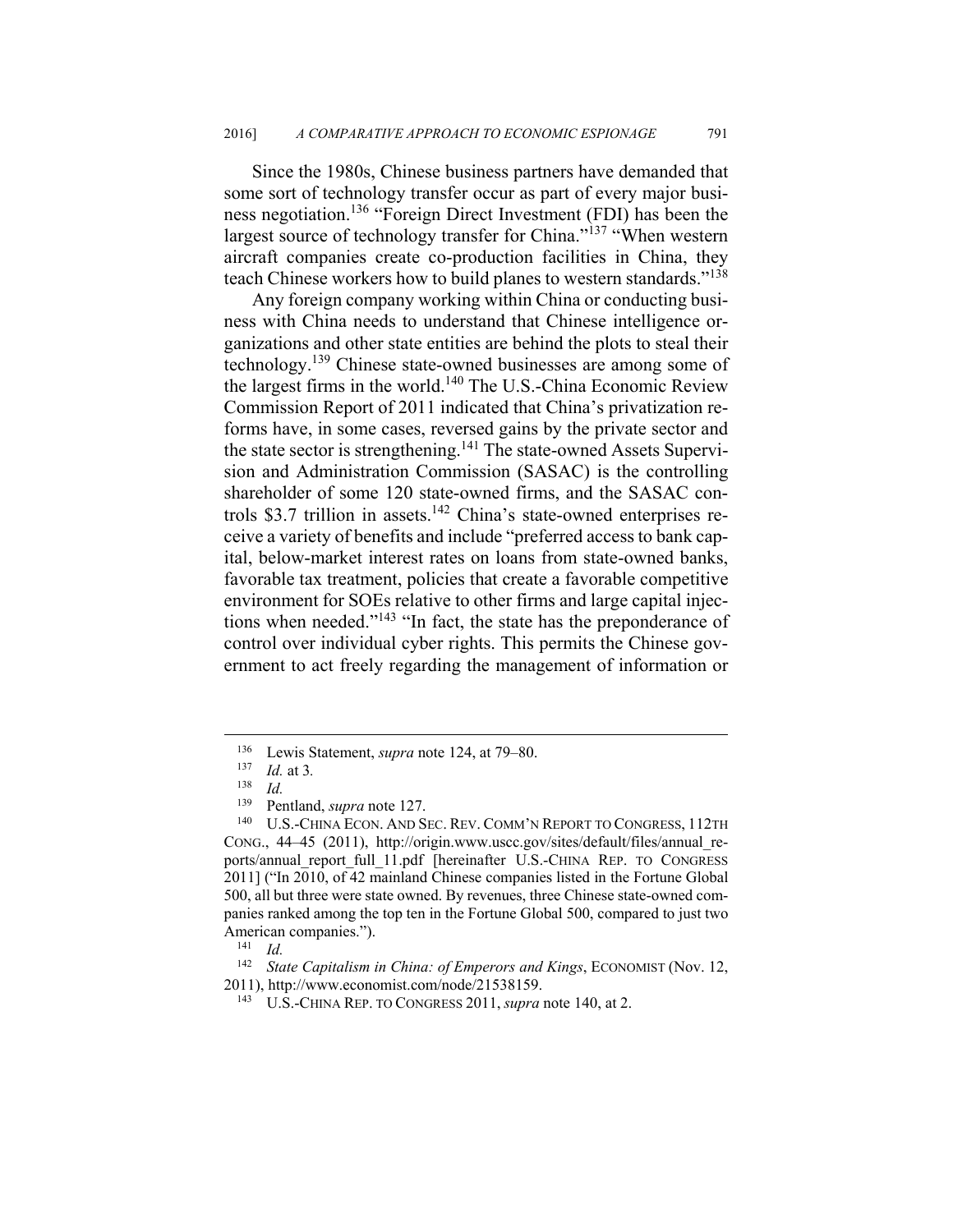its monitoring. The Chinese can establish their own rules for anything they claim to own."<sup>144</sup>

Moreover, the theft of trade secrets is not only promoted by government policies and state-backed companies, but it also reflects the societal attitude towards intellectual property. "One reason China does not have a strong domestic software industry, for example, is that no Chinese company can survive the wholesale pirating of its products."145 Microsoft estimates that only one out of every ten customers using its software in China is paying for it.<sup>146</sup> But conditions are improving.147 The percentage of pirated software usage in China dropped to 77% in  $2011.^{148}$ 

Guy Sorman, a French journalist who spent two years traveling throughout China and interviewing various people, wrote:

> Whether it's electronics, garments, consumer durables, or cars, Chinese firms are content to assemble, subcontract, or recopy. At times, they respect intellectual property, though generally it is ignored. Piracy is the norm. Enter any shop in China and you can get the imitation of any Western luxury or electronic good at half the price. . . .

> This has become a source of great concern for Western firms. Because this illegal trade is virtual, there is no way of controlling it. The ingenuity of Chinese piracy knows no bounds. In the summer of 2005, the bookstores of mainland China were selling the seventh volume of the Harry Potter series even before it had been written by its British author. In defense of the Chinese counterfeiter, imitation is part of a long

<sup>144</sup> Timothy L. Thomas, *Google Confronts China's "Three Warfares*,*"* 40 PARAMETERS 101, 111 (2010).<br><sup>145</sup> Lewis Statement, *supra* note 124, at 78–9.<br><sup>146</sup> Jon Brodkin, *Ballmer to Hu: 90% of Microsoft customers in China using* 

*pirated software*, NETWORK WORLD (Jan 21, 2011 12:15 PM), http://www.networkworld.com/article/2199038/software/ballmer-to-hu--90--of-microsoft-customers-in-china-using-pirated-software.html.<br><sup>147</sup> Cyrus Lee, *Report: China's Software Piracy Rate Falls to New Low – of* 

*<sup>77%</sup>*, ZD NET (May 17, 2012, 12:31 PM), http://www.zdnet.com/article/reportchinas-software-piracy-rate-falls-to-new-low-of-77/. 148 *Id.*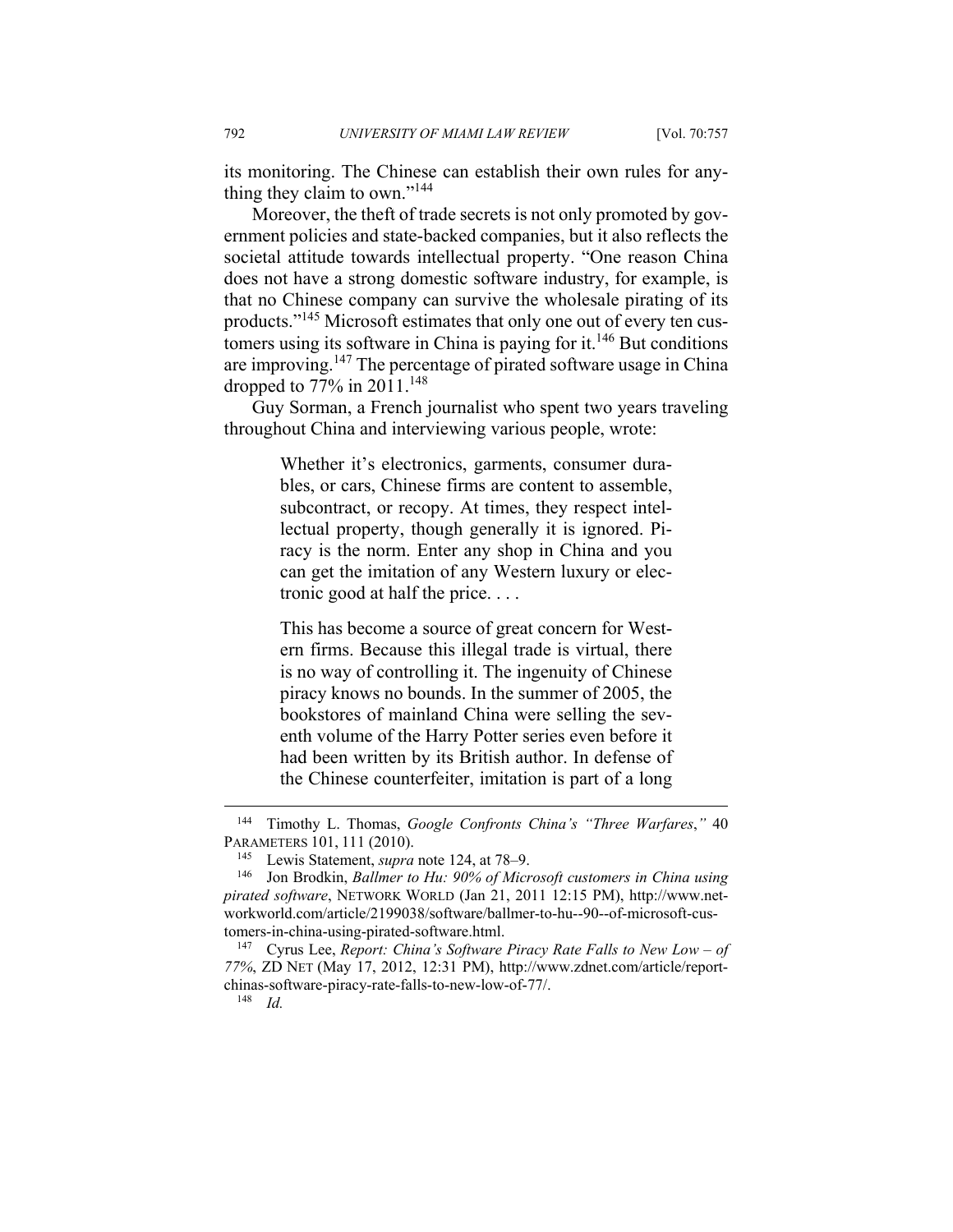tradition. As far back as the 1660s, the Spanish missionary Navarrete had observed that the Cantonese artisans were "past masters in the art of counterfeiting, selling in China as the genuine article the fakes they had copied from the West."

. . . The concept of intellectual property has no meaning for Chinese producers, who see it as yet another form of Western protectionism. There is a School of Intellectual Property at the University of Shanghai. Its director, responsible for educating future Chinese entrepreneurs, says: "International brands are far too expensive. Their high price excludes most of mankind from the benefits of the world economy." In other words, intellectual property is theft, and pirates are philanthropists . . . .

Some may argue that Korea and Japan experienced a similar phase before they managed to set up systems and produce brands of international repute. China, too, may replicate the same virtuous cycle. Such a development does not seem likely in the near future, however. China lacks innovation not because it is a new economy but because its institutions do not foster the innovative spirit.<sup>149</sup>

# B. *Russia*

While China uses various methods to steal foreign trade secrets for both political and economic interests,<sup>150</sup> Russia has recently focused its efforts on cyber espionage to promote its national economic interests, while also employing intelligence officers under

<sup>&</sup>lt;sup>149</sup> GUY SORMAN, EMPIRE OF LIES: THE TRUTH ABOUT CHINA IN THE TWENTY-FIRST CENTURY 107–108 (Asha Puri trans., Encounter Books 2008). 150 Jim Finkle, *Russia Hacked Hundreds of Companies, Says Security Firm*,

REUTERS (Jan. 22, 2014, 7:58 AM), http://www.haaretz.com/news/world/ 1.569913. *See also* Piore, *supra* note 11 ("In the late 1980s, the German hacker Markus Hess and several associates were recruited by the KGB to penetrate computers at American universities and military labs. They made off with sensitive semiconductor, satellite, space, and aircraft technologies").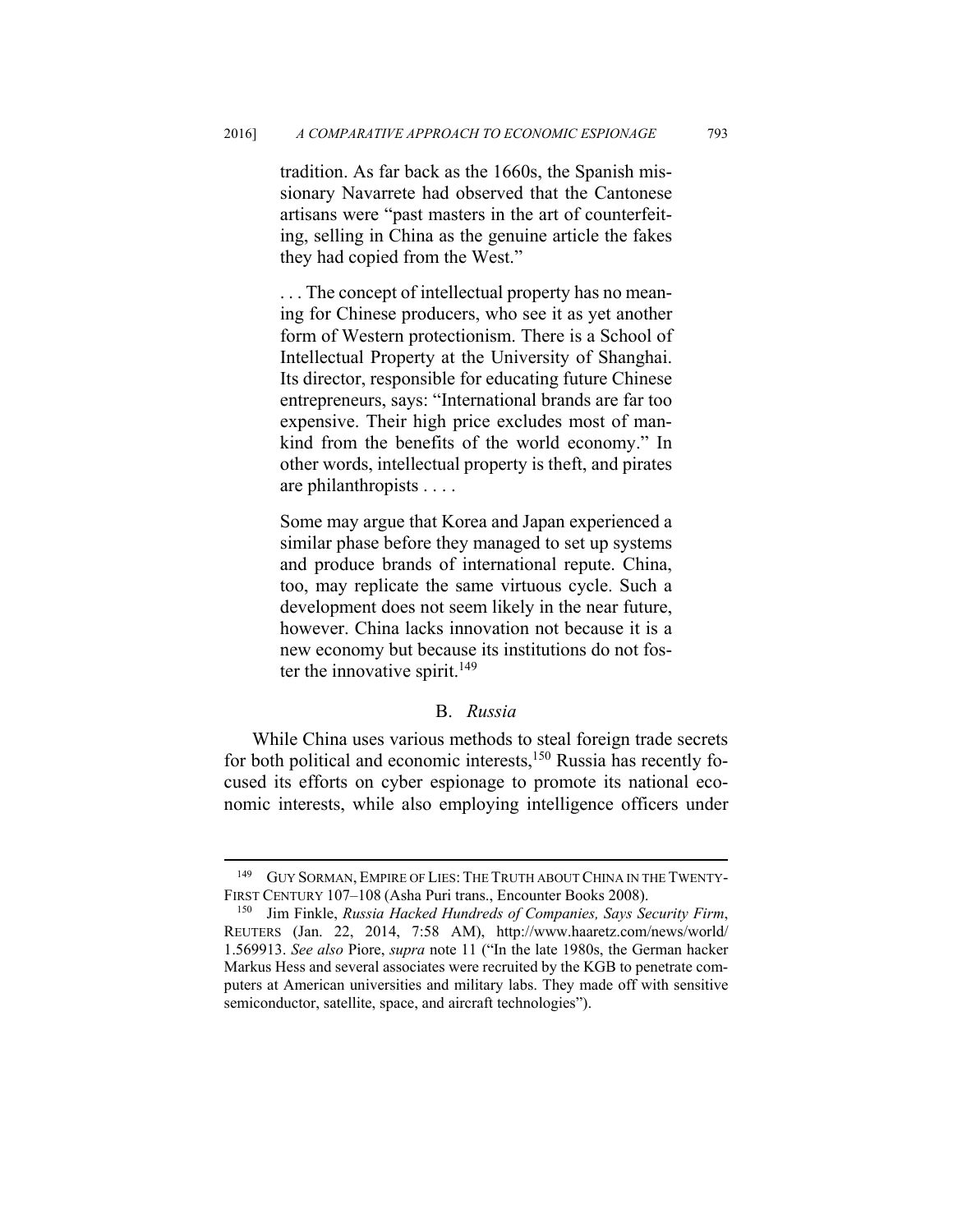diplomatic cover.151 A U.S. cybersecurity firm, Crowdstrike, reported this past year that Russia has spied on "hundreds of American, European and Asian companies" to include "European energy companies, defense contractors, technology companies . . . manufacturing and construction firms in the United States, Europe and the Middle East as well as U.S. healthcare providers."<sup>152</sup>

"Russia's intelligence services are conducting a range of activities to collect economic information and technology from U.S. targets" in particular.153 Because Russia relies mainly on hacking to accomplish its goals, it is much more difficult to prove which attacks are government sponsored and where the source of the attacks originated.154 Foreign intelligence services, such as the Russian Foreign Intelligence Service ("SVR"), have used independent hackers as proxies, thereby giving the agencies plausible deniability.155

sian government is behind the activities of this Russian group, called "Energetic Bear," because of technical indicators as well as the analysis of the targets chosen and the data stolen. *See* Eduard Kovacs, *Russia Accused of Conducting Global Cyber Espionage Campaign*, SOFTPEDIA (Jan. 22, 2014, 9:30 AM), http://news.softpedia.com/news/Russia-Accused-of-Conducting-Global-Cyber-

cyberthreat-will-surpass-threat-from-terrorists.).<br><sup>154</sup> COUNTERINTELLIGENCE REPORT, *supra* note 8, at 1. In October 2007, Rus-<br><sup>155</sup> COUNTERINTELLIGENCE REPORT, *supra* note 8, at 1. In October 2007, Russian President Vladimir Putin asked the new head of Russia's external intelligence service, Sluzhba Vnehny Razvedi (SVR), former Prime Minister Mikhail Fradkov

<sup>&</sup>lt;sup>151</sup> The FBI estimates that approximately 25% of all diplomats in the United States are intelligence officers or affiliated with a foreign intelligence service. DEP'T OF JUSTICE, SUMMARY OF MAJOR U.S. EXPORT ENFORCEMENT, ECONOMIC ESPIONAGE, TRADE SECRET AND EMBARGO-RELATED CRIMINAL CASES (2015). The Czech secret service, Security Information Service (BIS), released a report this year stating that "[b]oth the Russian and Chinese embassy employ intelligence officers serving under diplomatic cover." In 2013, the number of such officers at the Russian embassy was "extremely high" according to BIS. Jan Lopatka & Catherine Evans, *Czech Secret Service Sees 'Extremely High' Number of Russian Spies*, REUTERS (Oct. 27, 2014, 8:30 AM), http://www.reuters.com/article/2014/10/27/us-czech-russia-espionage-idUSKBN0IG17B20141027 (quoting the BIS report that stated "[r]ussian intelligence services attempted to make use of both open and covert political, media and societal influence to promote Russian economic interests in the Czech Republic").<br><sup>152</sup> Finkle, *supra* note 150. The IT security firm Crowdstrike believes the Rus-

Espionage-Campaign-419457.shtml. 153 COUNTERINTELLIGENCE REPORT, *supra* note 8, at 1. *See also* Jason Ryan, *FBI Director Says Cyberthreat Will Surpass Threat from Terrorists*, ABC NEWS (Jan. 31, 2012), http://abcnews.go.com/blogs/politics/2012/01/fbi-director-says-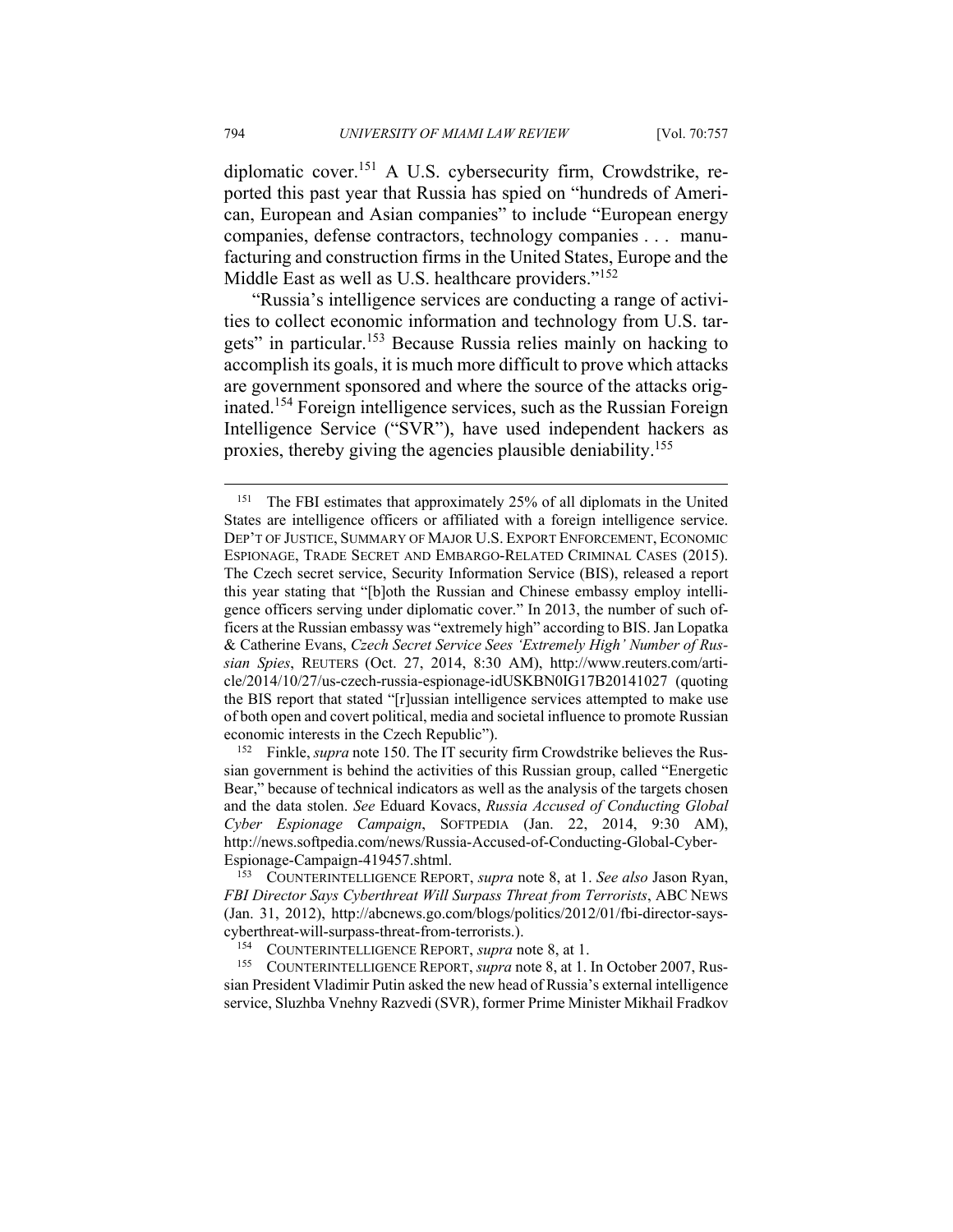Despite the fact that cyberattacks from Russia are a distant second to those from China,<sup>156</sup> there have been a significant amount of reports about the damage done by Russian malware. Hackers based in Russia gained access to computers in NATO, Western European governments, Ukrainian government organizations, energy and telecommunications companies in Europe, and U.S. academic institutions by utilizing a flaw in Microsoft Windows between 2009 and 2014.157 The vulnerability, dubbed "SandWorm," was found in the OLE (Object Linking and Embedding) package manager in Microsoft Windows and Server.158 In this case, "malicious Microsoft PowerPoint files would make the OLE packager download additional malicious files that allowed the attackers to execute commands on the targeted systems."159 The SandWorm hackers had "been operating for at least five years and had been targeting institutions and individuals considered to work for Russian interests."160

Russian government hackers were suspected in 2014 of creating malware named "Uroburos" which could "move across machines even if they were not connected to the public Internet" and were designed to steal files from nation states' infrastructure, intelligence agencies, and high profile enterprises.<sup>161</sup> "The Russian connection was made after researchers from G-Data discovered plenty of Russian language strings in the code."<sup>162</sup> "They also found the malware was searching for the presence of Agent.BTZ,<sup>163</sup> malware used in

to build up the SVR's economic espionage capabilities. Christopher Burgess, *Nation States' Espionage and Counterespionage*, CSO (Feb. 13, 2008, 7:00 AM), http://www.csoonline.com/article/2122400/employee-protection/nation-states- espionage-and-counterespionage.html.<br><sup>156</sup> Burgess, *supra* note 155.<br><sup>157</sup> Russia used Windows flaw to spy for years: Researchers, PHYSORG (Oct.

<sup>14, 2014),</sup> http://phys.org/news/2014-10-russia-windows-flaw-spy-years.html. 158 Zeljka Zorz, *Russian Espionage Group Used Windows 0-Day to Target* 

*NATO*, NET SECURITY (Oct. 14, 2014), http://www.net-security.org/secworld .php?id=17491. 159 *Id*. 160 *Id. See generally Briefings – August 5–6,* BLACK HAT, https://www.black-

hat.com/us-15/briefings.html.<br><sup>161</sup> Brewster, *supra* note 15.<br><sup>162</sup> Brewster, *supra* note 15.<br><sup>163</sup> Agent.BTZ was used in a massive cyber espionage operation on U.S. Cen-

tral command that surfaced in 2008 and is one of the most serious U.S. breaches to date. Brewster, *supra* note 15.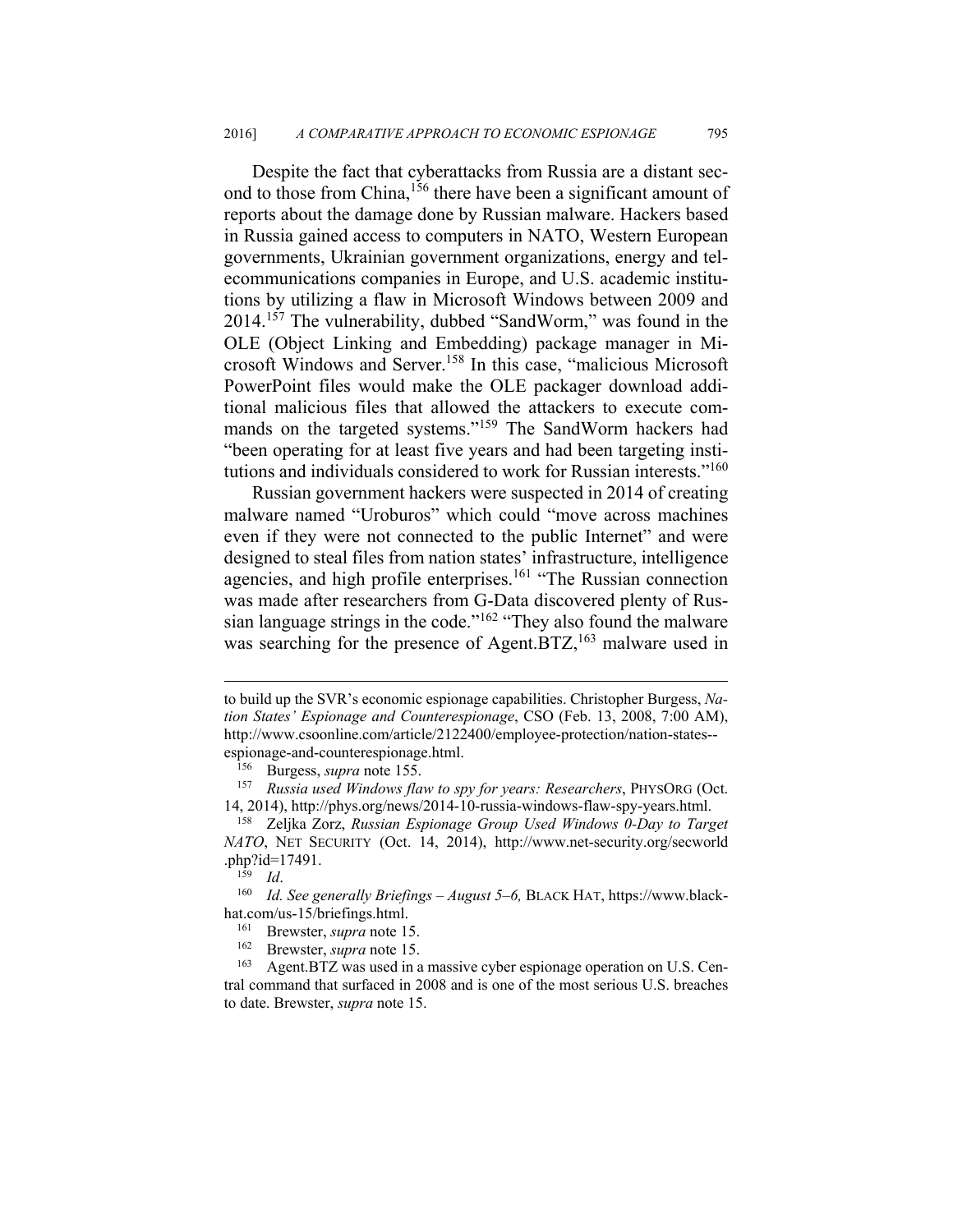attacks on the U.S. in 2008, which were said to have been carried out by Russian spies." "The Agent.BTZ attack was initiated when a USB stick was deliberately left in a parking area belonging to the United States Department of Defense" for an unwitting employee to discover and use.<sup>164</sup>

Others have been troubled not by Russian hackers, but by the rise of the Russian-based Kaspersky Lab. Kaspersky Lab sells antivirus and internet security software to millions of people worldwide with Microsoft, Cisco, and Juniper Networks all embedding Kaspersky code into their products.<sup>165</sup> Each time a user downloads an application onto their desktop, data is sent to the company's Moscow headquarters.166 Eugene Kaspersky, its CEO, is one of Russia's richest men and was KGB-trained, used to be a Soviet intelligence officer, and is currently aligned with Vladimir Putin's regime and Russia's Federal Security Service.<sup>167</sup>

According to its "State Armament Plan 2011–2020," the Russian government decided to reorganize and modernize its entire military and has already tripled its defense budget to the equivalent of just over \$700 billion U.S. Dollars.<sup>168</sup> "As a result of Russia's modernization initiative, government-funded entities are increasing their footprint in the United States by seeking joint ventures with U.S. companies and academic institutions that possess sensitive R&D facilities, dual-use (commercial and military) technologies, sensitive proprietary information and classified technologies . . . saving the Russian government millions of R&D dollars."<sup>169</sup>

<sup>&</sup>lt;sup>164</sup> Brewster, *supra* note 15.<br><sup>165</sup> Noah Shachtman, *Russia's Top Cyber Sleuth Foils U.S. Spies, Helps Kremlin Pals*, WIRED (July 23, 2012, 4:00 AM), http://www.wired.com/2012/07/ ff\_kaspersky/all. Eugene Kaspersky has 300 million customers. His geek squad uncovers U.S. cyberweapons like stuxnet and flame. And he has deep ties to the KGB in Moscow. *Id*. *See also Eugene Kaspersky Chairman and CEO of Kaspersky Lab*, KASPERSKY LAB, http://usa.kaspersky.com/eugene-kaspersky.<br><sup>166</sup> Shachtman, *supra* note 165.<br><sup>167</sup> Id.<br><sup>168</sup> Franz-Stefan Gady, *Russia's Military Spending to Increase Modestly* 

<sup>168</sup> Franz-Stefan Gady, *Russia's Military Spending to Increase Modestly in 2016*, THE DIPLOMAT (Nov. 10, 2015), http://thediplomat.com/2015/11/russiasmilitary-spending-to-increase-modestly-in-2016/. 169 *Joint Venture- an Opportunity to Lose*, COUNTERINTELLIGENCE

STRATEGIC PARTNERSHIP NEWSLETTER (FBI, Washington, D.C.), Oct. 2013 at 6.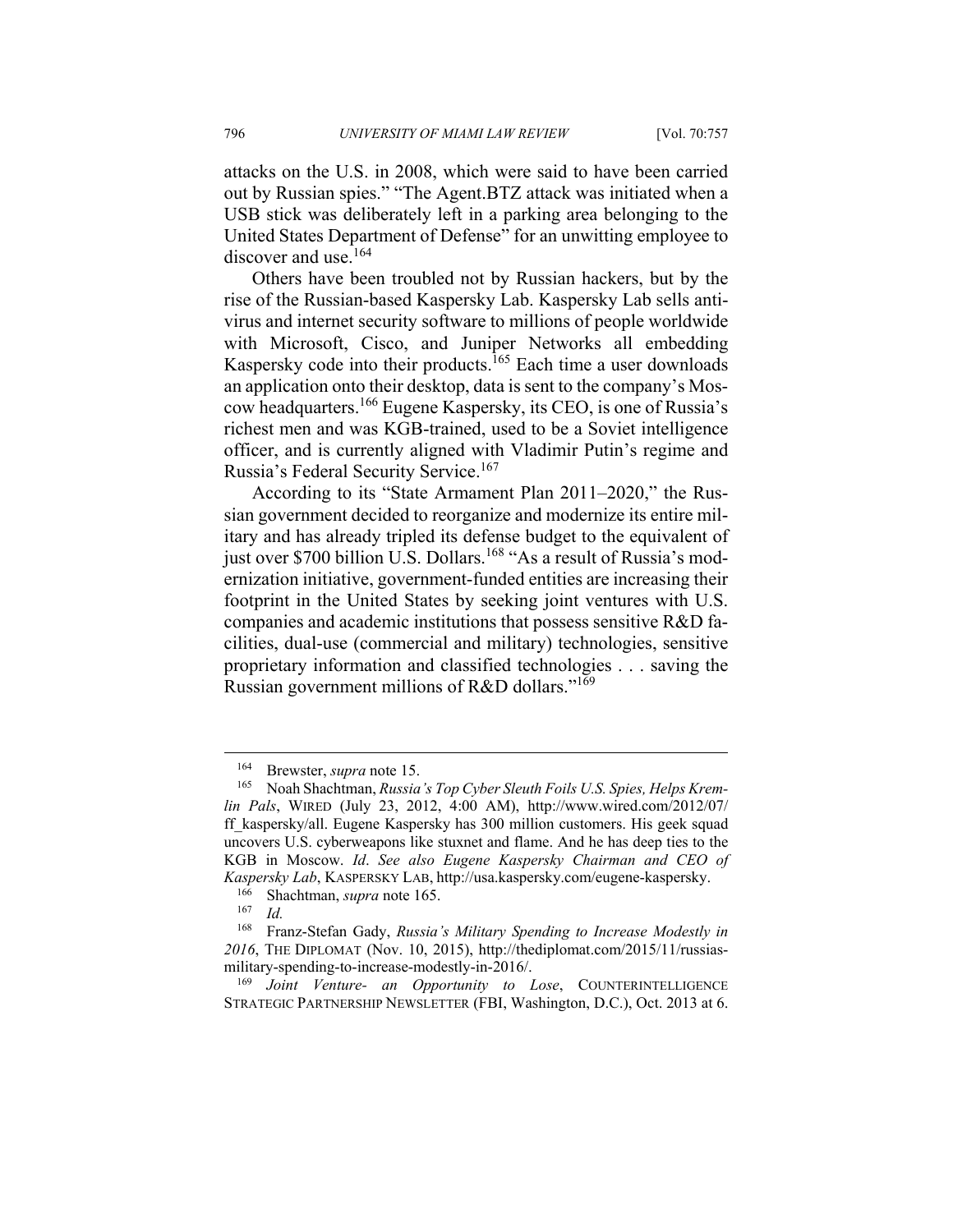In June 2010, eleven SVR officers were arrested for illegally exporting high-tech microelectronics from the United States to Russian military and intelligence agencies.<sup>170</sup> "The microelectronics allegedly exported to Russia are subject to strict government controls due to their potential use in a wide range of military systems, including radar and surveillance systems, [weapons] guidance systems, and detonation triggers."171 Alexander Fishenko, founder and CEO of Arc Electronics, Inc., a company claiming to produce technology for traffic lights and navigation systems, "was also charged with operating as an unregistered agent of the Russian government inside the United States by illegally procuring the high-tech microelectronics on behalf of the Russian government."172

"In the Soviet Union there was no statutory form of trade secrets protection."173 However, the Russian Criminal Code was amended in 2014 to grant such protection.

## C. *France*

France is one country that seems to be at peace with the idea that nations can be economic competitors in the global marketplace even if politically aligned on other interests.174 Industry and government are intricately intertwined in France. During a German television interview, France's former General Directorate for External Security (DGSE),175 Director Claude Silberzahn, admitted publicly that for "decades" France has engaged in economic spying on behalf of

<sup>&</sup>lt;sup>170</sup> The indictments were against a Russian agent and 10 other members of procurement network for Russia military and intelligence, operating in the United States and Russia. Designated by the Department of Commerce, defendants also included Texas and Russia based corporations. The Department of Commerce also designated 165 foreign persons and companies who received, transshipped, or otherwise facilitated the export of controlled commodities by the defendants to its "Entity List." Press Release, U.S. Dep't of Justice, Fed. Bureau of Investigation, Russian Agent and 10 Other Members of Procurement Network for Russian Military and Intelligence Operating in the U.S. and Russia Indicted in New York (Oct. 3, 2012) [hereinafter Russian Indictment Press Release]. 171 *Id.*

<sup>172</sup> *Id.*<br><sup>173</sup> See LIMPERT & IATSYK, *supra* note 78 § 2-3(d)(i).<br><sup>174</sup> HEDIEH NAHERI, ECONOMIC ESPIONAGE AND INDUSTRIAL SPYING 13 (Cambridge Univ. Press 2005).<br><sup>175</sup> The DGSE is France's external intelligence agency.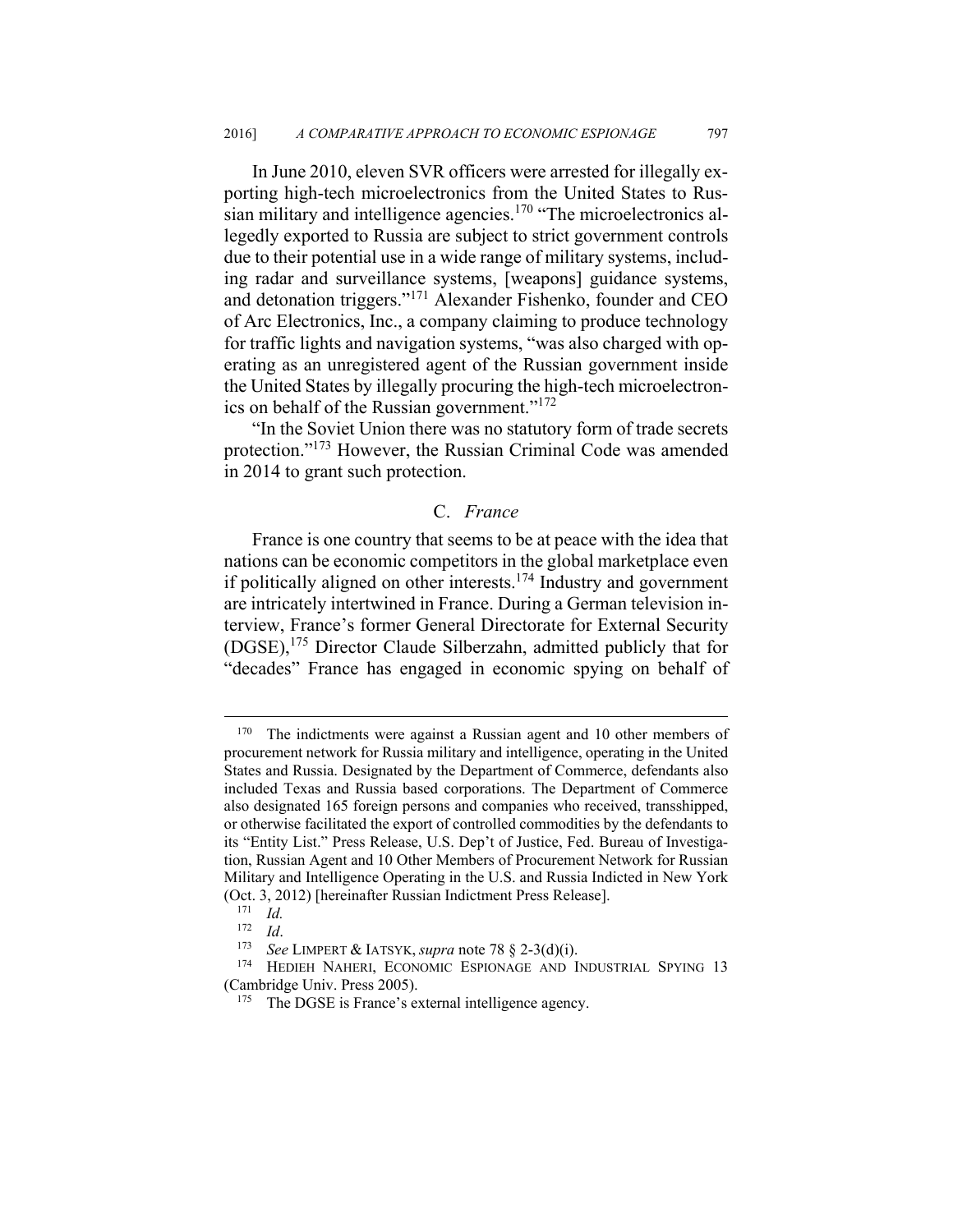state-owned industries.<sup>176</sup> He stated that in France, "the state is not just responsible for lawmaking, it is in business as well."<sup>177</sup> "It has been widely reported that France, for example, routinely bugged Air France flights and French hotel rooms to obtain economic and technical information from selected foreign passengers and guests."178 Pierre Marion, another former DGSE Director, also admitted in a 1991 NBC news interview that he implemented an economic espionage campaign targeting American companies in the early 80s.<sup>179</sup>

"France is the Empire of Evil in terms of technology theft, and Germany knows it," said Berry Smutny, head of German satellite company OHIB Technology, in a 2009 diplomatic cable.<sup>180</sup> The communique, leaked in 2011, discussed rival contracts for a satellite navigation system. Smutny was suspended after the cable became public.<sup>181</sup>

Currently, Art. 418 of the French Criminal Code prohibits the theft of manufacturing secrets,<sup>182</sup> and "[l]ike Swiss and German law, French law recognizes a specific crime for the communication of trade secrets to foreigners or abroad."183 France has proposed new legislation or changes to its existing laws in order to help mitigate

<sup>176</sup> F. W. RUSTMANN, JR., CIA, INC.: ECONOMIC ESPIONAGE AND THE CRAFT OF BUSINESS INTELLIGENCE (2002).<br><sup>177</sup> "As former French intelligence chief Pierre Marion pointed out, 'it is an

elementary blunder to think we're allies. When it comes to business, it's war.'" NASHERI, *supra* note 174.<br><sup>178</sup> CHARLES MITCHELL, A SHORT COURSE IN INTERNATIONAL BUSINESS

ETHICS 128 (World Trade Press, 3rd ed. 2009). 179 *French Have Been Spying on U.S. Businesses, NBC Says*, DESERET NEWS

<sup>(</sup>Sept. 14 1991 12:00 AM), http://www.deseretnews.com/article/182953/ FRENCH-HAVE-BEEN-SPYING-ON-US-BUSINESSES-NBC-

SAYS.html?pg=all. 180 Adam Piore, *The Secret War*, Popular Mechanics, Feb. 2012 at 21, 23; Joshua Norman, *WikiLeaks: France Leads Russia, China in Industrial Spying in Europe*, CBS NEWS (Jan. 4, 2011), http://www.cbsnews.com/news/wikileaksfrance-leads-russia-china-in-industrial-spying-in-europe/.<br><sup>181</sup> Piore, *supra* note 180, at 23.<br><sup>182</sup> A manufacturing secret is "a manufacturing process which has a practical

or commercial interest and which the manufacturer keeps hidden from its competitors." *See* LIMPERT & IATSYK, *supra* note 78 § 2.3(c)(iv). 183 *Id*.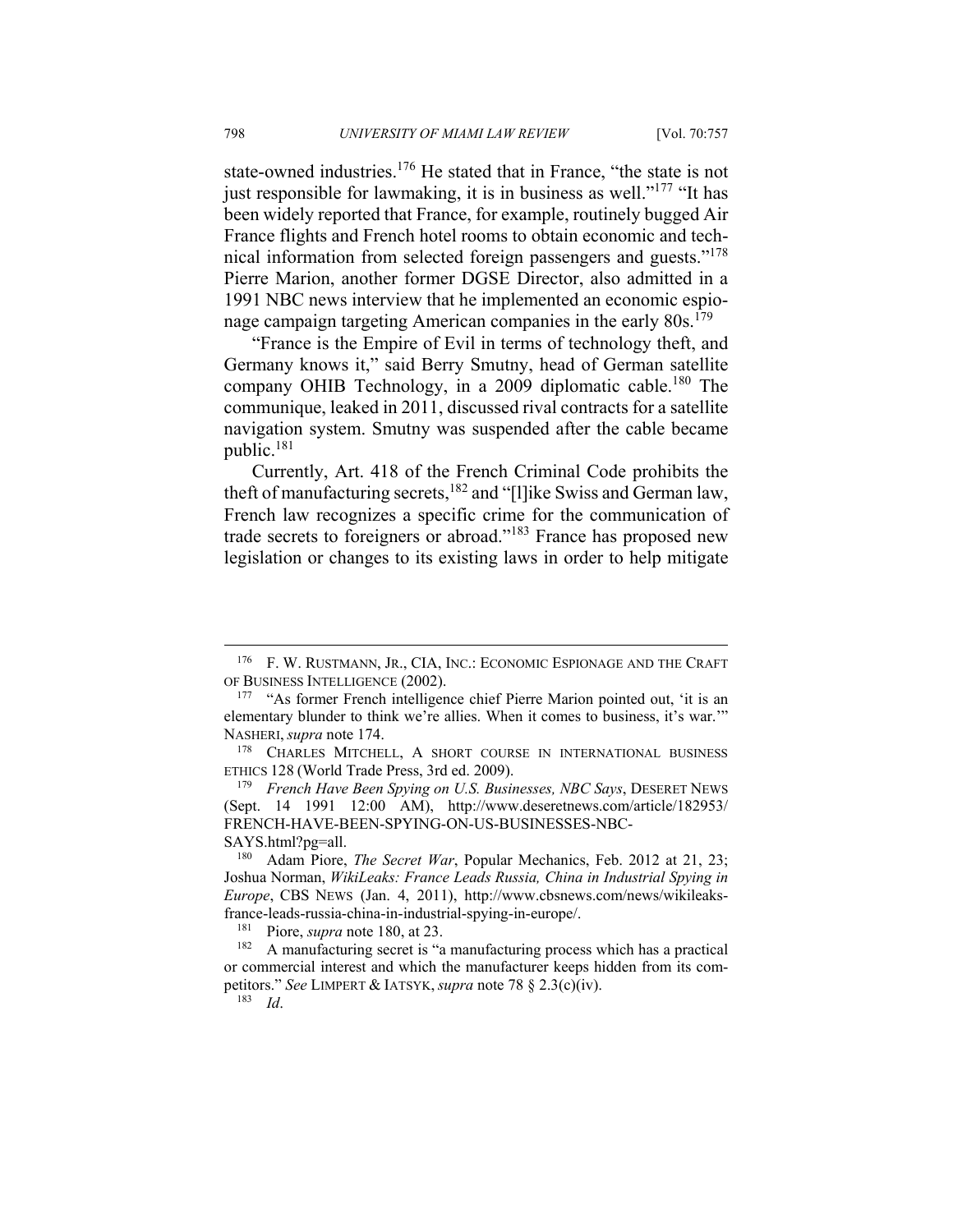the effects of economic espionage.<sup>184</sup> "France is also considering a public economic intelligence policy and a classification system for business information."185 "France created a 12-person Economic Intelligence Office in 2009 to coordinate French corporate intelligence efforts."186

## D. *India*

India suffers from incredibly lax laws on spying and intellectual property theft. According to one report, "private detective agencies [in India] receive more than 10 requests a day by companies to spy on their rivals."187 A survey by KPMG showed that 14 percent of Indian companies have been victims of corporate spying, with many companies not willing to admit intellectual property had been sto $len$ <sup>188</sup>

Cyberattacks coming out of India appear to be a new hybrid of sorts because Indian hackers are taking some of their cues from Chinese hackers. For the last few years, a diverse cyberespionage campaign has grown out of India that has targeted a variety of industrial entities around the globe, mainly Pakistan and U.S. organizations as well as the Norwegian telecom provider, Telenor, and the Chicago Mercantile Exchange.<sup>189</sup> Researchers from Norman Security reported on "the so-called Operation Hangover campaign that security

1

<sup>184</sup> TRADE SECRETS, *supra* note 1 at B-3; GIBSON DUNN & CRUTCHER LLP, 2014 YEAR-END FRENCH LAW UPDATE 11 (2014), http://www.gibsondunn.com/publications/Documents/2014-Year-End-French-Law-Update.pdf.<br><sup>185</sup> TRADE SECRETS, *supra* note 1 at B-3.<br><sup>186</sup> TRADE SECRETS, *supra* note 1 at B-3.<br><sup>187</sup> Corporate Spying a Booming Business in India, REDIFF (May 1

http://www.rediff.com/business/slide-show/slide-show-1-corporate-spying-abooming-business-in-india/20110517.htm. 188 Jason Overdorf, *Industrial Espionage Booming in Corporate India*,

GLOBALPOST: MONEY (Jan. 2, 2011), http://www.globalpost.com/dispatch/in-

dia/101223/industrial-espionage-corporate-india.<br><sup>189</sup> Kelly Jackson Higgins, *'Commercialized' Cyberespionage Attacks Out of India Targeting United States, Pakistan, China, And Others*, DARK READING (May 20, 2013, 2:47 PM), http://www.darkreading.com/attacks-breaches/commercialized-cyberespionage-attacks-ou/240155245; Alex Cox, *Don't Fear the Hangover – Network Detection of Hangover Malware Samples,* RSA – SPEAKING OF SECURITY (May 20, 2013), https://blogs.rsa.com/dont-fear-the-hangover-network-detection-of-hangover-malware-samples/..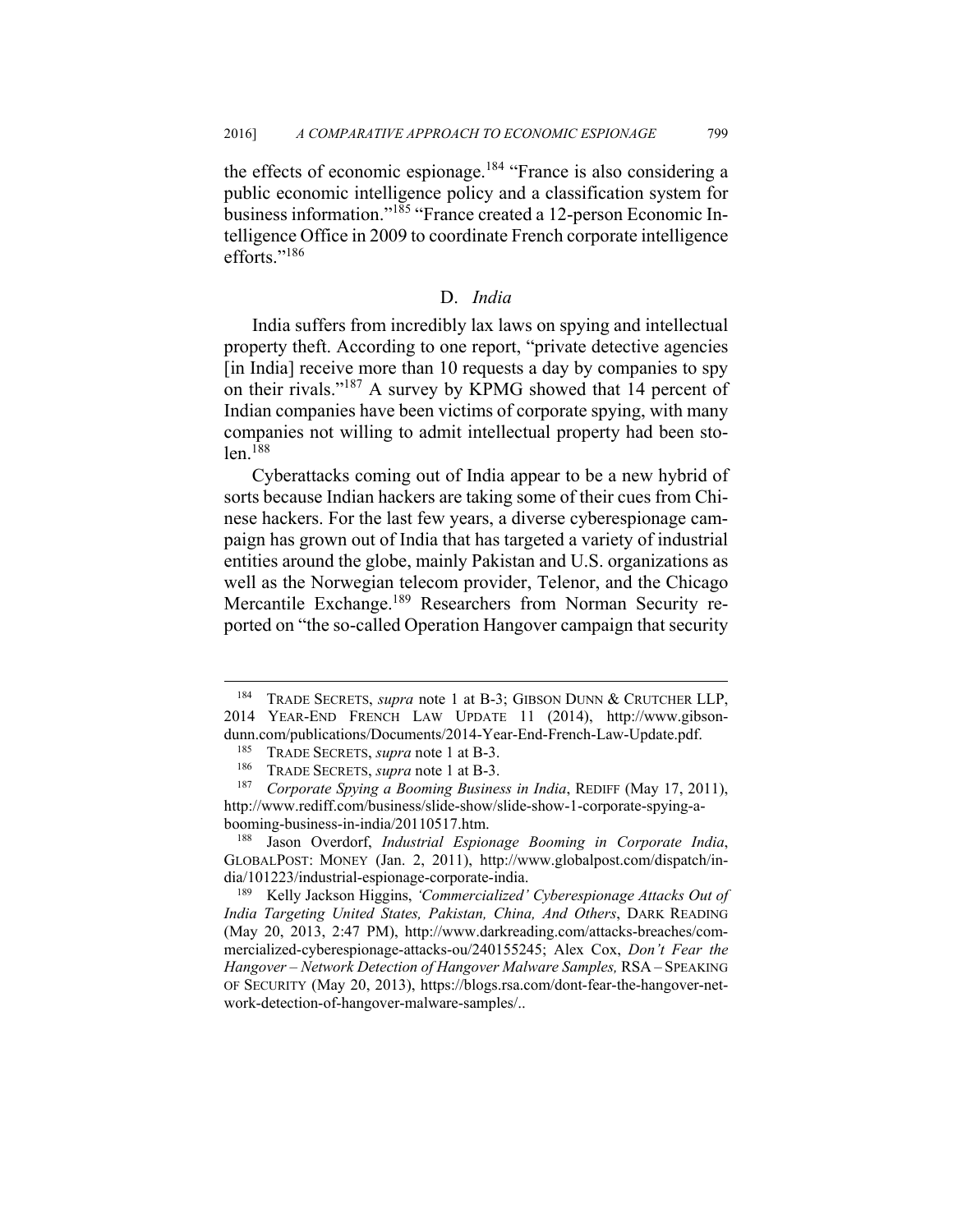experts say appears to be run by an independent cyberespionage organization-for-hire organization and demonstrates the vast and potentially lucrative nature of cyberspying in the global market."190

"The group behind Operation Hangover appears to represent a new advanced persistent threat (APT) model" and "possibly implicates a commercial Indian security firm", thus Indian governmentsponsorship has not been confirmed.<sup>191</sup> "Unlike the constant and ubiquitous wave of cyberespionage attacks against U.S. interests by China, Operation Hangover has more global and for-hire characteristics," which makes it more difficult to determine "whether the operation is a nation-state endeavor."192

## E. *Israel*

A recently revealed NSA document, among many disclosed by former NSA contractor Edward Snowden, shows Israel to be a valued and trusted military ally, but also a country that spies on the U.S. and targets U.S. technology.193 The NSA document quoted from a 2013 National Intelligence Estimate on cyber threats which "ranked Israel the third most aggressive intelligence service against the U.S." behind only China and Russia.<sup>194</sup> Two reports by Newsweek, published in May 2014, on Israeli spying also alleged that the extent of Israeli espionage activities in the U.S. was "sobering" and "shocking."195 According to a 2005 FBI report, Israel has an active program

 $\overline{a}$ 

193 Jeff Stein, *Israel Flagged as Top Spy Threat to U.S. in New Snowden/NSA Document*, NEWSWEEK (Aug. 4, 2014, 2:16 PM), http://www.newsweek.com/israel-flagged-top-spy-threat-us-new-snowdennsa-document-262991. *See also*

GLENN GREENWALD, NO PLACE TO HIDE (2014).<br><sup>194</sup> Stein, *supra* note 193.<br><sup>195</sup> Times of Israel Staff, *New NSA Document Highlights Israel's Espionage in the U.S.*, TIMES OF ISRAEL (May 17, 2014, 8:38 PM), http://www.timesofisrael.com/new-nsa-document-highlights-israeli-espionage-in-us/.

<sup>190</sup> Higgins, *supra* note 189. 191 *Id.*

<sup>192</sup> Higgins, *supra* note 189. "Hangover appears to be a more 'standardized' or franchised operation, with freelancers writing code and regular patterns of establishing domains and placing images on them." Snorre Fagerland, the principal security researcher in the malware detection team at Norman Security's Shark team says, "[i]t's like one of the call centers of the APT . . . There are indications to some extent that the attack may be contracted—it might be a service provided to somebody.'" *Id.*<br><sup>193</sup> Leff Stein *Is*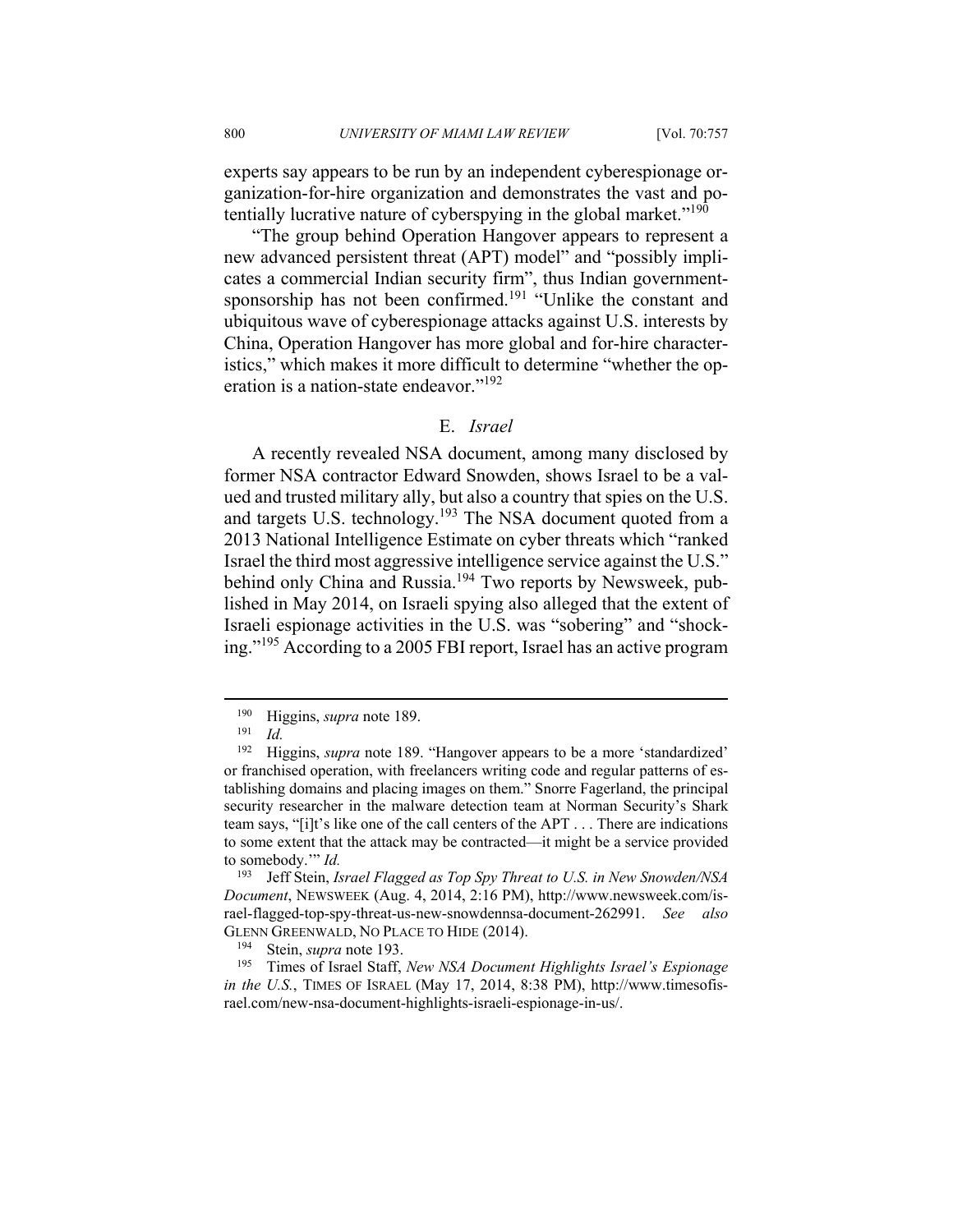to gather information from within the U.S., which includes recruitment of spies and computer intrusion.<sup>196</sup> "These collection activities are primarily directed at obtaining information on military systems and advanced computing applications that can benefit Israel's armaments industry."<sup>197</sup> One way Israel recruits spies is by encouraging Israeli representatives and businessmen to attend conferences and defense contracting facilities.<sup>198</sup> The idea is to entice American scientists to visit Israel in order to obtain U.S. military and civilian technologies.<sup>199</sup>

One such American scientist, Stewart David Nozette, worked at the White House on the National Space Council before being convicted in 2011 for spying for Israel.<sup>200</sup> Nozette is speculated to have been compensated at least \$225,000 for handing over classified information to Israel.<sup>201</sup> The Office of Naval Investigations later learned that Israel sold these U.S. trade secrets to other countries.<sup>202</sup> One such trade secret was Phalcon, an early warning aircraft based on U.S. licensed technology, which Israel attempted to sell to China in 2000.<sup>203</sup> Israel also "sold advanced weapons systems to China that incorporated technology developed by American companies—including the Python-3 air-to-air missile and Delilah cruise missile. There is evidence that Israel stole Patriot missile avionics to incorporate into its Arrow system and that it used US technology obtained

<sup>196</sup> Philip Giraldi, Questioning Military Aid to Israel, Press Briefing sponsored by the Council for the National Interest (June 8, 2011) (transcript available at http://ariwatch.com/OurAlly/IsraeliMilitaryAndIndustrialEspionage.htm).<br><sup>197</sup> *Id.* at 2. 198 Jeff Stein, *Israel's Aggressive Spying in the U.S. Mostly Hushed Up*,

NEWSWEEK (May 8, 2014, 10:50 AM), http://www.newsweek.com/israels-aggressive-spying-us-mostly-hushed-250278.<br><sup>199</sup> Id.<br><sup>200</sup> Giraldi, *supra* note 196, at 3.<br><sup>201</sup> GFICE OF THE NAT'L COUNTERINTELLIGENCE EXEC., NCIX 2006-009,

ANNUAL REPORT TO CONGRESS ON FOREIGN ECONOMIC COLLECTION AND

INDUSTRIAL ESPIONAGE (2005). 203 Wade Boese, *Israel Halts Chinese Phalcon Deal*, ARMS CONTROL ASSOCIATION (Sept. 1, 2000), https://www.armscontrol.org/act/2000\_09/israelsept00.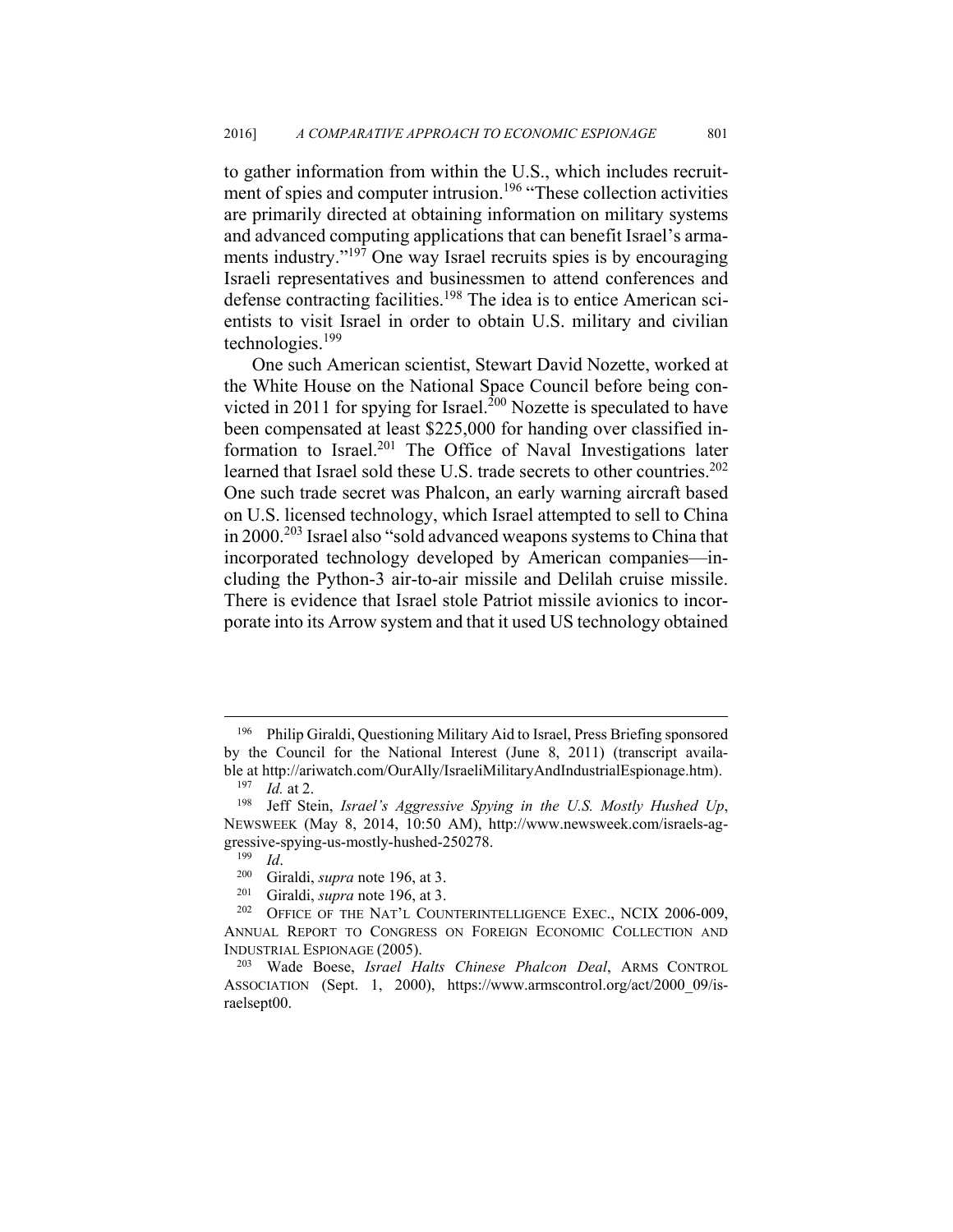in its Lavi fighter development program—which cost the US taxpayer about \$1.5 billion—to help the Chinese develop their J-10 fighter."204

The recruitment of U.S. citizens for Israel's spy service does not end with scientists. Pentagon intelligence analyst, Lawrence Franklin, gave classified materials to an Israeli Embassy intelligence officer, as well as American Israel Public Affairs Committee (AIPAC) officials, and is consequently serving a twelve-year prison sentence.<sup>205</sup> Israel also sent citizens posing as art students to U.S. military bases with the intention of gaining physical entry to government offices, residences of government employees, and Defense Department facilities.<sup>206</sup> Many of these "students" were found entering federal buildings from back doors and parking garages, and most of the students had backgrounds in "military intelligence, electronic surveillance intercept, or explosive ordinance units."<sup>207</sup>

# IV. AN EVALUATION OF THE GLOBAL RESPONSE TO ECONOMIC **ESPIONAGE**

## A. *Why the U.S. response has been weak*

There are several reasons why the U.S. approach to combatting economic espionage is weak: (1) the criminal statute, 18 U.S.C. § 1831, has requirements that are difficult to prove, (2) the sentences under § 1831 are minimal, (3) despite being educated on the pitfalls of lax cybersecurity and personnel controls, there is a lack of buy-in from private industry to cooperate with law enforcement and/or tighten office security measures to prevent IP theft, (4) the federal government has taken a relatively hands-off approach in assisting private enterprise, and (5) other countries do not assist in international investigations due to their own weak response or individual

<sup>204</sup> Giraldi, *supra* note 196, at 1. 205 David Johnston, *Pentagon Analyst Gets 12 Years for Disclosing Data*, N. Y. TIMES (Jan. 20, 2006), http://www.nytimes.com/2006/01/20/politics/20cndfranklin.html?\_r=0. 206 Christopher Ketcham, *The Israeli "Art Student" Mystery*, SALON (May 7,

<sup>2002, 3:12</sup> PM), http://www.salon.com/2002/05/07/students/. 207 Philip Giraldi, *The Spy Who Loves Us*, INFORMATION CLEARING HOUSE,

<sup>(</sup>Oct. 6, 2008), http://www.informationclearinghouse.info/article20065.htm.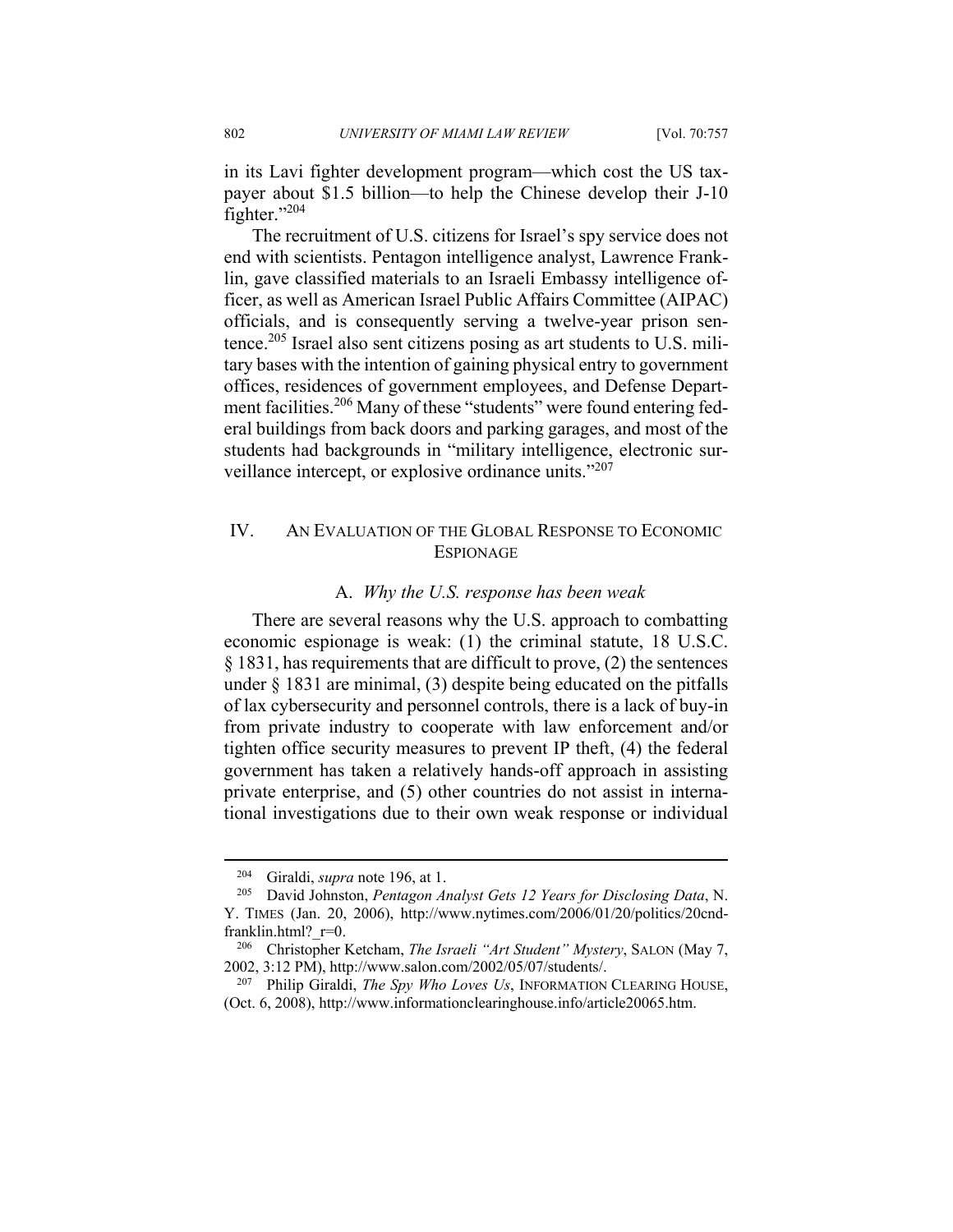attitudes towards intellectual property theft or in some cases, are the same foreign countries involved in the theft.

#### 1. THE WEAKNESSES IN 18 U.S.C. § 1831

There are several reasons why there have been few economic espionage convictions under § 1831, one being the statute itself. The EEA contains a difficult element to prove, that is, the foreign government/agent/instrumentality nexus requirement. The government must prove that the defendant knew or intended that his actions would benefit a foreign government, instrumentality, or agent.<sup>208</sup> As Thomas Reilly, a trial attorney in the Counterespionage Section of the National Security Division writes,

> The purpose behind the expansion of the intended beneficiaries beyond foreign governments and foreign agents is to preclude evasion of the statute by foreign governments hiding behind corporate or other shell entities. An analysis of proof regarding a foreign instrumentality requires a lot of investigation into the structure, function, operation, personnel, and conduct of the instrumentality and its business and relationship with the foreign government . . . This evidence comes in many forms, primarily from a defendant's own statements and documents, a money trail, public records, a mutual legal assistance treaty, letters rogatory, evidentiary requests, and expert witnesses who can explain the relationship among foreign entities and how the foreign government can benefit from the offense.<sup>209</sup>

Proving government sponsorship is particularly difficult when states "build relationships with hackers to develop customized malware or remote-access exploits to steal sensitive US economic or technology information, just as certain FIS (foreign intelligence services) have already done."210 "FIS and other foreign entities have

<sup>208 18</sup> U.S.C. § 1831(a) (2012). 209 Thomas Reilly, *Economic Espionage Charges Under Title 18 U.S.C. 1831: Getting Charges Approved and the "Foreign Instrumentality" Element*, 57 U.S. ATT'YS BULL. <sup>24</sup> (2009). 210 COUNTERINTELLIGENCE REPORT, *supra* note 8, at ii.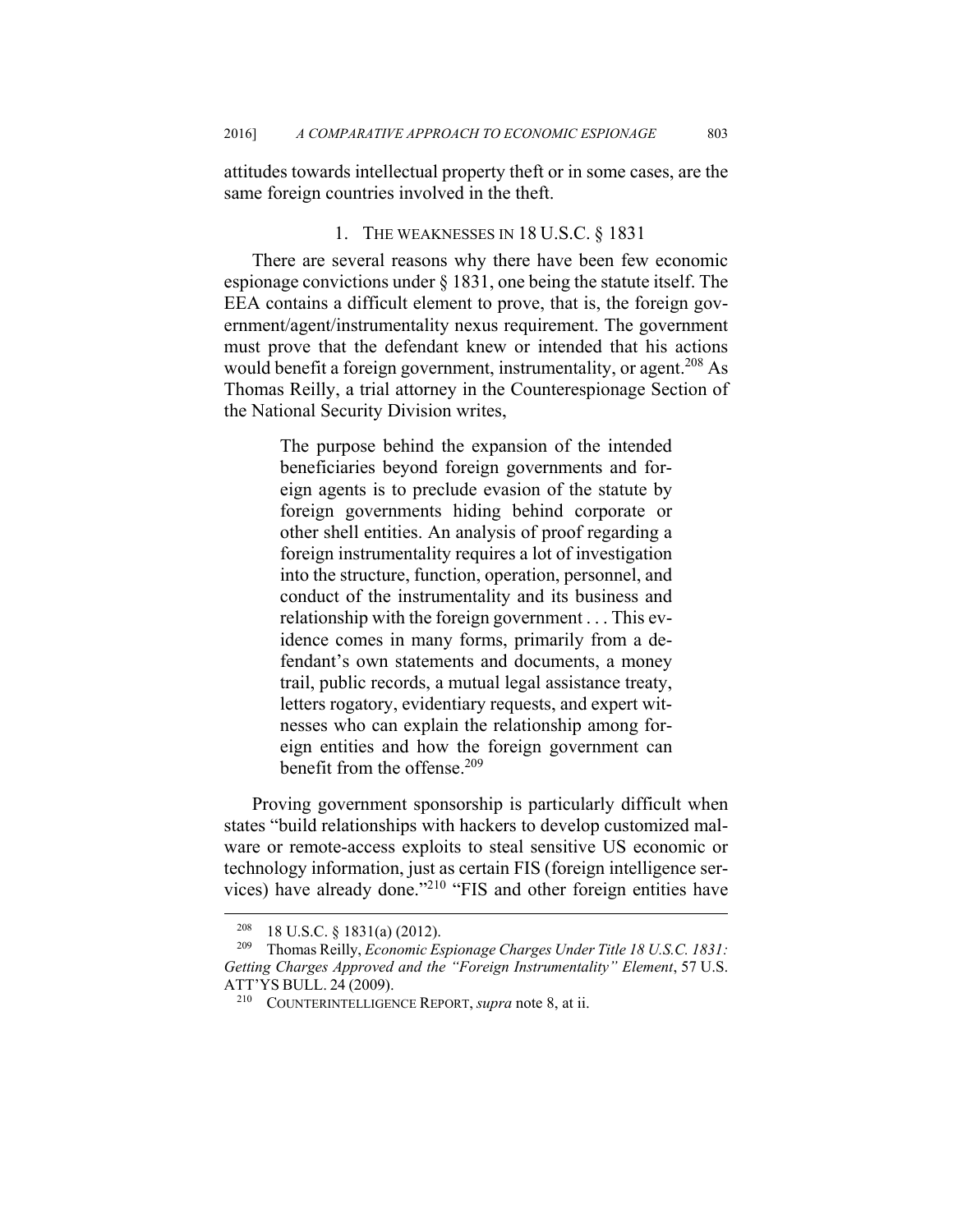used independent hackers at times to augment their capabilities and act as proxies for intrusions, thereby providing plausible deniability."211 Oftentimes, cybersecurity firms can determine the source of the hack from the IP range and the particular language of the hacker code. Chinese attacks are known to be constant and persistent, and they come from several hackers in one giant, steady stream rather than from one hacker, making it difficult to determine if the attack is government sponsored.

Proof of government sponsorship in the case of China is easier to find than with many other countries that attempt to install layers of protection between those stealing the secrets and any government entity.<sup>212</sup> The central government in China has been linked to many Chinese commercial entities, and those entities have been "affiliated with PLA ["the People's Liberation Army"] research institutes or have ties to and are subject to the control of government organizations such as the State-Owned Assets Supervision and Administration Commission."213

A common defense to economic espionage and theft of trade secrets is to attack the statutory requirement that the information stolen was, in fact, a "trade secret," one which the owner took reasonable measures to keep the information secret and one that has independent economic value.<sup>214</sup> If the defendant can prove that the information was in the public domain or dispute the ownership of the information, the defendant may not be convicted.<sup>215</sup>

Another common defense is for the defendant to allege reverse engineering, which means that the beneficiary did not receive stolen trade secrets, but rather others were able to conduct research and analyze the product or information and determine how it worked or

1

<sup>211</sup> COUNTERINTELLIGENCE REPORT, *supra* note 8, at 1. 212 ANNUAL REPORT TO CONGRESS 2014, *supra* note 125, at 13 ("China has used its intelligence services and other illicit approaches to collect sensitive U.S. information and export- controlled technology in violation of U.S. laws and export controls" to gain access to information they cannot access under the guise of civilian enterprise).<br><sup>213</sup> *Id.*<br><sup>214</sup> **18 U S C** 8

<sup>214 18</sup> U.S.C. § 1839(3)(A) (2012); 18 U.S.C. § 1839(3)(B) (2012). 215 Thomas Dougherty, *Common Defenses in Theft of Trade Secret Cases*, 57

U.S. ATT'YS BULL. 27, 31 (2009).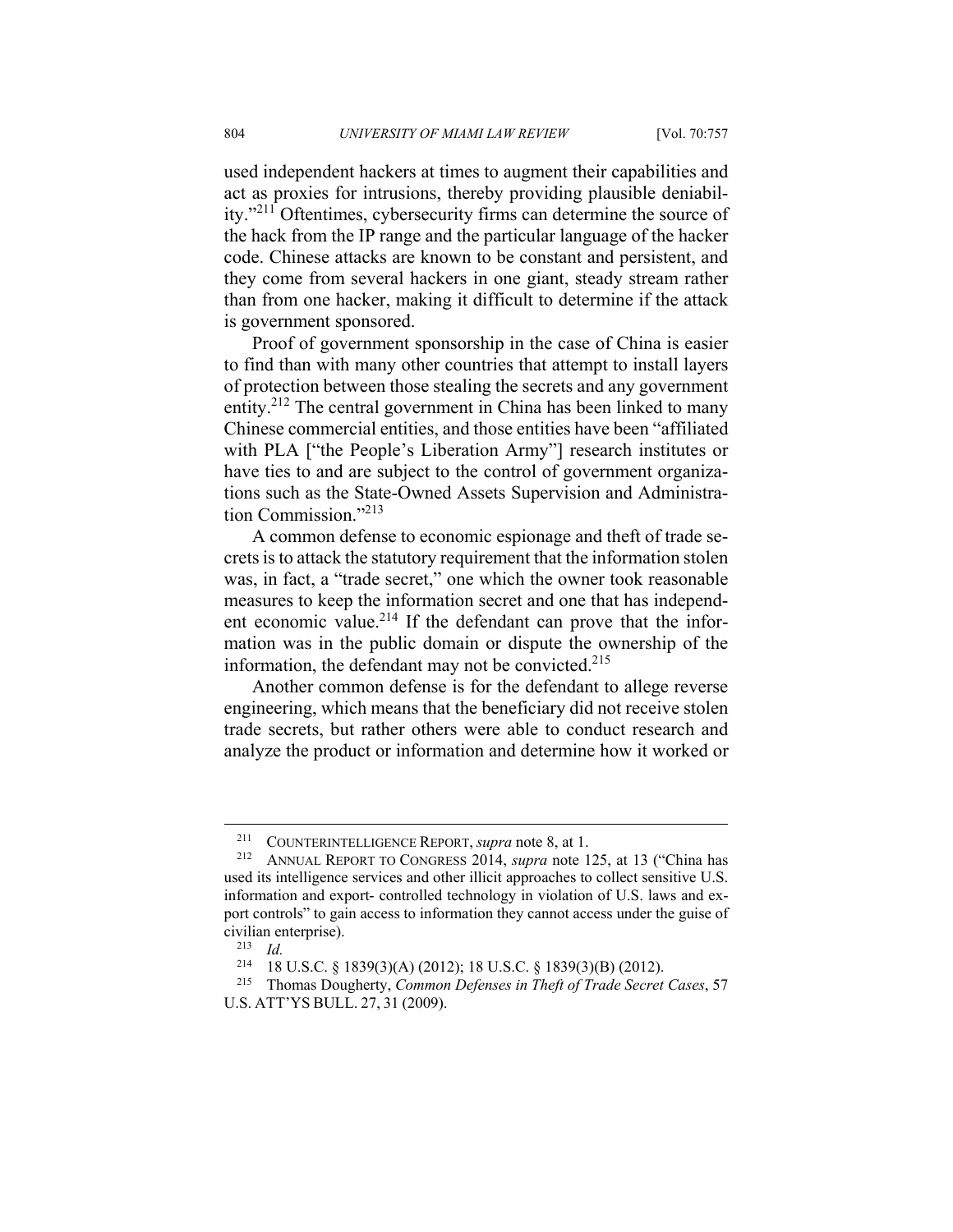how it was made or manufactured *on their own*. 216 In these situations, the government must attempt to show that "the defendant obtained the trade secret information without the authorization of the trade secret owner."217

The defense most commonly used is the "tool kit" defense, in which the government fails to prove that the defendant intended to share proprietary information with someone *other than* the owner of the trade secrets. 218 The defendant alleges that he/she merely wanted to download information at work for their own personal knowledge for future personal use.<sup>219</sup> This defense goes to the heart of a necessary element of prosecution that the defendant intended to convert the trade secrets to the economic benefit of someone other than the owner. It is difficult to prove this element if the defendant downloaded his or her own work so that he/she could use the non-confidential information in the future, and confidential information was inadvertently transferred along with non-confidential information.<sup>220</sup>

The U.S. government has made some improvements to the statute since the EEA was passed in 1996 to make it easier to prosecute these cases. Initially, federal prosecutors working under a U.S. Attorney would first seek approval to open an EEA investigation from the Assistant Attorney General for the National Security Division of the Department of Justice before charging anyone with economic espionage.221 Recently, authorization to initiate EEA cases has been

<sup>216</sup> *Id.* (citing Kewanee Oil Co. v. Bicron Corp., 416 U.S. 470, 476 (1974) and ConFold Pac., Inc. v. Polaris Indus., 433 F.3d 952 (7th Cir. 2006)). 217 *Id*. at 32. 218 *See id.* at 27 (citing theft of trade secrets case, United States v. Shiah, No.

SA CR 06-92, 2008 U.S. Dist. LEXIS 11973 (C.D. Cal. Feb. 19, 2008)).<br><sup>219</sup> See id. at 28 (illustrating a case where "[t]he court found that the defendant's actions were consistent with his explanation that he compiled a "tool kit" of information in downloading the body of his work at his place of employment so that he could use the nonconfidential information in the future").<br><sup>220</sup> Dougherty, *supra* note 215, at 28 (illustrating a case where the government

failed to prove the defendant downloaded the content for use of the confidential information because the defendant testified that he only intended to use the nonconfidential information and downloaded the confidential information inadvertently). 221 Reilly, *supra* note 209, at 24. Until 2011, 28 C.F.R. § 0.64-5 (2015) set

forth the requirement that the Attorney General, Deputy General, Assistant Attorney General for National Security, or the Assistant Attorney General, Criminal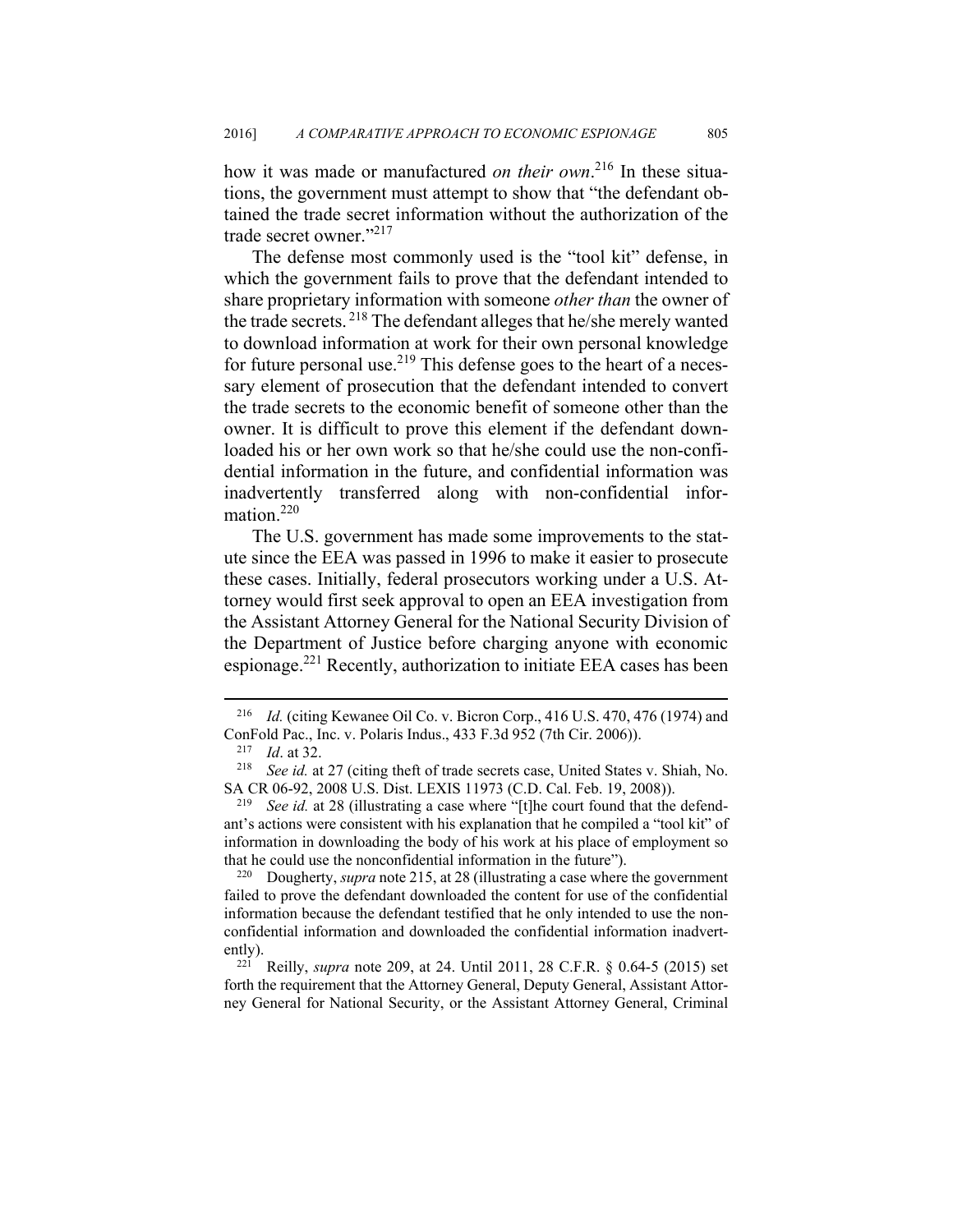streamlined. It is unclear whether the decrease in red tape will have a significant impact in the rise or decline of open economic espionage cases. Several suggestions to improve the ease of prosecution under the EEA have arisen to include enacting a companion federal civil cause of action, $^{222}$  proposing both civil and criminal penalties for the failure to report the theft and establishing a whistleblower defense to encourage parties to report suspected thefts, $2^{23}$  focusing on corporate accountability and employee awareness rather than prosecution, $2^{24}$  and more carefully calibrating the EEA to the important societal IP interests at stake.<sup>225</sup>

## 2. LACK OF PUNISHMENT UNDER 1831

Federal judges have been less than uniform in their opinions and views on economic espionage, theft of trade secrets, and the penalties that should be meted out for those offenses. One judge sent a definitive message to China by giving one Chinese spy, Greg Chung, nearly 16 years' imprisonment and exclaimed at the sentencing, "[s]top sending your spies here."226 In another theft of trade secret case in Tennessee, the district court felt the circumstances did not warrant incarceration and gave both defendants four months' home confinement and a  $$1,000$  fine.<sup>227</sup>

1

Division must provide personal approval in order for the United States to file a charge under EEA. 222 Kelley Clements Keller & Brian M.Z. Reece, *Economic Espionage and* 

*Theft of Trade Secrets: The Case for a Federal Cause of Action*, 16 TUL.J. TECH. & INTELL. PROP. 1, 3–4 (2013). 223 David Orozco, *Amending the Economic Espionage Act to Require the Dis-*

*closure of National Security-Related Technology Thefts*, 62 CATH. U.L. REV. 877, 881–82 (2013). 224 Brittani N. Baldwin, *Keeping Secrets: An Alternative to the Economic Es-*

*pionage Penalty enhancement Act*, 32 TEMP. J. SCI. TECH. & ENVTL. L. 45, 46 (2013). 225 Adam Cohen, *Securing Trade Secrets in the Information Age: Upgrading* 

*the Economic Espionage Act After* United States v. Aleynikov, 30 YALE J. ON REG. 189, 191–92 (2013). 226 Judge Carney at the sentencing hearing of Greg Chung on Feb. 8, 2010

where Chung was sentence to 188 months imprisonment. Press Release, U.S. Attorney's Office, Cent. Dist. of Cal. Release No. 10-027, Former Boeing Engineer Sentenced to Nearly 16 Years in Prison for Stealing Aerospace Secrets for China (Feb. 8, 2010).<br><sup>227</sup> In late 2011, the company announced that MESNAC Co. of China was

taking a 100 percent equity position. Bill Brewer, *Wyko Tire Technology Sold to*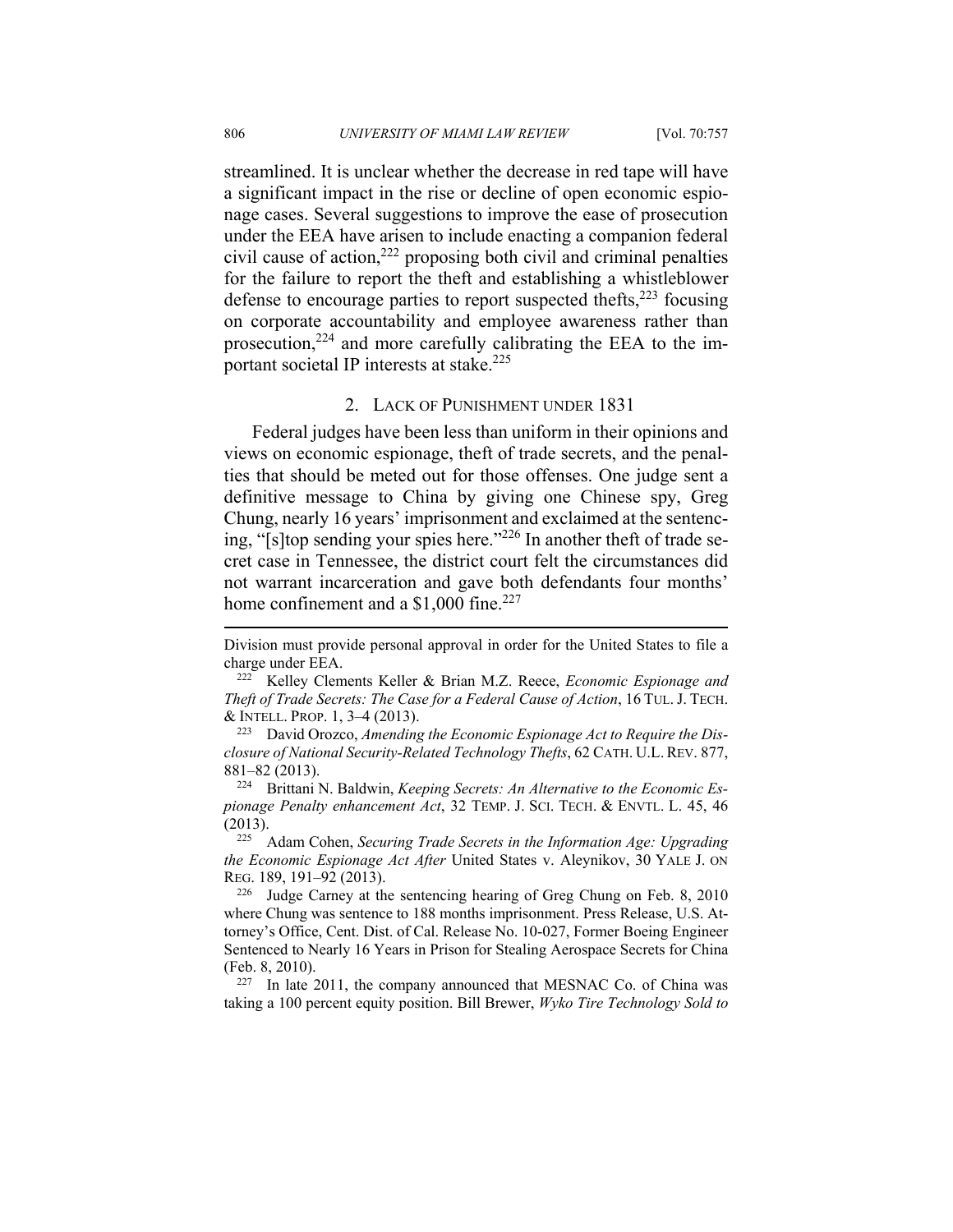Federal judges have shown a distinct bias in handing out minimal sentences for economic espionage or intellectual property theft compared to cases dealing with "typical" espionage, i.e., theft of unclassified intellectual property versus classified information. The penalty for espionage can be death or life in prison,  $228$  whereas economic espionage and theft of trade secrets provide maximum penalties of 15 and 10 years respectively.<sup>229</sup> Spies who steal classified secrets frequently receive maximum sentences under the guidelines, whereas spies who steal trade secrets receive light sentences under the guidelines, typically a few years or substantially less. The table below reflects the disparity in sentencing in cases involving spies who steal classified information working on behalf of a foreign power, compared to the light sentences handed out to defendants in cases dealing with theft of trade secrets.<sup>230</sup> Either federal judges are unaware of the dire ramifications of economic espionage to national security, or they believe theft of trade secrets is less heinous and more defensible than traditional espionage.

*China Co.*, KNOXVILLE NEW SENTINEL (Dec. 1, 2011, 8:00 PM), http://www.knoxnews.com/business/wyko-tire-technology-sold-to-china-company. Clark Roberts and Sean Howley were arrested March 6, 2009. Press Release, U.S. Dep't of Justice, Office of Public Affairs, Two Indicted for Conspiring to Steal Trade Secrets from Goodyear Tire and Rubber Company (Mar. 6, 2009). They were both convicted on December 9 2010 for one count of conspiracy to commit trade secret theft, one count of trade secret theft, one count of unlawful photographing of trade secrets, three counts of transmittal of trade secrets, one count of possession of trade secrets, two counts of wire fraud and one count of conspiracy to commit wire fraud. Press Release, U.S. Dep't of Justice, Office of Public Affairs, Two Engineers Found Guilty of Stealing Goodyear Trade Secrets (Dec. 9, 2010). The District Court sentenced both men to four years probation, four months home confinement, and 150 hours of community service. *See* United States v. Howley, 707 F.3d 575, 579 (6th Cir. 2013). On June 3, 2013, Howley and Roberts were resentenced to four years probation and 150 hours of community service. Both men, who were originally sentenced in 2011, have already completed community service. Howley and Roberts also served four months home confinement as part of their original sentence, and paid a \$1,000 penalty.<br><sup>228</sup> 18 U.S.C. § 794 (2012).<br><sup>229</sup> 18 U.S.C. §§ 1831, 1832 (2012).<br><sup>230</sup> *See* table for comparison.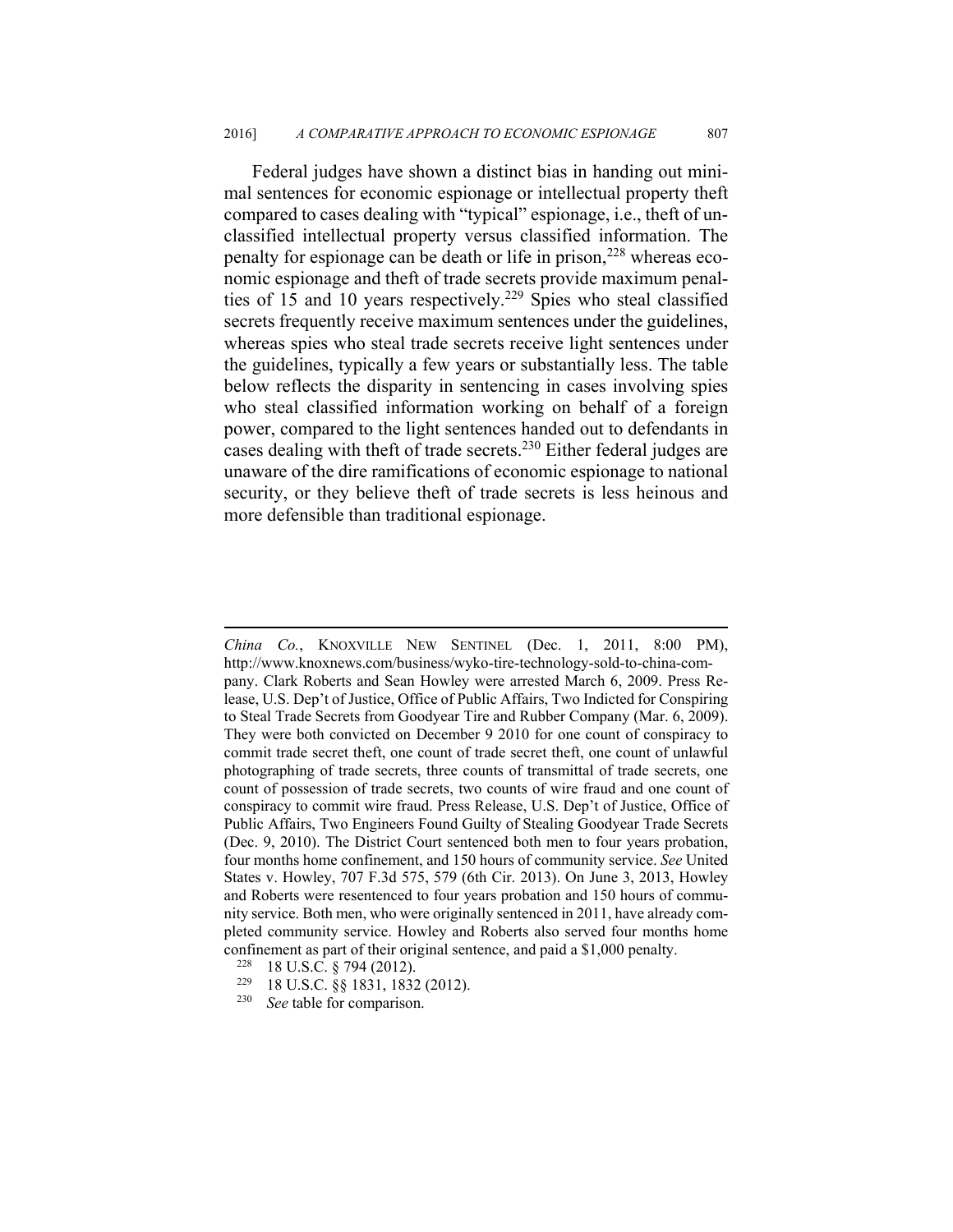| <b>Year</b> Spy |                                                     | <b>Country Secret</b> |                                                                                                                                                                                                                                           | <b>Sentence</b>                                              |
|-----------------|-----------------------------------------------------|-----------------------|-------------------------------------------------------------------------------------------------------------------------------------------------------------------------------------------------------------------------------------------|--------------------------------------------------------------|
| 1977            | Christopher John<br>Boyce & Andrew<br>Daulton Lee   | <b>USSR</b>           | Highly sensitive data relat-<br>ing to U.S. satellite systems                                                                                                                                                                             | Boyce: 40 years im-<br>prisonment; Lee: life<br>imprisonment |
| 1978            | William Peter<br>Kampiles                           | <b>USSR</b>           | Technical manual relating to<br>one of America's most im-<br>portant spy satellites                                                                                                                                                       | 40 years imprisonment                                        |
| 1980            | Henry David<br>Barnett, CIA em-<br>ployee           | <b>USSR</b>           | Became a mole at the behest<br>of the KGB; sold CIA se-<br>crets                                                                                                                                                                          | 18 years imprisonment                                        |
| 1981            | Joseph George<br>Helmich                            | USSR                  | Information relating to a<br>"Top Secret" U.S. communi-Life imprisonment<br>cations system                                                                                                                                                |                                                              |
| 1981            | William Holden<br>Bell                              | USSR                  | Large amount of military re-<br>lated technology                                                                                                                                                                                          | 8 years imprisonment                                         |
| 1985            | Jonathan Jay<br>Pollard                             | Israel;<br>China      |                                                                                                                                                                                                                                           | Life imprisonment                                            |
| 1994            | Aldrich Ames.<br>CIA Counterin-<br>telligence Chief | <b>USSR</b>           | Spied for nine years and<br>handed over comprehensive<br>blueprints of U.S. collection<br>operations against the Rus-<br>sians including the identities<br>of undercover agents                                                           | Life imprisonment                                            |
| 2001            | Robert Hanssen,<br>FBI special agent                | USSR                  | Over 6,000 pages of classi-<br>fied documents on sensitive<br>national security programs,<br>including the details of U.S.<br>nuclear war defenses. Also<br>revealed the identities of<br>Russian agents working for<br>the United States | Life imprisonment                                            |
| 2001            | Ana Belen Mon-<br>tes, Senior Ana-<br>lyst for DIA  | Cuba                  |                                                                                                                                                                                                                                           | 25 years<br>imprisonment <sup>231</sup>                      |

<sup>231</sup> The information in this table is from DEF. PERSONNEL SECURITY RES. CENTER, ESPIONAGE AND OTHER COMPROMISES OF NATIONAL SECURITY: CASE SUMMARIES FROM 1975 TO 2008 (2009), https://fas.org/irp/eprint/esp-summ.pdf.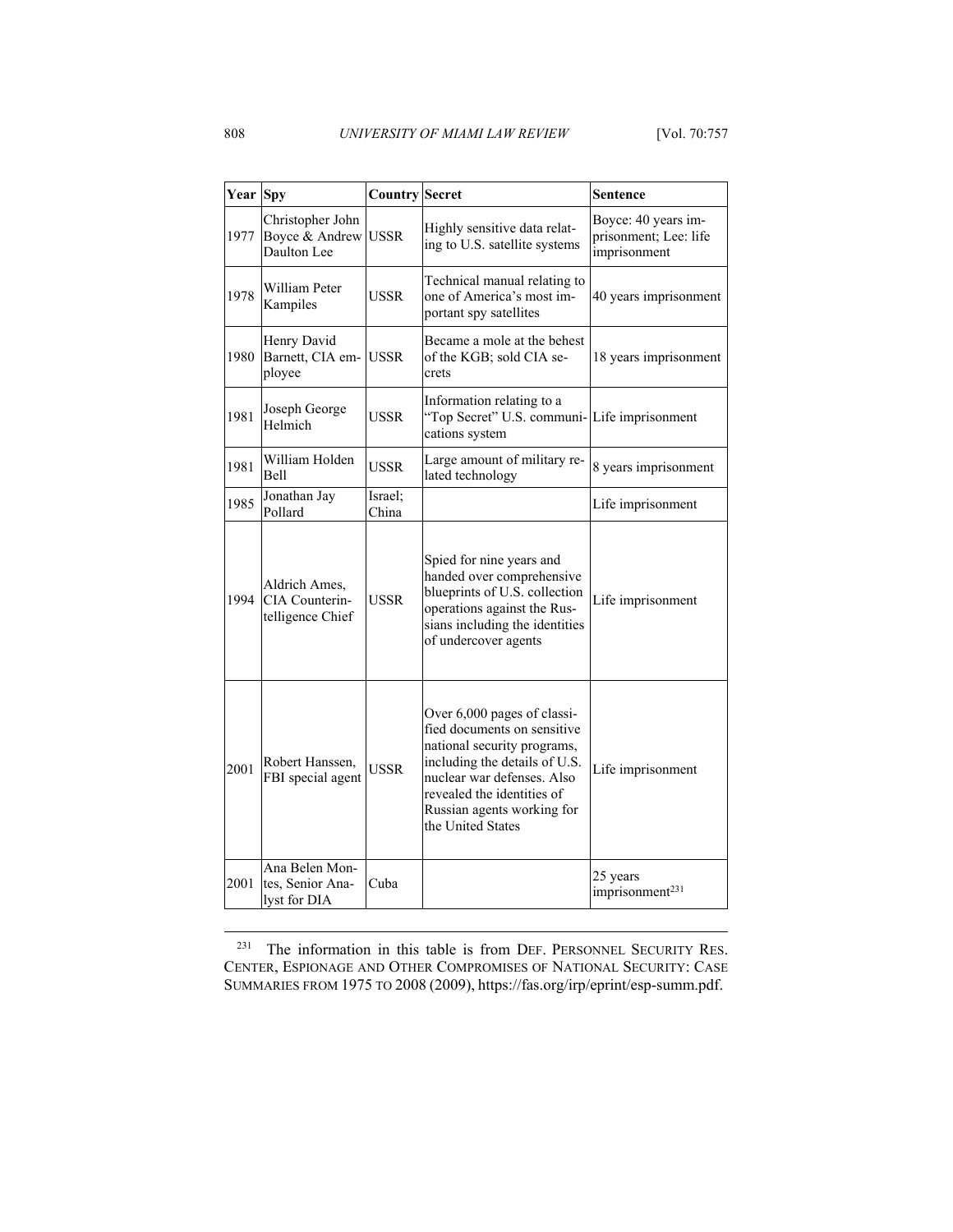The bias and contrast between how federal judges sentence those who steal classified information versus unclassified trade secrets is similar to the disparity and contrast between the sentences handed out for cases involving violent criminals versus white collar crime offenders.

According to the United States Sentencing Commission, the average prison sentence length (not actual time served) every year from 1991 to 2001 for white-collar and corporate criminals was between 19.0 and 20.8 months. During the same period, however, violent offenders' and drug offenders' sentences ranged from 89.5 to 106.7 months and 71.7 to 88.2 months, respectively. Often, whitecollar criminals have been given lighter sentences than petty rob $bers.<sup>232</sup>$ 

When comparing economic espionage sentences to federal violent crime sentences, we also see a trend towards harshly penalizing offenders of violent crimes much more than economic spies. Perhaps this is because economic espionage tends to look more like a white collar crime and white collar crime is treated more softly than violent crime. $233$ 

#### 3. PRIVATE INDUSTRY INDIFFERENCE

One of the main reasons why there are so few economic espionage convictions in the U.S. is the lack of buy-in from the private sector. Currently, companies are not legally required to report a loss of sensitive information or a remote computer intrusion to the

<sup>232</sup> J. Scott Dutcher, *From the Boardroom to the Cellblock: The Justifications for Harsher Punishment of White-Collar and Corporate Crime*, 37 ARIZ. ST. L.J. 1300, 1301–02 (2005) ("While the robber with the fountain pen often causes much more economic harm than the man with the six-gun, the fountain-pen robber has traditionally been treated less harshly. Historically, white-collar crime in the United States has been punished very lightly in comparison to violent crimes where the victim is physically injured or put at risk to be physically injured. "In the federal system, the argument that white-collar offenders receive shorter sentences than street criminals who commit proportional crimes has strong empirical backing"). 233 Elizabeth Szockyj, *Imprisoning White-Collar Criminals?*, 23 S.ILL. U. L.J.

<sup>485,</sup> at 487–88 (1998-1999) ("One study, which examined violations by Fortune 500 corporations over a two-year period, found that corporate executives were convicted in only 1.5% of all enforcement actions").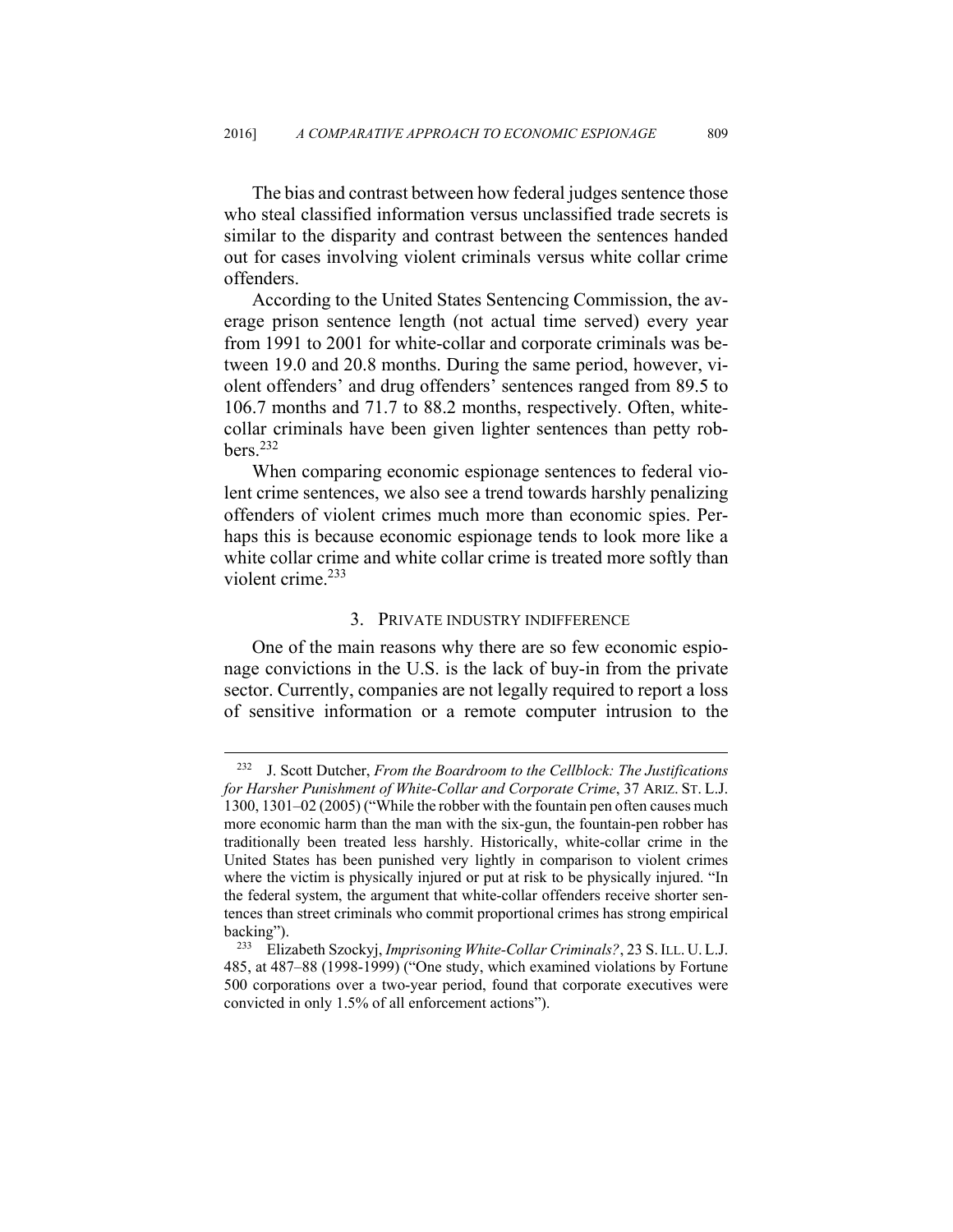FBI.234 Private companies fear the disclosure that their trade secrets have been stolen may impact their shareholders' and the public's view of the health and stability of the company due to the theft. How will the theft impact the stock price? Announcing a security breach of this nature could tarnish a company's reputation and endanger its relationships with investors, bankers, suppliers, customers, and other stakeholders.

The result is few companies disclose the theft. "Google announced in 2010 that China-based hackers had raided its networks," and stolen its source code.<sup>235</sup> At the same time, at least thirty-four other companies were also victims of the same cyberattack, but only two, Intel and Adobe Systems, Inc. admitted to being hacked.<sup>236</sup>

Companies also fear that the trade secret may be disclosed in court, thus further devaluing their work. This fear is unfounded since the EEA contains a special provision in section 1835 to protect against the disclosure of specific trade secret information throughout criminal proceedings, which includes discovery, pre-trial, and trial proceedings.237 The judge issues a protective order precluding either side from mentioning trade secret specifics.<sup>238</sup>

Another reason for the lack of prosecutions lies in the fact that oftentimes, it can take a company years to learn the technology was

<sup>&</sup>lt;sup>234</sup> The Defense Security Service currently requires cleared defense contractors to report any IP theft to the FBI. *Targeting U.S. Technologies: A Trend Analysis of Cleared Industry Reporting*, DEFENSE SECURITY SERVICE 10 (2013), http://www.dss.mil/documents/ci/2013%20Unclass%20Target-

ing%20US%20Technologies\_FINAL.pdf 235 Riley & Walcott, *supra* note 11. 236 Riley & Walcott, *supra* note 11. "I can't find an organization, an entity, a business, or a department that hasn't suffered from cyber intrusions." Piore, *supra*  note 11 (quoting Gordon M. Snow, assistant director of the FBI's Cyber Division) (internal quotations omitted). 237 18 U.S.C. § 1835 (2012). 238 *Id.*

<sup>&</sup>quot;In any prosecution or other proceeding under this chapter, the court shall enter such orders and take such other action as may be necessary and appropriate to preserve the confidentiality of trade secrets, consistent with the requirements of the Federal Rules of Criminal and Civil Procedure, the Federal Rules of Evidence, and all other applicable laws. An interlocutory appeal by the United States shall lie from a decision or order of a district court authorizing or directing the disclosure of any trade secret." *Id.*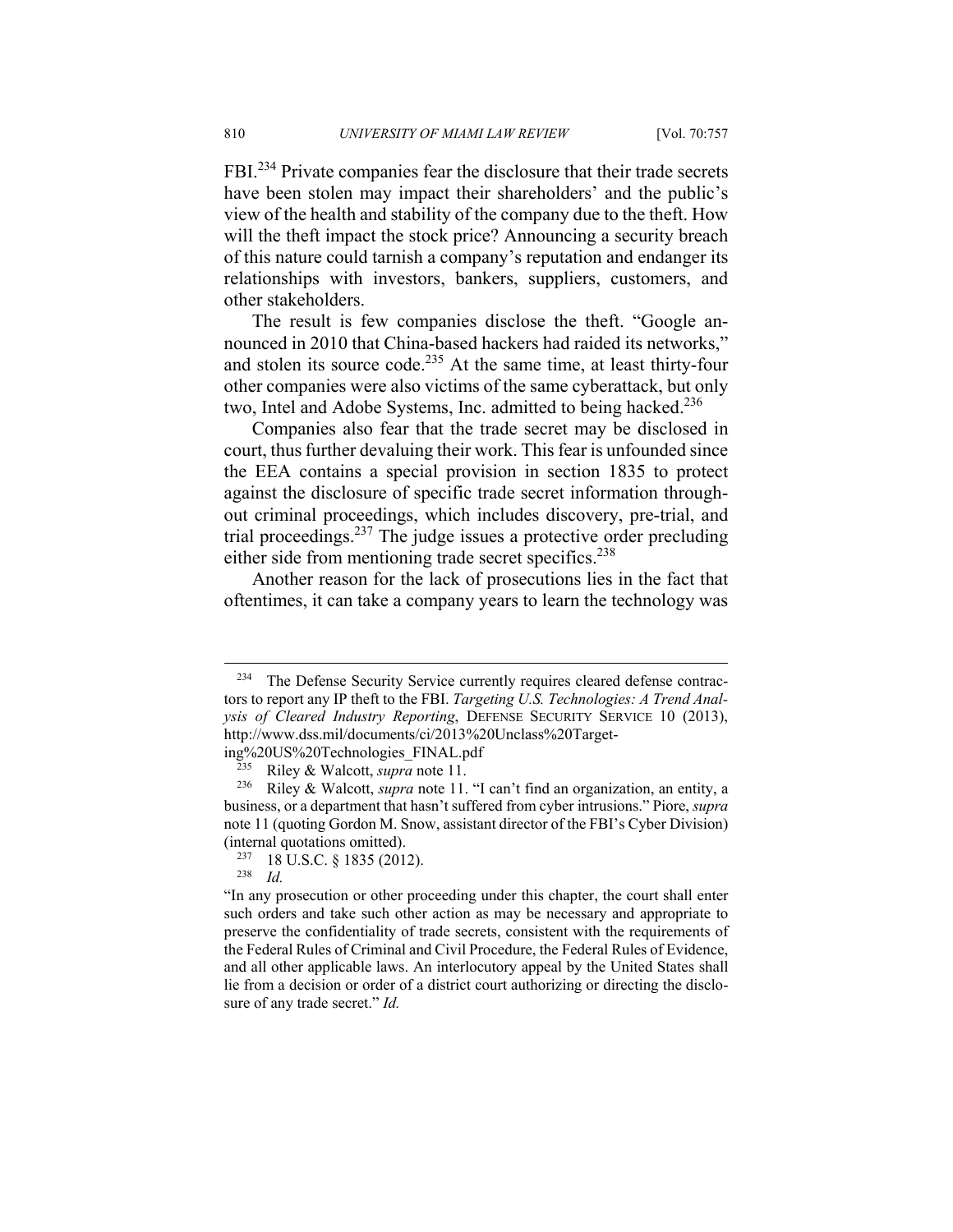stolen.<sup>239</sup> A company may only learn of the theft when a foreign competitor puts out the very same product at a significantly reduced price. The loss of this technology can come from a trusted insider or from a computer intrusion. According to Mandiant, an American cybersecurity firm, it takes an average of 229 days for organizations to discover their breach.<sup>240</sup> In 2013, only 33% of organizations selfdetected a breach compared to 37% in 2012.<sup>241</sup>

American businessmen and women have also demonstrated a certain apathy towards economic espionage, almost arguing that, while it is unfair, it is inevitable. Perhaps the act of stealing trade secrets hits too close to home, e.g., the "tool kit" defense ("I'm collecting work information for my own future, personal use"), which seems reasonable and understandable. "A recent survey by the Ponemon Institute and Symantec showed that close to 60 percent of employees who have resigned or been terminated admit they stole company data."242 And "less than 3 percent of all information technology and security dollars are spent to safeguard electronic or hard copy corporate information."243 Moreover, if companies spent significant amounts of money on cybersecurity and the company is, in fact, never hacked or information never stolen, then business executives are left answering to shareholders as to why they spent so much money with no tangible benefit. This motivates executives to risk the cyber threat and spend the money on other business needs.

<sup>&</sup>lt;sup>239</sup> Moreover, when companies identify the theft, "it is  $\dots$  difficult to assign an economic value to some types of stolen information . . . . [F]or example, it would be nearly impossible to estimate the monetary value of talking points for a meeting between officials from a [U.S.] company and foreign counterparts." COUNTERINTELLIGENCE REPORT, *supra* note 8, at 3. 240 MANDIANT, 2014 THREAT REPORT: BEYOND THE BREACH 1 (2014). 241 MANDIANT, *supra* note 240, at 1. "Previously 'the No. 1 priority was to

protect the operational security of the investigation and the prosecutive equities on the criminal side.' While those goals are still important, 'it's even more important that the victims understand they have been victimized.'" Piore, *supra* note 11 (quoting Jonathan Pollet, the founder of Red Tiger Security in Houston). 242 *Employers: Keep your trade secrets secret*, BUS. LEGAL RESOURCES (Au-

gust 27, 2013), http://hr.blr.com/HR-news/Staffing-Training/Employment-Contracts/Employers-Keep-your-trade-secrets-secret. *See also Keep Your Secrets Locked Up Tight*, HR NEWS (Apr. 6, 2011), http://inshaiimtprofessionalcollege.blogspot.com/2011/04/keep-your-secrets-locked-up-tight.html. 243 *Id*.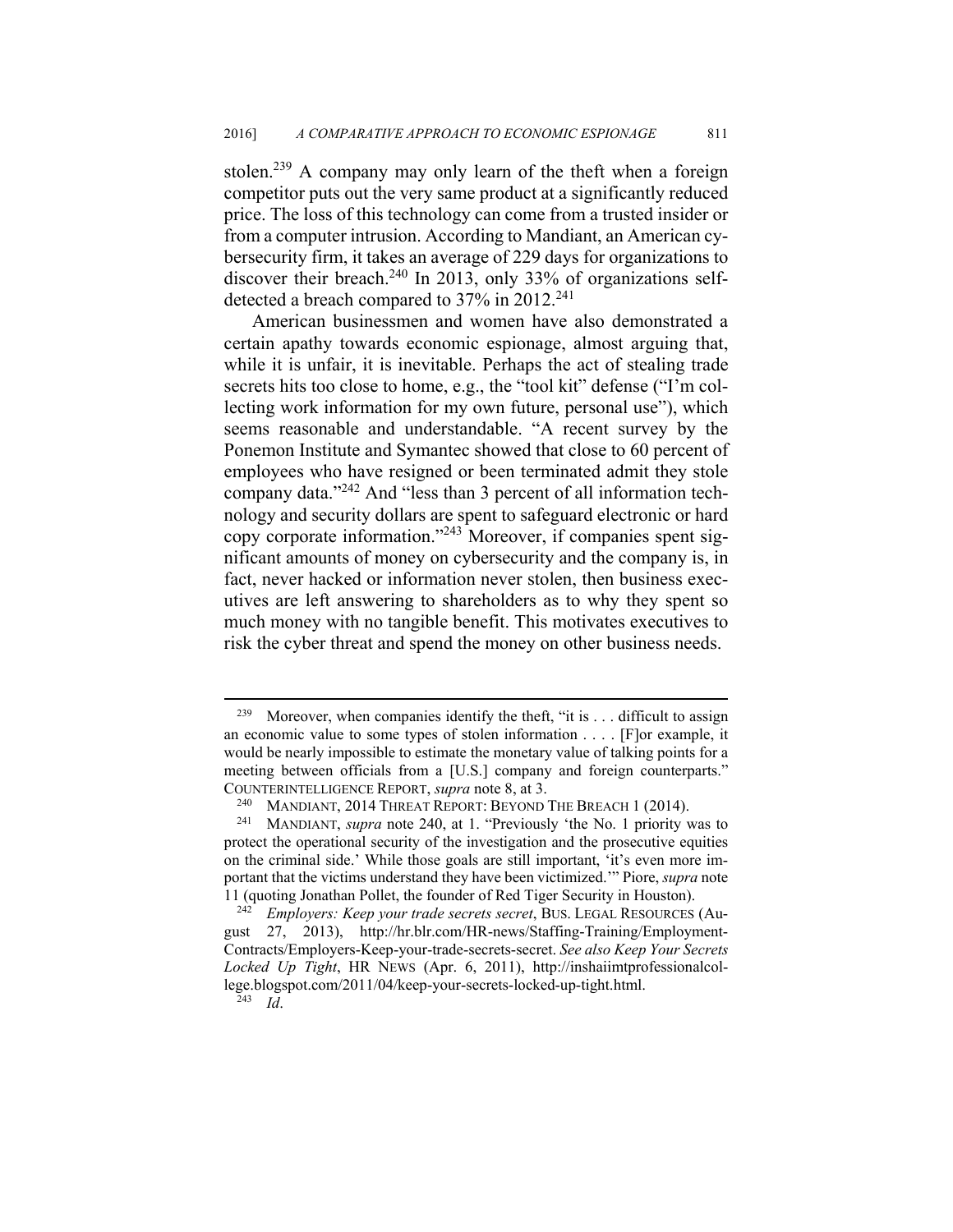While some believe U.S. economic success hinges on innovation and new technology, along with certain proprietary protections provided to the innovators in compensation for the risks they take, others feel the U.S. is an open society and intellectual property should be shared with the world at large for the benefit of mankind. A case in point is that of J. Reece Roth, Professor Emeritus at the University of Tennessee in the Engineering Department and project manager, who was hired to develop plasma based aerodynamic controls for use in small unmanned aerial vehicles and guided munitions, and was convicted of violating the Arms Export Control Act in 2011.<sup>244</sup> Roth had hired a Chinese national and Iranian national as graduate students to work on a top secret military project after signing a contract specifically stating that no foreign persons were permitted to work on the project. $245$ 

Companies have always gathered their own intelligence—examples include looking at a competitor's prices, soliciting feedback from customers, conducting surveys or public views on competitor practices and product value, etc. While most business "executives would agree that protecting a company's confidential data and trade secrets from the prying eyes of competitors is critical,"one study of senior IT security executives "revealed that 65 percent [of executives] are aware that their company has experienced a computer intrusion in which data was stolen, and 55 percent have discovered a current employee or insider taking information from the company's computer system to use in a competing business."<sup>246</sup> This leads one to believe corporate theft may be prevalent, but apparently it is not enough of a concern to spend significant time and resources to fix the problem.

<sup>244</sup> Tom Chester, *Feds Investigating Retired UT Professor*, KNOXVILLE NEWS SENTINEL (July 11, 2006), http://www.knoxnews.com/news/local-news/feds-investigating-retired-ut-professor. *See generally* United States v. Roth, 628 F.3d

<sup>827 (6</sup>th Cir. 2011). 245 United States v. Roth, 628 F.3d 827, 830 (6th Cir. 2011). 246 *What Are The Top Security Concerns of Senior IT Executives?*, NET SECURITY (June 4, 2014), http://www.net-security.org/secworld.php?id=16955 [hereinafter *Top Security Concerns of Senior IT Executives*]. According to Gordon M. Snow, assistant director of the FBI's Cyber Division, "We have to have a cultural shift in the nation where we understand that there is no secure system, that people are going to be hacked." Piore, *supra* note 11.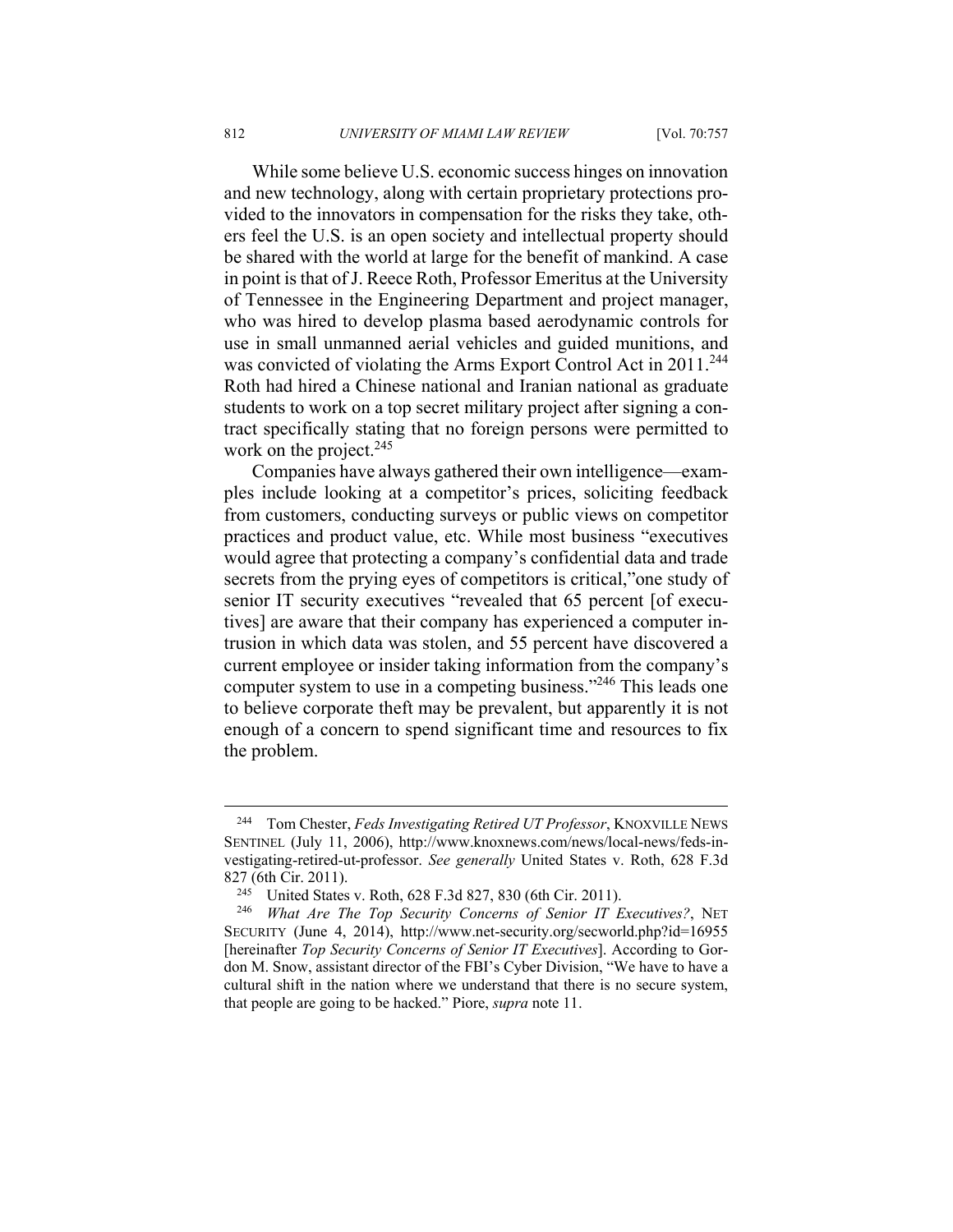There is a great likelihood that U.S. corporate executives, in particular, do not understand the full extent of existing cybersecurity risks or the employee insider threat. As to cybersecurity risks, a 2012 Carnegie Mellon University CyLab report revealed that

> corporate boards and executives are taking risk management seriously but there is still a gap in understanding the link between information technology (IT) risks and enterprise risk management. This gap indicates that boards have a lack of understanding of how all business operations are supported by computer systems and digital data and how risks in these areas can undermine operations. Less than two-thirds of the respondents' organizations have full-time personnel in key roles for privacy and security . . . [and] Asian boards (76 percent) are much more likely to have a board Risk Committee responsible for privacy and security than North American (40 percent) and European (38 percent) boards. $247$

<u>.</u>

<sup>247</sup> *Top Executives in Critical Infrastructure Cite Need for Improvement in Managing Cyber Risks*, EMC (May 16, 2012) [hereinafter *Top Executives*], http://www.emc.com/about/news/press/2012/20120516-01.htm*. See also* Jody R. Westby, *How Boards & Senior Executives Are Managing Cyber Risks*, CARNEGIE MELLON U. CYLAB 5–7, 24 (May 16, 2012), http://www.hsgac.senate.gov/imo/media/doc/CYBER%20Carneigie%20Mellon%20report.pdf; *Energy, Other Utilities' Cybersecurity is Weak*, U.S. SENATE'S HOMELAND SECURITY & GOVERNMENT AFFAIRS COMMITTEE (May 17, 2012) [hereinafter *Energy*], https://www.hsgac.senate.gov/media/majority-media/energy-other-utilities-cybersecurity-is-weak.According to the third biennial Carnegie Mellon University CyLab survey of boards of directors and senior management, "57 percent of energy and utility company executives said they rarely or never reviewed security program assessments. The energy sector and other utilities ranked lowest among industries in security management of their cyber assets." *Energy*, *supra*. "The U.S. generally believes it is the global leader in security, but the survey results indicate that North American boards lag behind European and Asian boards in undertaking key activities associated with privacy and security governance such as regular reviews involving annual budgets, roles and responsibilities, and top-level policies." *Top Executives*, *supra*.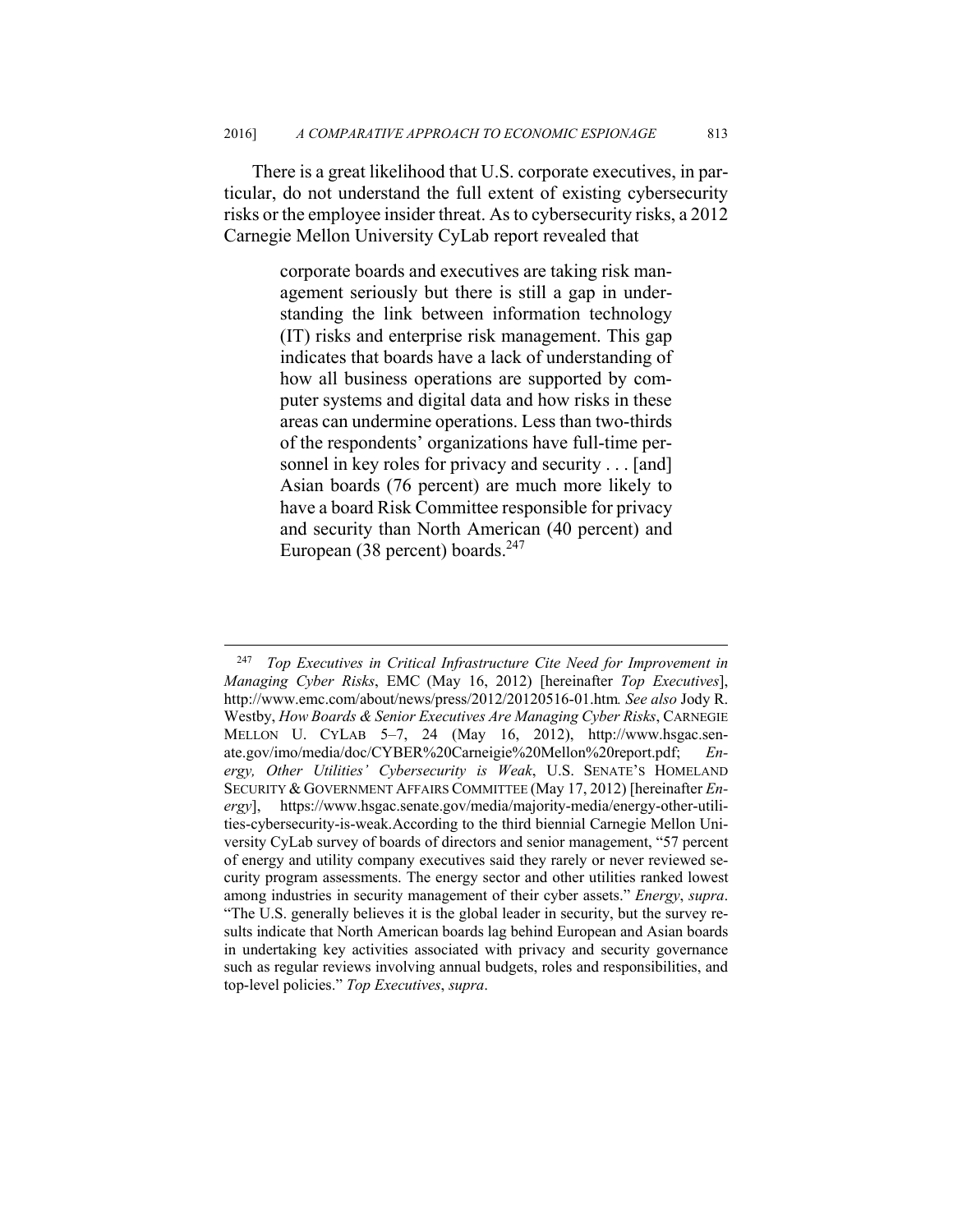814 *UNIVERSITY OF MIAMI LAW REVIEW* [Vol. 70:757

As Richard Clarke once suggested, are U.S. businesses waiting for a "cyber Pearl Harbor"248 to occur before addressing the problem?

## 4. THE WEAK RELATIONSHIP BETWEEN THE FEDERAL GOVERNMENT AND PRIVATE INDUSTRY

The United States has been labeled "hypocritical" in that the U.S. government has been accused of authorizing intelligence gathering against allies and enemies alike while at the same time Congress has made economic espionage illegal. This comment was especially made after Edward Snowden disclosed the depth of the National Security Agency's ("NSA") surveillance capabilities in June of 2013, and countries began to justify their own espionage activities by arguing "you do it too" and "we're just trying to keep up."249 In fact, after the Snowden disclosures, experts in counterintelligence

1

<sup>248</sup> At a Milken Institute conference in 2014, Richard Clarke, CEO of Good Harbor Security Risk Management and a former U.S counterterrorism official, stated, "What companies have to realize is, while we're waiting for a cyber Pearl Harbor that may become a national problem, companies have a problem every day . . . What you're losing every day is intellectual property, research and development, and business intelligence, and you're losing money because they create accounts payable and send money offshore." Rick Newman, *China May Have Hacked Your Company, Too*, YAHOO FINANCE (May 20, 2014), http://finance.yahoo.com/blogs/daily-ticker/china-has-probably-hacked-your-company--too-

<sup>175016269.</sup>html. 249 China argues that the U.S. is the nation state leading the cyberwar, and it needs to do more to protect itself in the coming years. J. Nicholas Hoover, *NSA Chief: China Behind RSA Attacks*, DARK READING (Mar. 27, 2012, 3:12 PM), http://www.informationweek.com/news/government/security/232700341; *NSA Chief: Chinese Steal a "Great Deal" of Military-Related Intellectual Property, and Were Responsible for Last year's Attacks on Cybersecurity Company RSA*, INFORMATIONWEEK (Mar. 27, 2012); The Liberation Army Daily, an unofficial but well-vetted source, issued a report, which stated, "The U.S. military is hastening to seize the commanding military heights on the Internet, and another Internet war is being pushed to a stormy peak . . . .Their actions remind us that to protect the nation's Internet security, we must accelerate Internet defense development and accelerate steps to make a strong Internet army." Paul Rosenzweig, *Beware of Cyber China*, HOOVER INSTITUTION (March 15, 2012), http://www.hoover.org/research/beware-cyber-china.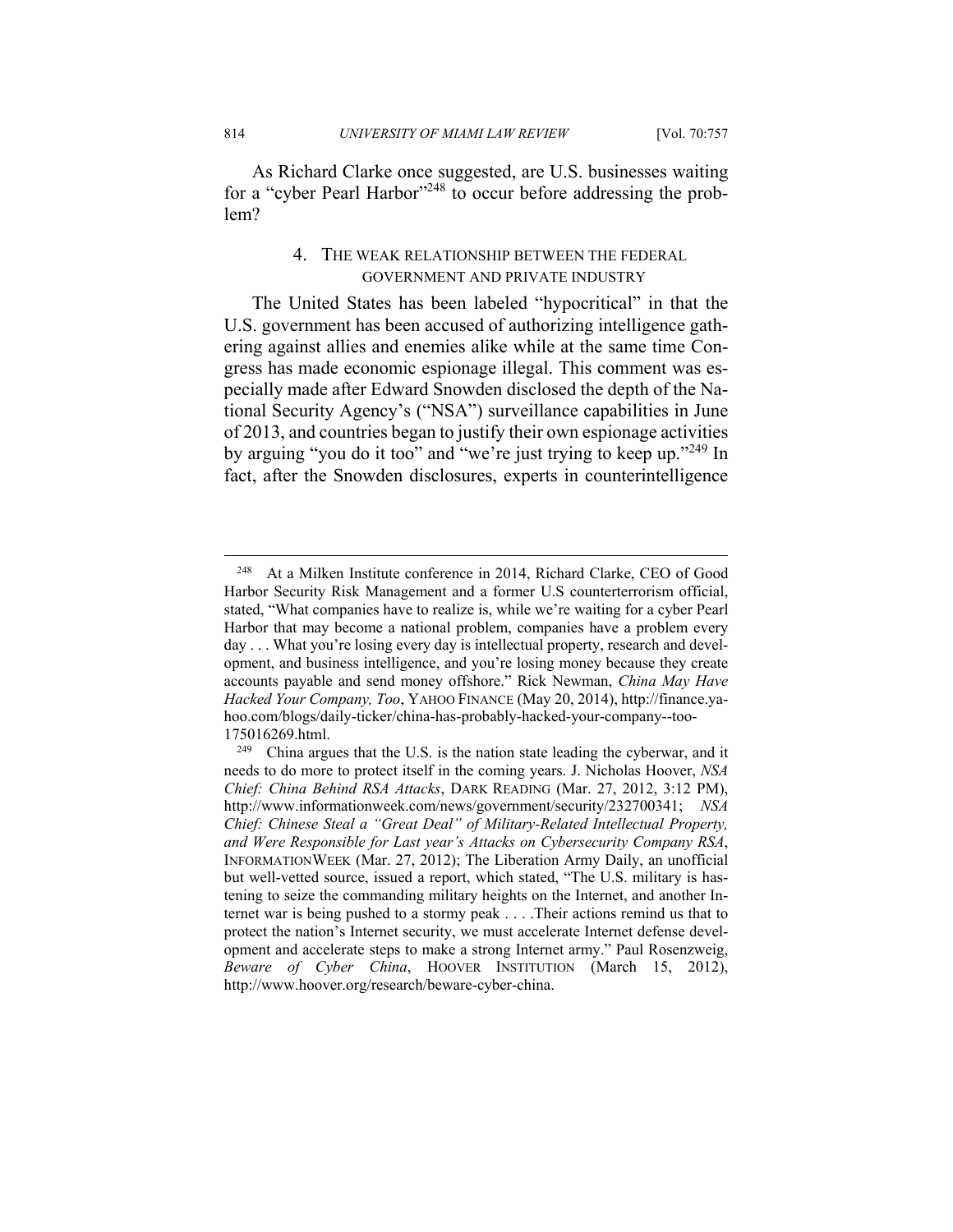reported "a fivefold increase in physical espionage attempts against U.S. businesses" and a threefold increase in cyberespionage.<sup>250</sup>

News articles such as those written by Glenn Greenwald, who interviewed Snowden in Hong Kong, certainly fanned the flames. In one article, Greenwald referenced an email written by an NSA spokesperson who claims "'[t]he department does \*\*\*not\*\*\* engage in economic espionage in any domain, including cyber,'" yet Greenwald pointed out that the NSA has been found to spy on "plainly financial targets such as the Brazilian oil giant Petrobas; economic summits; international credit card and banking systems; the EU antitrust commissioner investigating Google, Microsoft, and Intel; and the International Monetary Fund and World Bank."251

In response to the Petrobas spying allegations, Director of National Intelligence ("DNI") James Clapper stated, "It is not a secret that the Intelligence Community ("IC") collects information about economic and financial matters . . . .What we do not do, as we have said many times, is use our foreign intelligence capabilities to steal the trade secrets of foreign companies on behalf of—or give intelligence we collect to—U.S. companies to enhance their international competitiveness or increase their bottom line."252

<sup>250</sup> Joshua Philipp, *After Snowden, Global Espionage Increased Fivefold,* EPOCH TIMES (May 30, 2014), http://www.theepochtimes.com/n3/704132-aftersnowden-global-espionage-increased-fivehold/?photo=4. According to Verizon's 2014 Data Breach Investigations Report, "[t]he United States was by far the largest target of cyberespionage, being hit with 87 percent of espionage incidents . . . .South Korea was second, being targeted by 6 percent of attacks." *Id.*

<sup>251</sup> Glenn Greenwald, *The U.S. Government's Secret Plans to Spy for American Corporations*, INTERCEPT, (Sept. 5, 2014), https://theintercept.com/ 2014/09/05/us-governments-plans-use-economic-espionage-benefit-americancorporations. *See also* GREENWALD, *supra* note 193, at 134–35. "Much of the Snowden archive revealed what can only be called economic espionage: eavesdropping and email interception aimed at the Brazilian oil giant Petrobras, economic conferences in Latin America, energy companies in Venezuela and Mexico, and spying by the NSA's allies—including Canada, Norway, and Sweden on the Brazilian ministry of Mines and Energy and energy companies in several other countries." *Id.*

<sup>&</sup>lt;sup>252</sup> Greenwald cites a DNI-sponsored 2009 Quadrennial Intelligence Community Review Final Report ("QICR") that appears to provide evidence, albeit inconclusive, that at a minimum the U.S. Intelligence Community has contingency plans to engage in economic espionage under certain scenarios that specifically threaten national security. GREENWALD, *supra* note 193, at 135. *See also* OFFICE OF THE DIR. NAT'L INTELLIGENCE, QUADRENNIAL INTELLIGENCE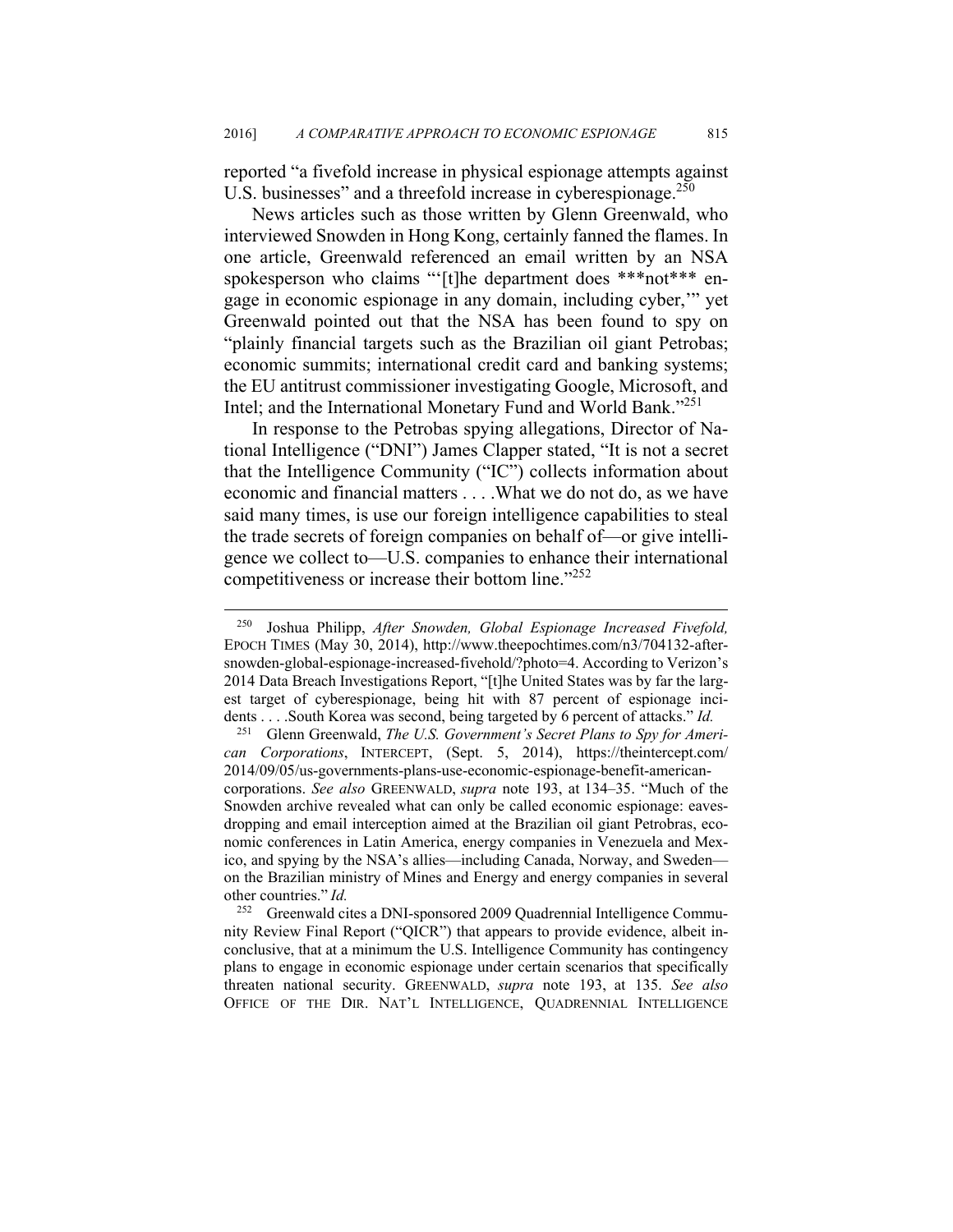Obviously, the U.S. cannot make economic espionage illegal, admonish other countries for engaging in these practices, and then do the same in secret. After an exhaustive search looking for evidence that the U.S. government passes on pilfered economic intelligence to aid domestic private business, one can only find allegations of collection, but not evidence of an actual transfer of secrets to private enterprise.253 Even Glenn Greenwald admits in his book *No* 

 In response to Greenwald's inquiries about QICR 2009 and future plans for U.S. government-sponsored industrial espionage—which was contemplated under one dire scenario—U.S. officials continue to insist that using surveillance capabilities to bestow economic advantage for the benefit of a country's corporations is wrong, immoral, and illegal. Yet according to Greenwald, this 2009 report advocates doing exactly that in the event "that the technological capacity of foreign multinational corporations could outstrip that of U.S. corporations." GREENWALD, *supra* note 193 (internal quotations omitted). Using covert cyber operations to pilfer "proprietary information" and then determining how it "would be useful to U.S. industry" is precisely what the U.S. government has been vehemently insisting it does not do, even though for years it has officially prepared to do precisely that. *Id.*

<sup>253</sup> "[F]ormer U.S. officials insist the government does not engage in economic espionage or intellectual property theft from foreign companies. In part, they contend that's because there is little IP we would want to steal, and to do so would undercut our efforts to discourage such theft by other nations. Private U.S. companies, meanwhile, would be breaking U.S. law if they hacked into the servers of state-owned competitors in places like China and Russia." Piore, *supra* note 11. Joel Brenner, former head of U.S. counterintelligence during the Bush and Obama administrations, has said, "The U.S. has an enormous stake in the integrity of the intellectual property regime . . . Many of our adversaries don't believe we don't do this. But it's really true. We don't." *Id*. (internal quotations omitted). "[T]his apparent unwillingness to retaliate presents an 'asymmetric disadvantage' that our rivals are exploiting to win an emerging digital cold war." *Id*. (quoting a digital security expert at the Washington D.C.-based Center for Strategic and International Studies). "The New York Times noted that its surveillance targets often included financial institutions and 'heads of international aid organizations,

COMMUNITY REVIEW: FINAL REPORT APRIL 2009 (2009) [hereinafter FINAL REPORT 2009], https://pdf.yt/d/NKHjTMZwaSYhg1KP. The report described how "experts from across the [IC], other U.S. departments and agencies, academia, think tanks, and industry assessed the implications of the year 2025 for the IC." *Id.* at i. "QICR 2009 developed alternative future scenarios based on *Global Trends 2025* to explore concepts and capabilities the IC may need to fulfill critical missions in support of U.S. national security." *Id.* However, "[i]t d[id] not purport that any one future will materialize, but rather outlined a range of plausible futures so that the IC could best posture itself to meet the range of challenges it may face." *Id.*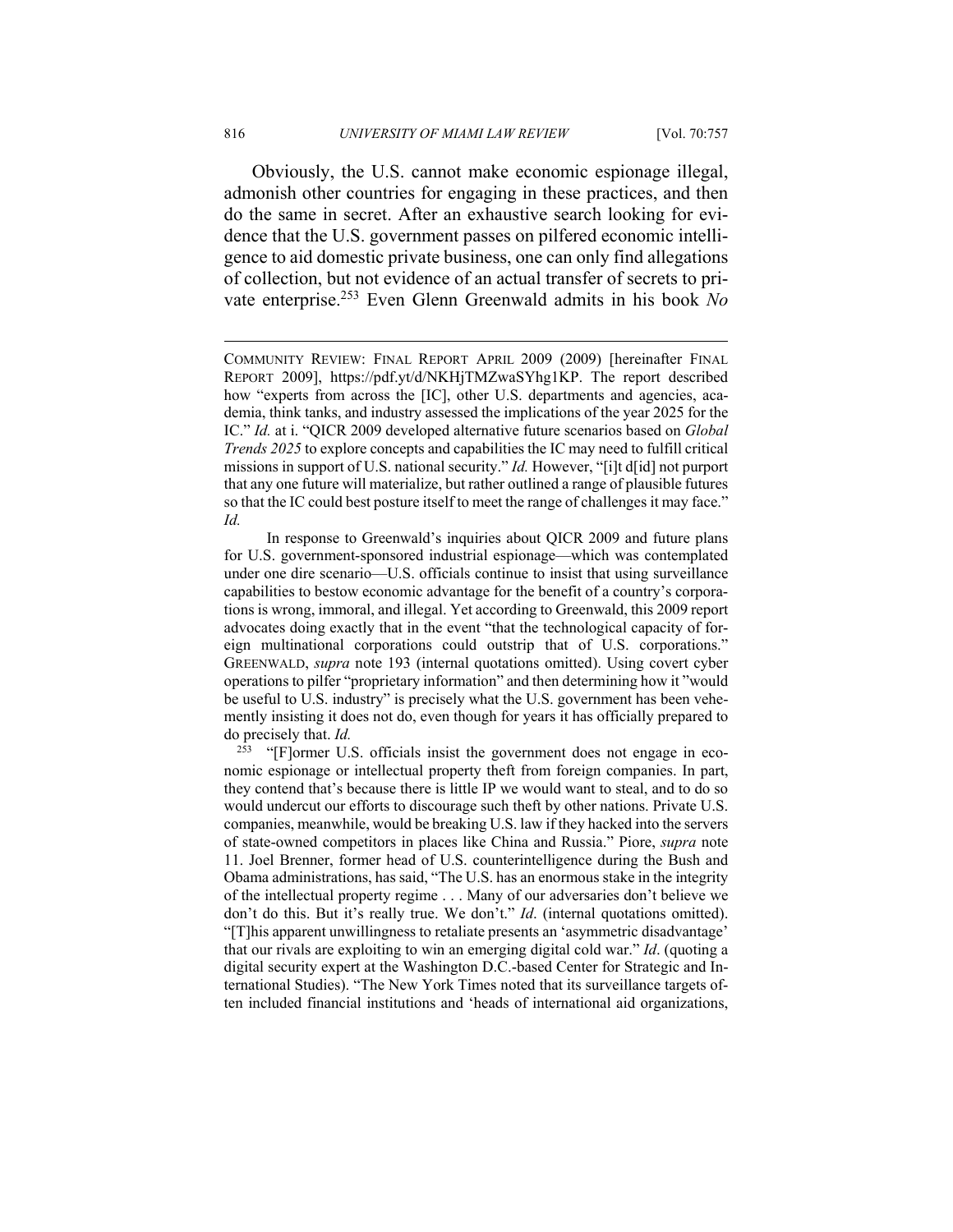*Place to Hide* that the National Security Agency ("NSA") "acts for the benefit of what it calls its 'customers,' a list that includes not only the White House, the State Department, and the CIA, but also primarily economic agencies such as the US Trade Representative and the Department of Agriculture, Treasury, and Commerce."<sup>254</sup>

Espionage is a reality. All countries conduct espionage, and their main intention is to collect data.<sup>255</sup> This data is collected so governments may learn of the intentions, capabilities, and motivations of other nation states. It would be extremely helpful for any government official to learn the strategies of foreign competitors before trade and economic talks just as it is important to learn the military battle plans of adversaries before an actual engagement of hostilities.<sup>256</sup>

1

go to Russia . . . we would leave all my electronic equipment on the plane with the batteries out, because this is a new frontier and they're trying to find out not just about what we do in our government, they're trying to find out about what a lot of companies do and they were going after the personal emails of people who worked in the State Department. It's not like the only government in the world that is doing anything is the United States." Daily Mail Reporter, *'His Leaks Helped Terrorists': Hillary Clinton Blasts NSA Leaker Edward Snowden*, DAILY MAIL (last updated Apr. 26, 2014, 8:52 AM) (internal quotations omitted), http://www.dailymail.co.uk/news/article-2613670/His-leaks-helped-terrorists-Hillary-Clinton-blasts-NSA-leaker-Edward-

Snowden.html?ITO=1490&ns\_mchannel=rss&ns\_campaign=1490.

foreign energy companies and a European Union official involved in antitrust battles with American technology businesses . . . .' U.S. and British agencies 'monitored the communications of senior European Union officials, foreign leaders including African heads of state, directors of United Nation and other relief programs [such as UNICEF], and officials overseeing oil and finance ministries . . . .' When the United States uses the NSA to eavesdrop on the planning strategies of other countries during trade and economic talks, it can gain enormous advantage

for American industry." GREENWALD, *supra* note 193, at 138.<br><sup>254</sup> GREENWALD, *supra* note 193, at 135–36.<br><sup>255</sup> "Allies often suspect each other of economic espionage—underlining how countries can be partners in traditional security matters yet competitors in business and trade . . . . According to a 2010 press report, the Germans view France and the United States as the primary perpetrators of economic espionage 'among friends.' France's Central Directorate for Domestic Intelligence has called China and the United States the leading 'hackers' of French businesses, according to a 2011 press report." COUNTERINTELLIGENCE REPORT, *supra* note 8, at B–2. 256 Hillary Clinton is quoted as saying: "When I would go to China or I would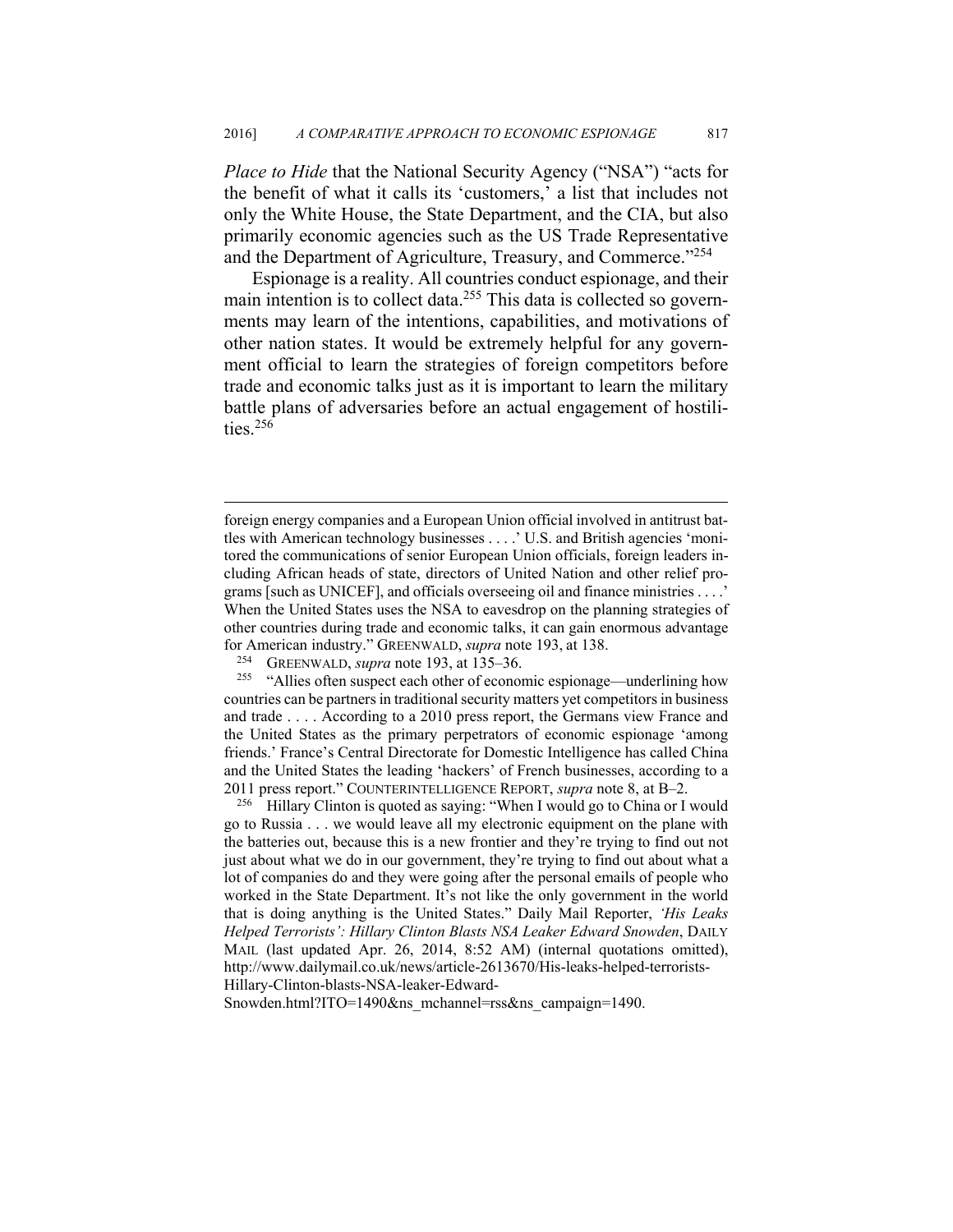What distinguishes the United States from, say, China, is that the U.S. does not steal economic intelligence or foreign proprietary corporate information to benefit American private industry. In countries such as China, France, Israel, and Russia, where industry is promoted by its government and private business has extensive ties to the government, there is a strong possibility that any economic and trade intelligence collected may be shared with private or stateowned businesses in those countries to one degree or another.

The United States government has been given the authority to undertake economic espionage under the inherent executive powers assigned to the President within Article II of the U.S. Constitution. Article II provides that all executive powers shall be vested in the President of the United States, and one aspect of this power is the authority to conduct espionage for purposes of national security, e.g., General Washington authorized the use of spies during the Revolutionary War.257 Typically, this has involved political espionage rather than economic espionage. The federal courts, though, have not drawn a line segregating one from the other and have been loath to limit the President's use of executive authority when dealing with foreign nations and international disputes.258

With such authority provided, why then has economic espionage been abjured by the United States when our allies and competitors do it all the time? There are several reasons, including the concept of federalism, which creates a distance between the federal government and private industry; the U.S. political culture; and the First Amendment, which keeps our capitalist economy open for all and allows for uninhibited lobbying by domestic and international companies.

The U.S. government, rooted in federalism principles, is prohibited from acting on behalf of U.S. companies. The national government is one of limited and enumerated powers, with states retaining

<sup>257</sup> Madalyn Velie, *Espionage Tactics*, GEORGE WASHINGTON'S MOUNT VERNON, http://www.mountvernon.org/digital-encyclopedia/article/espionagetactics/ (last visited Apr. 18, 2016) (discussing President George Washington's use of spies). 258 *See* the Chaco Border Dispute that was the basis for *United States v.* 

*Curtiss-Wright Export Corp.*, 299 U.S. 304, 3330–31 (1936), and *see* the Iran hostage crisis that was the basis for *Dames & Moore v. Regan*, 453 U.S. 654, 662– 66, 278–79 (1981).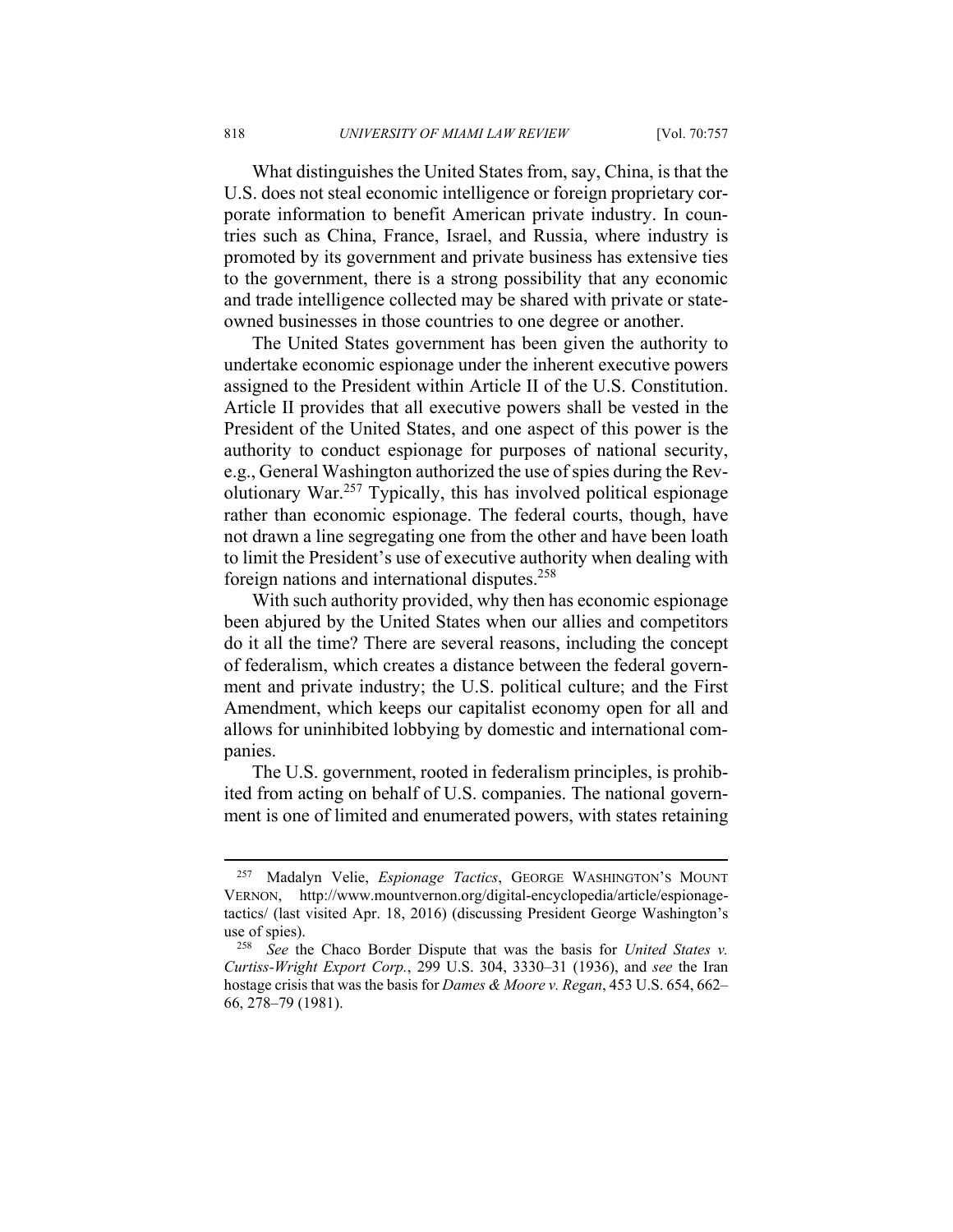residual powers such as registering companies.<sup>259</sup> Unlike unitary states like the UK or France where companies register with and are licensed by the central government, in the U.S., this is done at the state level and therefore the connection between companies and the federal government is much weaker. Moreover, states are prohibited from favoring an in-state company over an out-of-state competitor. Under the dormant or negative commerce clause, the Supreme Court has prohibited state governments from imposing impediments to foreign and out of state commerce, e.g., states cannot favor a local dairy or agrarian interest over an out-of-state rival.<sup>260</sup>

Second, the United States, more than others, is premised on a free market ideology that corresponds with a limited national government. The U.S. government and U.S. political culture see the optimal outcome resulting from a free market allocation of resources and have chosen, unlike France or China, to not pick "national winners" in industry. Most American government officials do not believe economic espionage will enrich the nation, but will, most likely lead to retaliatory measures taken against American companies and individuals, which would be harmful because the U.S. remains the world's superpower with the largest economy in the world.

The United States, as the largest developed economy in the world, promotes an open and fair trading system to engender economic growth, democracy and international stability; the government remains focused on international trade rules, which, other things being equal, create the most favorable outcome for American industry and workers. As such, the U.S. has sought to lead by example and perhaps downplay the occasional loss of intellectual property when allies take advantage of our openness.

Lastly, the United States is part of a global economy where large multi-national corporations employ tens of thousands of people in dozens of countries worldwide. It would be difficult for the U.S. to steal trade secrets from one foreign corporation which perhaps employs thousands of American workers, share the pilfered intellectual property with a U.S.-based company in the same industry, and know

<sup>259</sup> Article I, Section 8, enumerated those limited powers, such as regulating interstate commerce, taxing and spending, but not the residual power to assist local companies. U.S. Const. art. I, § 8.<br><sup>260</sup> Baldwin v. G.A.F. Seelig Inc., 294 U.S. 511, 522–22 (1935).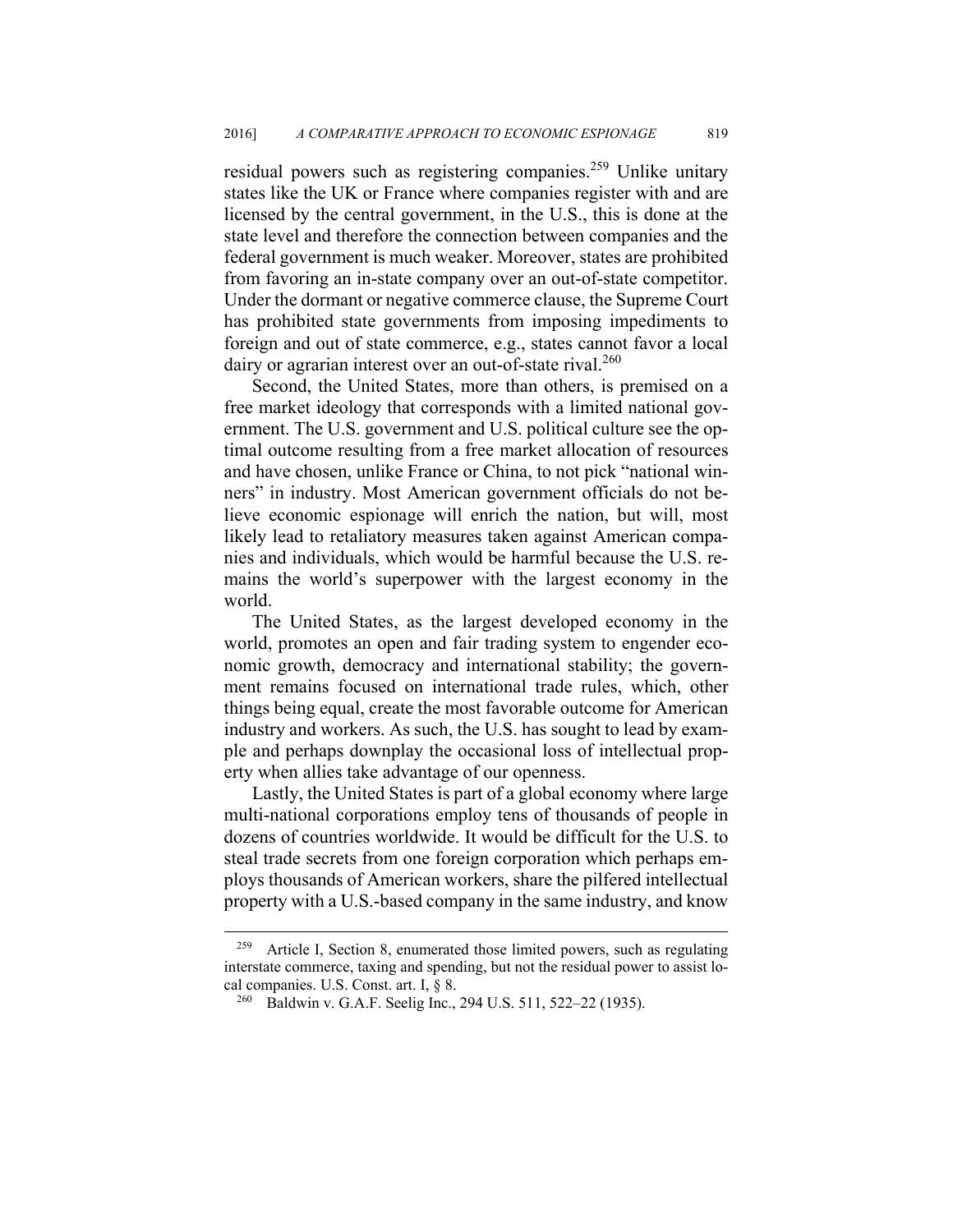with any certainty these actions would not negatively impact the U.S.-based employees of that foreign entity. It is no longer clear who actually benefits and who is harmed from economic espionage in an interconnected global economy. It is possible to help one American company only to injure another. For example, imagine if the U.S. undertook espionage on behalf of General Motors or Chrysler against Volkswagen or Toyota. Although this might seem like a benefit to executives and employees at American car companies located in the industrial northeast and Midwest, it would be harmful to other Americans, such as workers in Tennessee and Kentucky where Volkswagen and Toyota have a large presence.

Thus, the U.S. system of federalism, capitalism, and individualism, and the fact that the U.S. sees itself as protector of the world's open trading system, best explains why economic espionage is not supported or tolerated by the U.S. government except in its current limited role, in that some economic intelligence is collected for national security purposes.

5. WHY THE GLOBAL RESPONSE HAS BEEN WEAK

"There's no country where we have a no-spy agreement." -President Barack Obama<sup>261</sup>

Espionage is a dirty business. Spies act outside international, traditional norms in comparison to military maneuvers, which, for the most part, follow established international rules. A soldier is given the courtesy of POW status when engaging in combat and conducting operations in accordance with the laws and customs of war. A

<sup>261</sup> Zeke J. Miller, *Obama: "There's No Country Where We Have a No-Spy Agreement"*, TIME (Feb. 11, 2014) (This was President Obama's response when asked at a joint press conference with French President Francois Hollande "whether his choice of France for the first state visit of the second term indicated a new special relationship that would result in an extension of a so-called 'no-spy' agreement with the European ally."), http://time.com/6398/obama-theres-nocountry-where-we-have-a-no-spy-agreement. Hollande responded by saying "he and Obama had put the controversy behind them, but said there must be an expectation of privacy for ordinary people around the world. 'Following the revelations that appeared due to Snowden, we clarified things, Mr. Obama and myself, we clarified things. And then this was in the past,' Hollande said 'Mutual trust has been restored.'" *Id.*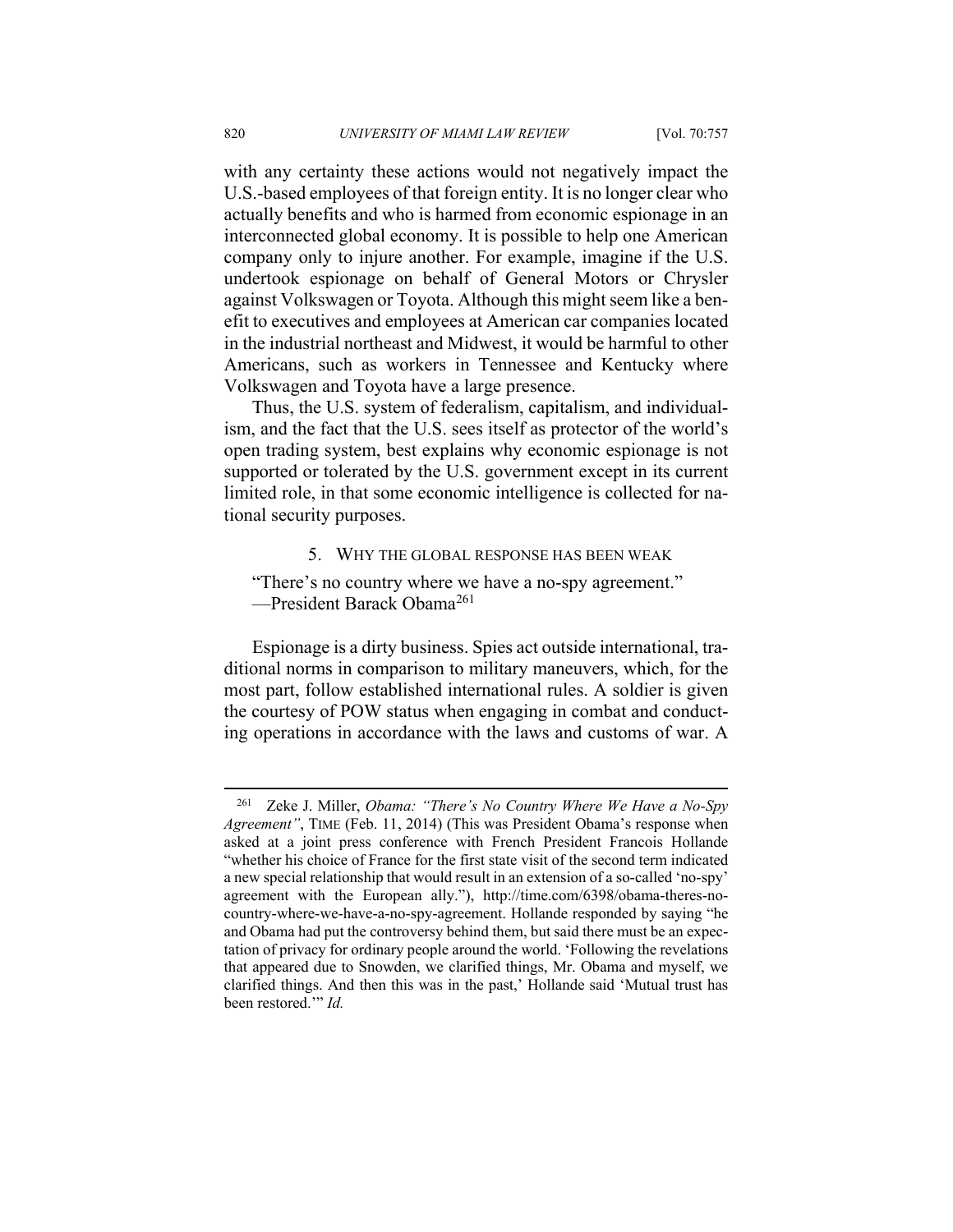spy, when caught, is usually criminally prosecuted or held without POW status.

There is a general distaste for espionage. But economic espionage seems to engender a less visceral emotion, and governments are more forgiving in cases of intellectual property theft compared to the typical political and military espionage of the Cold War era. While political and military espionage seems to bring out aggressive, nationalistic tendencies to the forefront, economic espionage seems to be tied to a nation's economic survival, and therefore, deemed more "acceptable."

There are several factors that might influence a particular government to either support or reject the idea of state-sponsored economic espionage. The biggest factor, of course, is money and prosperity for one's people. Historically, as trends go, developing countries

> manufacture[] lower-technology products and provide[] lower-technology services for sale to the more developed countries. The developed countries, meanwhile, close[] entire industries and convert[] their labor forces to work on more advanced products and services based on newly invented products and processes. Prosperity increase[s] as new technologies dr[i]ve productivity gains and wages r[i]se. [Several] [c]ountries [have] moved up the technology ladder.262

However, moving up the technology ladder has become a much quicker proposition for some, especially if the trade secrets of one's competitors can be legally or illegally acquired, and so the concept of economic espionage is born.263

Developed countries with advanced intellectual property (IP) want to protect, benefit and promote their competitive advantage, so these countries enact laws to safeguard IP and reward entrepreneurs for sweat equity and taking risks. These laws are necessary, since "illegal theft of intellectual property . . . undermine[s] both the

<sup>262</sup> NAT'L BUREAU OF ASIAN RESEARCH, THE IP COMMISSION REPORT 9 (2013). 263 *See generally id.*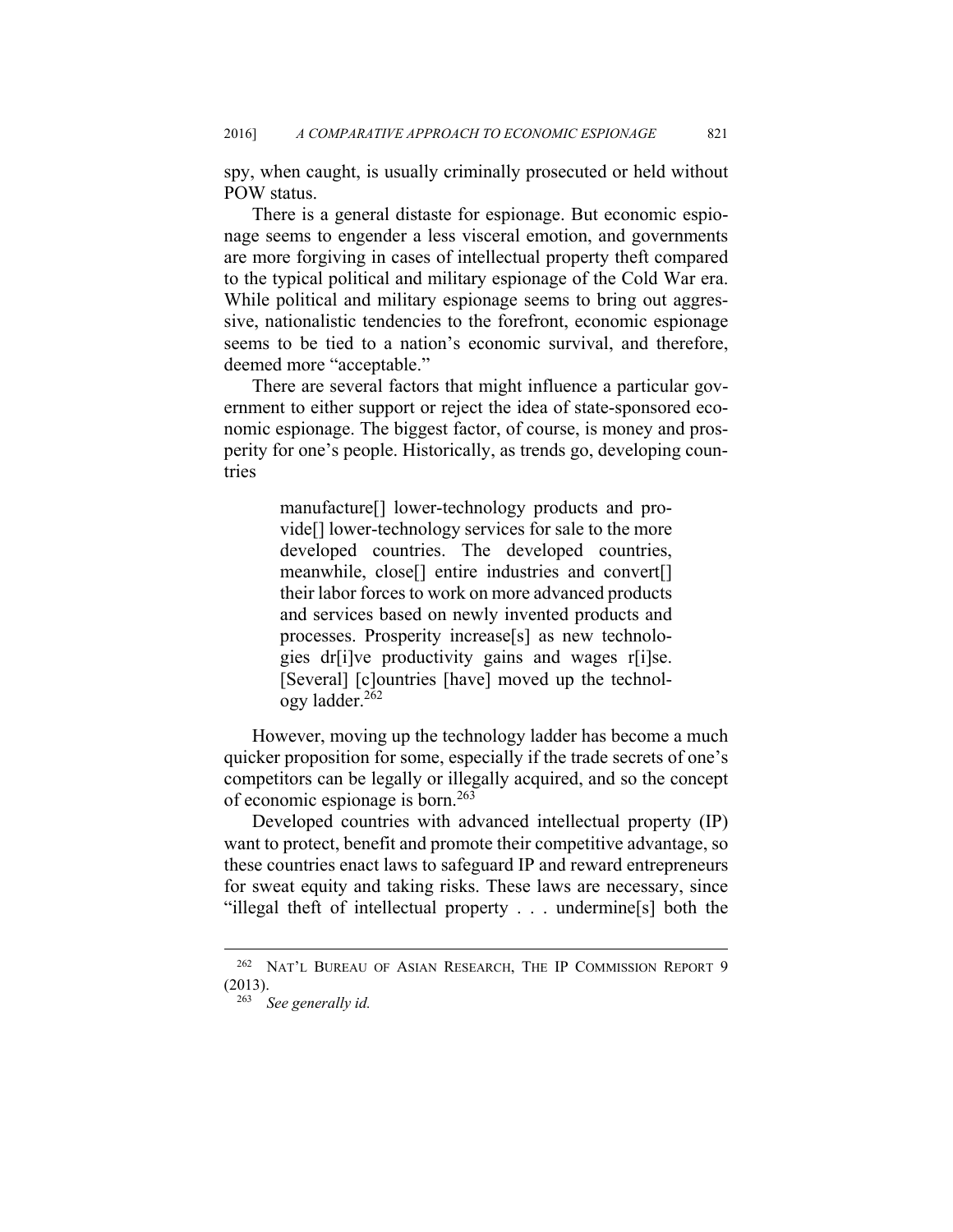means and the incentive for entrepreneurs to innovate, which[, [in turn,] slow[s] development of new inventions" and scientific discoveries.264 On the other hand, developing countries have no incentive to protect what they do not have, and in an effort to catch up and become competitive themselves and bring economic prosperity to their people, those with a perceived need have little incentive to play by the same rules. $265$ 

Governments that are heavily intertwined with private industry are more likely to conduct economic espionage for the benefit of the private sector. Countries that have a nationalistic view of the "global" marketplace, and represent a target-rich environment of advanced technology for their competitors, tend to have strict IP protection laws and economic espionage-type criminal statutes. However, other countries that are just as nationalistic from an economic perspective, but have minimal protectionist industrial policies and poor legal environments for IP protection, may be among the countries that either support or condone economic espionage. Developed countries that have more to lose from the theft of their trade secrets and who value innovation (such as the United States) obviously favor enforcing and prosecuting economic crimes.

However, some developed countries, such as Canada and New Zealand, countries that have EEA-type legal protections in place, have not prosecuted anyone for such crimes; this perhaps may suggest that at least some in those governments believe that such prosecutions actually inhibit innovation and productivity rather than protect it. Then there is the perspective of many in countries such as China, Russia, and perhaps India, where intellectual property theft seems to be justified since it ensures a level playing field amongst developed and developing countries.<sup>266</sup>

In short order, economic espionage begins to look less like a moral judgment and more like a different perspective on the rule of law. While the U.S. is quick to label other governments as thieves, other countries may not consider what they are doing as wrong. Why is this so? While the U.S. capitalist system seeks to strongly protect property interests, other cultures seem to view intellectual property

<sup>&</sup>lt;sup>264</sup> *Id.* at 1.<br><sup>265</sup> See id. at 10.<br><sup>266</sup> THE COMM'N ON THE THEFT OF AM. INTELLECTUAL PROP., THE IP COMMISSION REPORT (2013).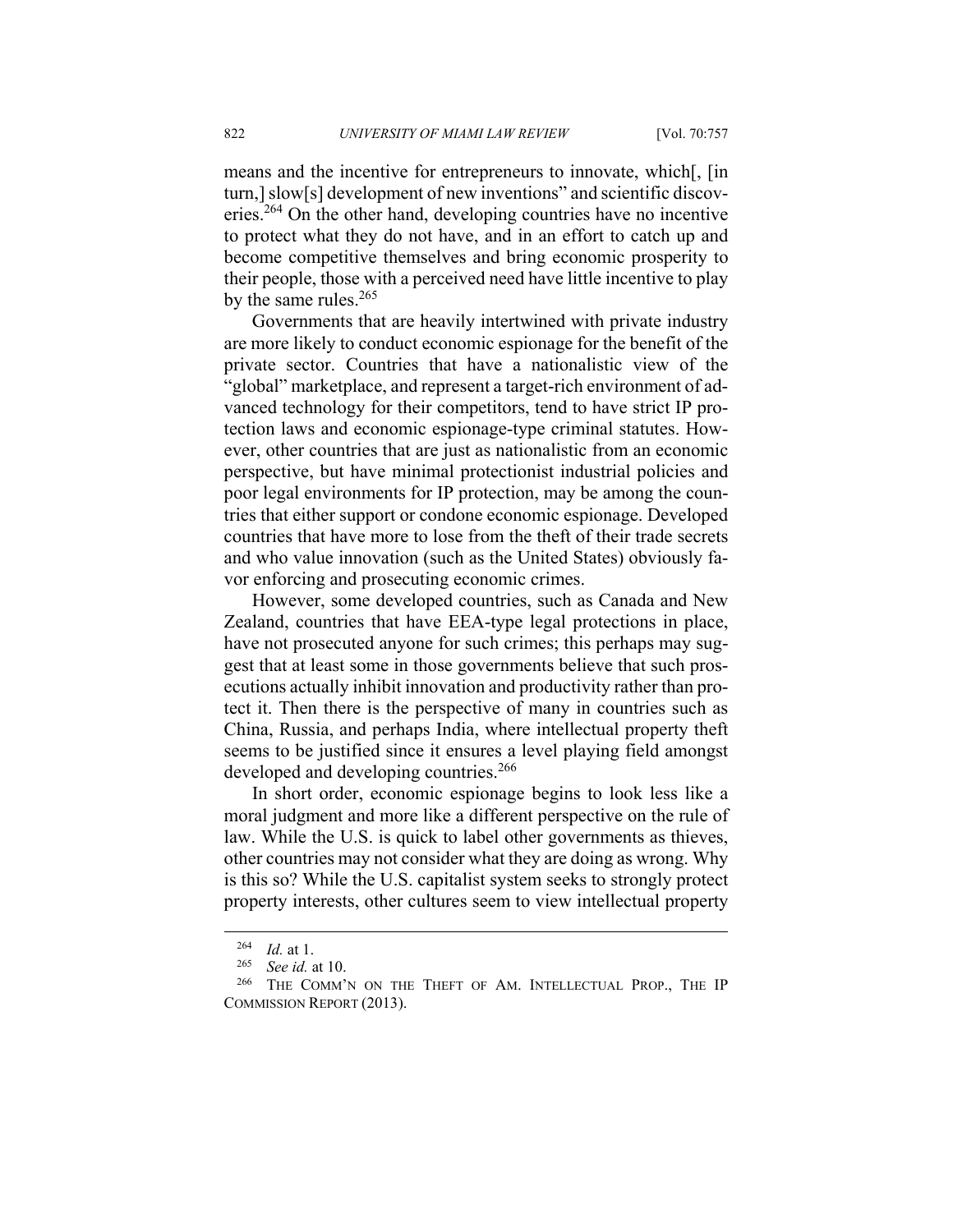through a different lens and are less willing to declare IP a uniquely protected right.

Different conceptions of ownership and types of political governance may shape each country's unique view of the rule of law. The U.S. does not have public ownership of private property, whereas China has a history of common ownership of property. Similarly, the U.S. does not have the collusion between government and business like the state-owned industries in France or the possible collusion between the oligarchs and the Russian government.

The concept of individualism may also explain why the U.S. is the only nation to have utilized its economic espionage laws to prosecute offenders, whereas countries like Germany and Canada, which are more social welfare states, have not. The United States may have the strongest protections in the world, but in other countries such as Germany, while there is no specific economic espionage statute, trade and business secrets are protected albeit in less specific legal provisions.

The U.S. (and the Western world for the most part) tends to cherish individualism ("Be yourself! Set your own standard! Just say no!"),<sup>267</sup> whereas China and the East tend to value harmony and group solidarity ("Fit in with the others! Don't stick out! Find a way to say yes!").<sup>268</sup> These priorities in values demonstrate that China would be more willing to condone stealing trade secrets for the benefit of state-owned industry than a country such as the U.S., which emphasizes fair competition, individual ingenuity, and innovation.

Lastly, another reason why the global response to IP theft and economic espionage has been so weak is because historically, many nations have condoned these activities, including ironically in earlier years the United States. In the 19<sup>th</sup> century, the United States was known for stealing from the British, particularly in the textile industry.269 American citizen, Francis Cabot Lowell, moved to Scotland in 1811 and secretly stole the plans to the Cartwright loom, a

1

<sup>&</sup>lt;sup>267</sup> T.R. REID, CONFUCIUS LIVES NEXT DOOR: WHAT LIVING IN THE EAST TEACHES US ABOUT LIVING IN THE WEST 152 (Vintage Books 1999). T.R. Reid was the Washington Post Tokyo Bureau Chief and lived in Japan for five years.<br><sup>268</sup> *Id.* <sup>269</sup> See JOHN L FIALKA, WAR BY OTHER MEANS: ECONOMIC ESPIONAGE II

<sup>269</sup> *See* JOHN J. FIALKA, WAR BY OTHER MEANS: ECONOMIC ESPIONAGE IN AMERICA xi–xiv (W.W. Norton & Company, Inc. 1997).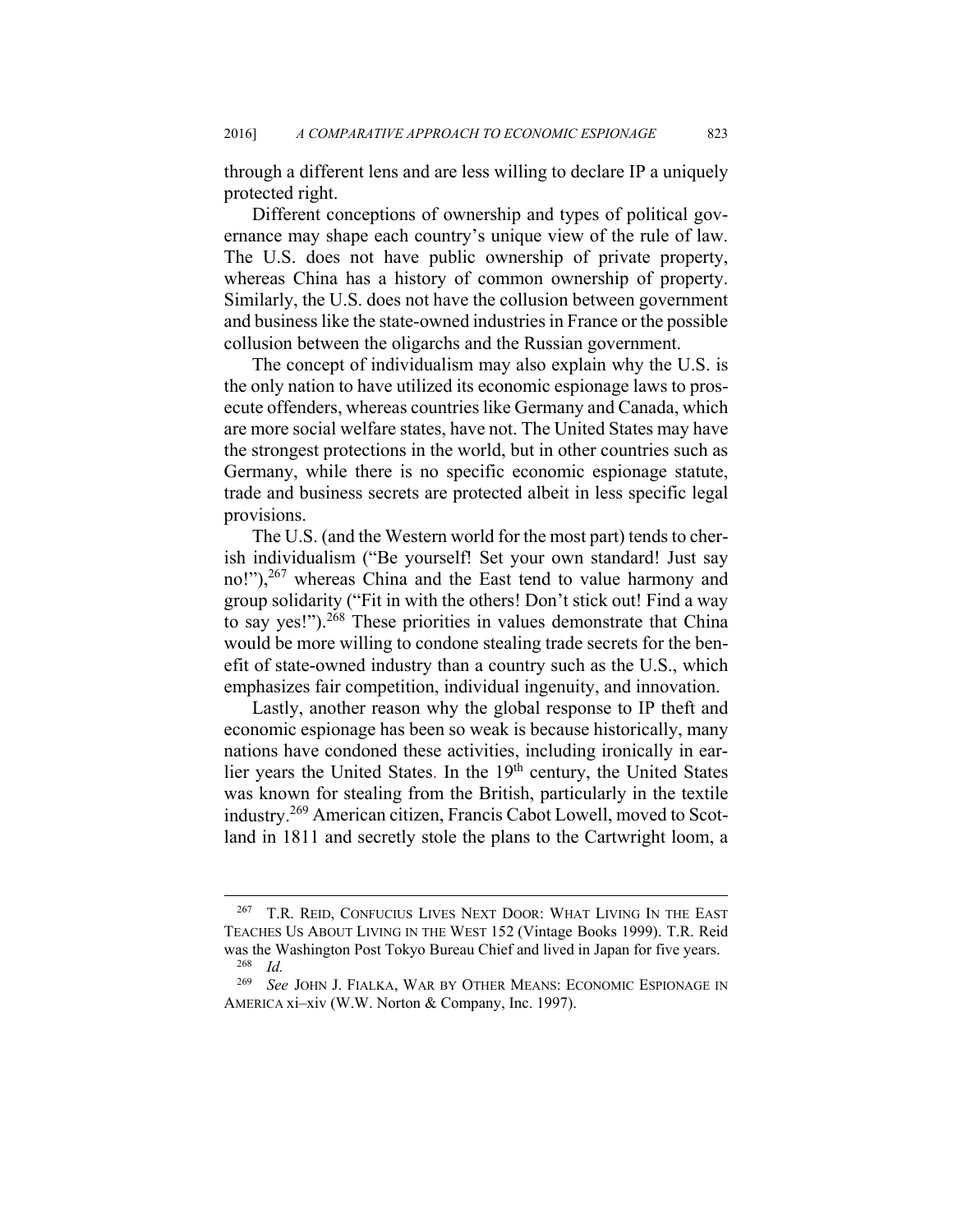water-driven weaving machine that almost singlehandedly had provided Britain with a booming economy.270 Lowell then moved back to Boston, built a version of the Cartwright loom, and founded a town (Lowell) that "provided the first big shock that jolted America into the industrial age. $1271$ 

Centuries earlier, the British did the same to the Chinese. The British, known for their love of tea, had a plant, camellia sinensis,  $272$ smuggled out of China and into India.<sup>273</sup> In 1848, Robert Fortune, working for the East India Company (with ties to the British government),

> 'learned Mandarin, shaved his head, adopted a pigtail as worn by Manchus, dressed in local clothes and disguised himself as a Chinese from a distant province. He sneaked into remote areas of Fujian and Jiangsu province, forbidden parts of China. Fortune managed to collect 20,000 plants and seedlings and had then transported it to Kolkata [(India)] in Wardian cases, small greenhouses which kept the plants healthy due to condensation within the case . . . .' These seedlings were planted in Darjeeling and grew into bushes that over the time produced the unique tea . . . .'[T]he knowledge that he brought back from China together with plants were instrumental in what is today a huge flourishing tea industry in India.'274

Now, with the Chinese stealing trade secrets from U.S. business entities, we have come full circle, since centuries earlier Chinese discoveries and technology were pilfered by the West. Some Chinese believe history justifies their current behavior, especially in

<u>.</u>

<sup>270</sup> *Id*. at xi–xiii. 271 *Id*. at xiv. 272 "Camellia Sinensis is the Latin word for tea." Subhro Niyogi, *Spy Secret Behind Darjeeling Tea*, TIMES INDIA (Feb. 7, 2014), http://timesofindia.indiatimes.com/city/kolkata/Spy-secret-behind-Darjeeling-tea/articleshow/29966599.cms. 273 *Id.*

<sup>274</sup> *Id.*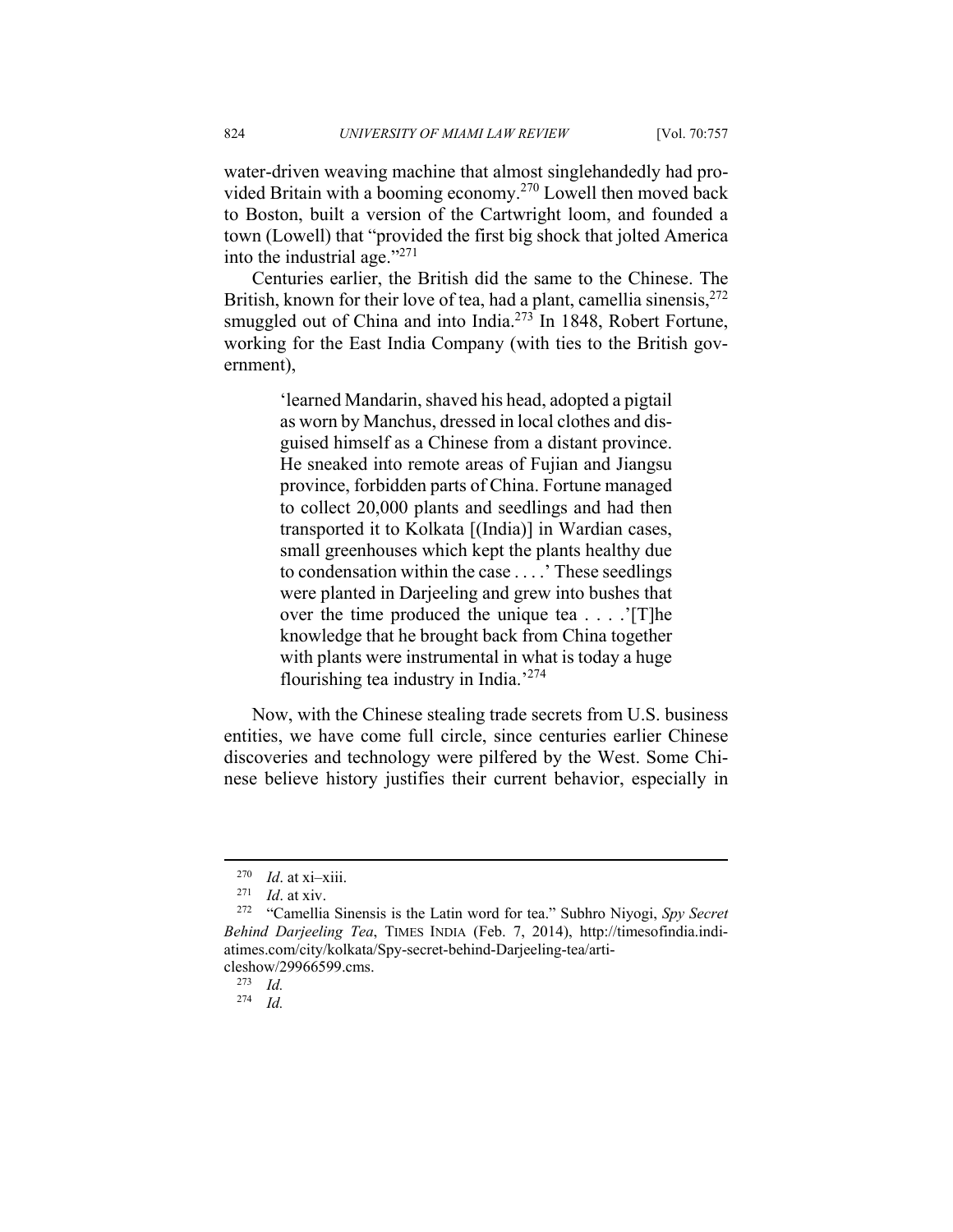view of "The Century of Humiliation," referring to the West's exploitation of China since the mid-19<sup>th</sup> century.<sup>275</sup> China was exploited and humiliated for over 100 years by an international system that strengthened their competitors and kept China weak, isolated, and divided. So China and its business community believe they have a right to do whatever they can get away with to assume their rightful place in the world. Some countries see no contradiction or harm in stealing the intellectual property of other nations. After all, is it not true that everything is fair in love, war and business?

Self-justification and feelings about the theft of trade secrets vary. The severity of the problem is certainly underestimated. Some nations and its citizens find theft of trade secrets from foreign competitors acceptable and deemed critical to the stability of their nation's economy; others find it unacceptable and blatantly illegal. Some countries will take extreme measures to improve or ensure the survival of their respective economies, even to include the outright theft of trade secrets. Regardless of one's particular view on the issue, the global response to economic espionage has been weak and ineffectual.

## V. CONCLUSION

In the United States, theft of trade secrets is illegal.276 Competitive intelligence, also known as open-source intelligence, is perfectly legal. Every intelligence agency collects sensitive foreign political, military, technical and economic information. This intelligence is provided to government leaders to aid them in making policy decisions. In the case of economic and technical information, e.g., trade secrets, some foreign governments share that intelligence with domestic and state-owned industry providing those companies with a distinct unfair advantage over their foreign competitors. This is theft of intellectual property, the protection of which is a cornerstone of capitalism and free enterprise. The U.S. government denies stealing foreign trade secrets or intellectual property for the benefit

<sup>275</sup> *See* Helen H. Wang, 'Century of Humiliation' Complicates U.S.-China Relationship, FORBES, (Sept. 17, 2015) http://www.forbes.com/sites/helenwang/2015/09/17/century-of-humiliation-complicates-us-china-relationship/.<br><sup>276</sup> See 18 U.S.C. §§ 1831, 1832 (2012).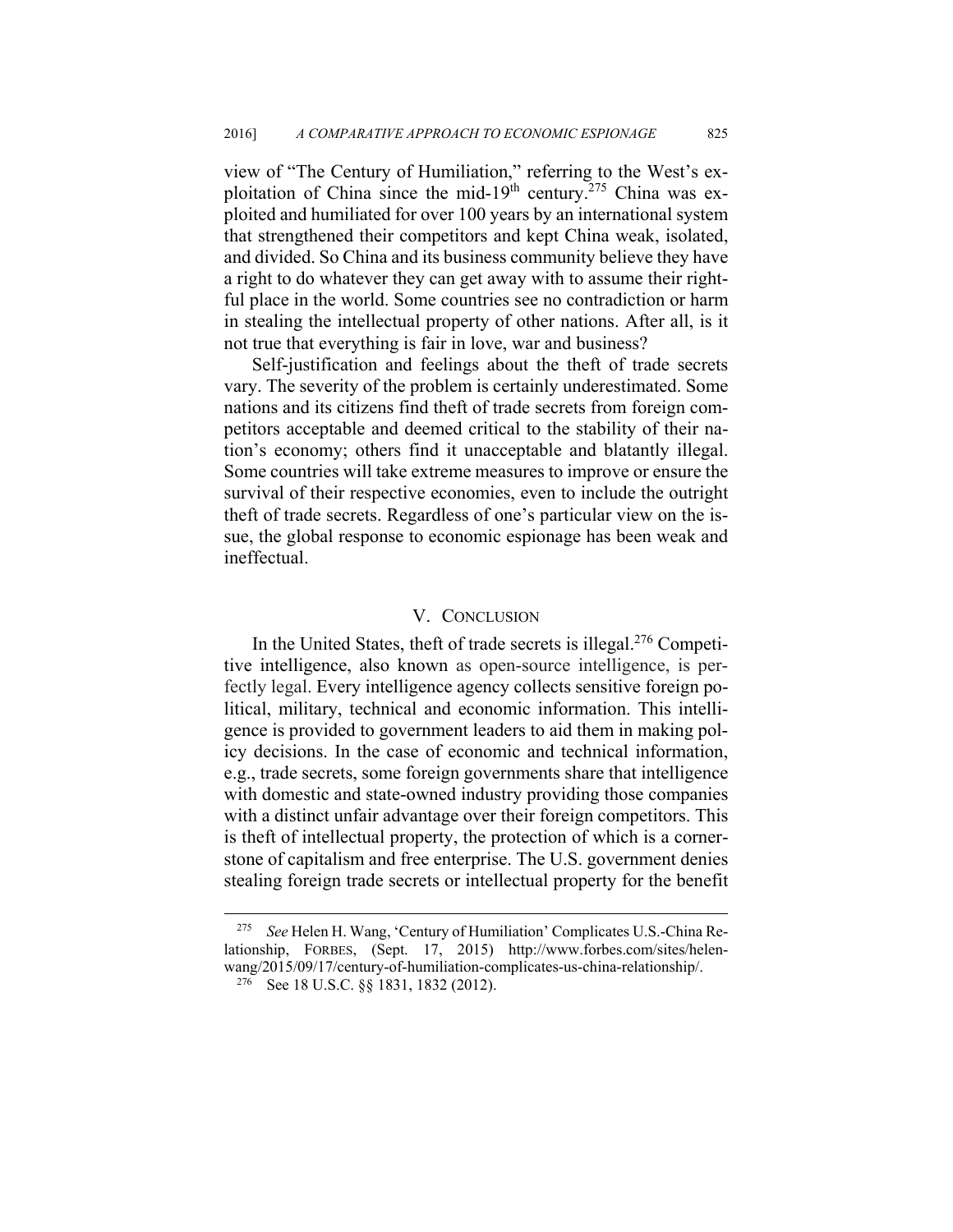of U.S. private industry; however, the U.S. Intelligence Community ("USIC") readily admits acquiring foreign economic intelligence for legitimate government purposes.

In 1996, when former President Bill Clinton signed the Economic Espionage Act, the U.S. government identified somewhere between 23 and 51 foreign nations, which were targeting sensitive U.S. technologies through human espionage and other means.<sup>277</sup> Since then, the USIC's annual assessment of countries spying on the U.S. has climbed consistently to well over 100 foreign countries including both adversaries and allies.<sup>278</sup> Countries now view national power and national security in economic terms, and the key to U.S. wealth and economic well being is our trade secrets. Since the U.S. is the most technologically advanced country, there is no doubt that its intellectual property is being targeted by multiple state-and-private actors.

> BlackOps Partners Corporation, which does counterintelligence and protection of trade secrets and competitive advantage for Fortune 500 companies, estimates that \$500 billion in raw innovation is stolen from U.S. companies each year. Raw innovation includes trade secrets, research and development, and products that give companies a competitive advantage. 'When this innovation is meant to drive revenue, profit, and jobs for at least 10 years, we are losing the equivalent of \$5 trillion out of the U.S. economy every year to economic espionage,' said Casey Fleming, CEO of BlackOps Partners Corporation.<sup>279</sup>

<sup>277</sup> *See* H.R.REP. NO. 104-788, at 12-13 (1996); *see also* S.REP. NO. 104-359, at 6 (1996). 278 Olga Khazan, *Actually, Most Countries Are Increasingly Spying on Their* 

*Citizens, the UN Says*, THE ATLANTIC (June 6, 2013), http://www.theatlantic.com/international/archive/2013/06/actually-most-countries-are-increasinglyspying-on-their-citizens-the-un-says/276614/; *see also* Michael Martinez, *Allies Spy On Allies Because a Friend Today May Not Be One Tomorrow*, CNN (Oct. 31, 2013), http://www.cnn.com/2013/10/30/us/spying-on-allies-everybody-doesit/. 279 Joshua Philipp, *The Staggering Cost of Economic Espionage Against the* 

*U.S.*, EPOCH TIMES (last updated 1:13 PM), http://www.theepochtimes.com/ n3/326002-the-staggering-cost-of-economic-espionage-against-the-us.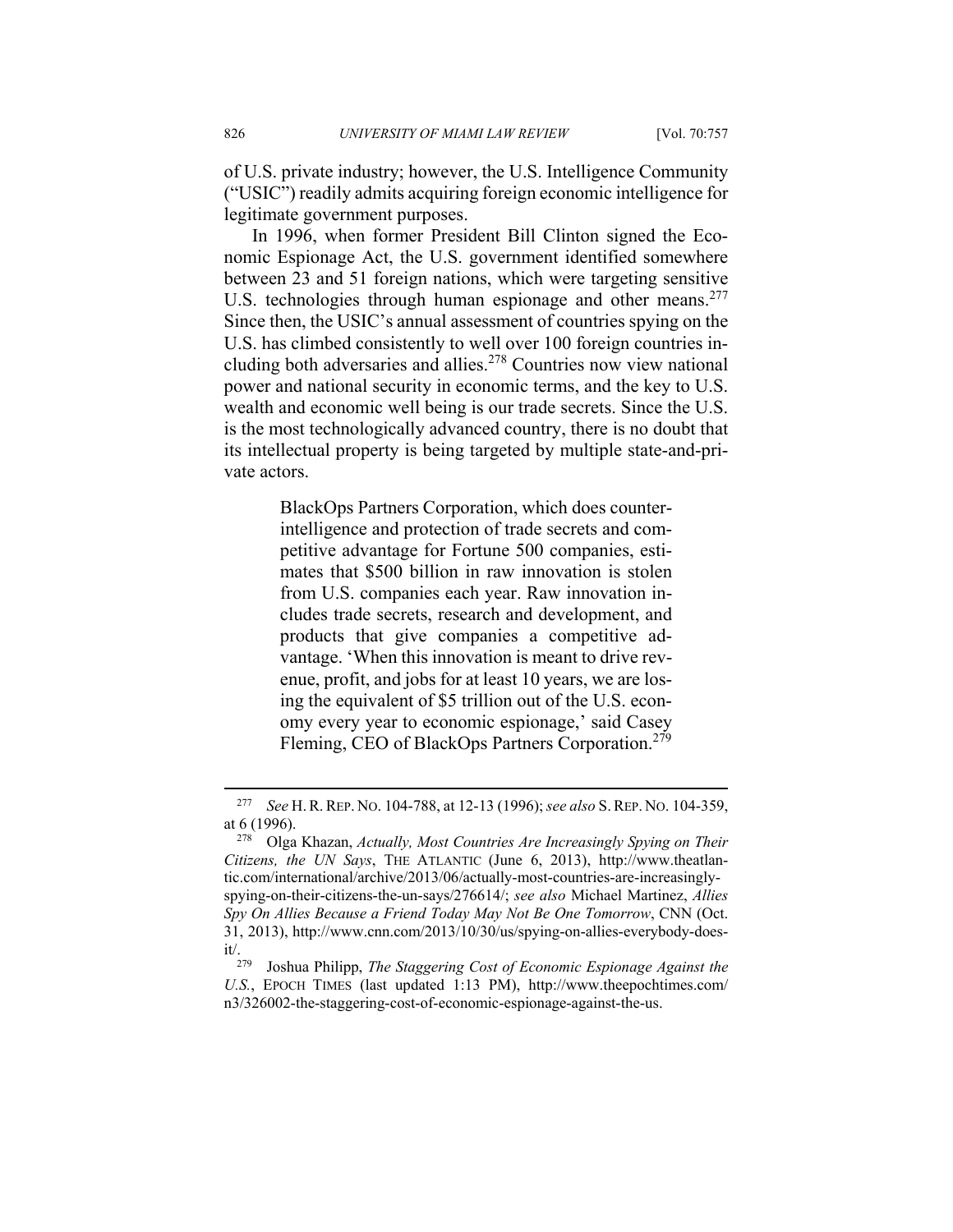If the gross domestic product for the U.S. was \$16.7 trillion dollars in 2013280 with approximately 116 million full-time workers, how many additional U.S. jobs would have been created with an additional \$5 trillion dollars of GDP? Economic espionage is obviously a major concern.

Unfortunately, the U.S. response to economic espionage has been relatively weak due to only a few actual convictions; poor reporting by the U.S. business community due to its fear of disclosure and damage to its reputation; private industries' lax cybersecurity and poor security against insider employee theft; and U.S. private sector apathy, or at best, feelings of inevitability that loss of trade secrets is merely a cost of doing business.

While the U.S. values innovation and spends billions<sup>281</sup> on R&D, the U.S. will more than likely not follow the example of China and Russia, or even France for that matter, where government and business interests are intricately entwined. The U.S. government structure is such that there will always be a separation between government and private industry and its citizens value their privacy sufficiently that corporations would be reluctant to become intimate partners with government agencies. What could change this dynamic? Economic espionage and the wholesale loss of U.S. intellectual property for one thing. If economic espionage goes unchecked in America, this could kill American innovation and the incentive to invest in technology, and ultimately lead to the Orwellian predictions discussed in Global Trends 2030, a futuristic study conducted by the Office of the Director of National Intelligence. "In 2030, Asia will have surpassed North America and Europe combined in terms of global power . . . .China's GDP . . . is likely be about 140-percent larger than Japan's."<sup>282</sup> "A reinvigorated US economy"—spurred by

<u>.</u>

<sup>280</sup> *GDP*, WORLD BANK (Nov. 29, 2015), http://data.worldbank.org/indicator/NY.GDP.MKTP.CD.

<sup>&</sup>lt;sup>281</sup> "For 2008, the most recent year available, the NSF  $\lbrack$  ("National Science") Foundation")] calculated that U.S. industry, the Federal Government, universities, and other nonprofit organizations expended \$398 billion on R&D, or 2.8 percent of the US Gross Domestic Product." COUNTERINTELLIGENCE REPORT, *supra* note

<sup>8,</sup> at 4.<br><sup>282</sup> NAT'L INTELLIGENCE COUNCIL, GLOBAL TRENDS 2030: ALTERNATIVE WORLDS iv, 16 (2012), http://www.dni.gov/index.php/about/organization/globaltrends-2030.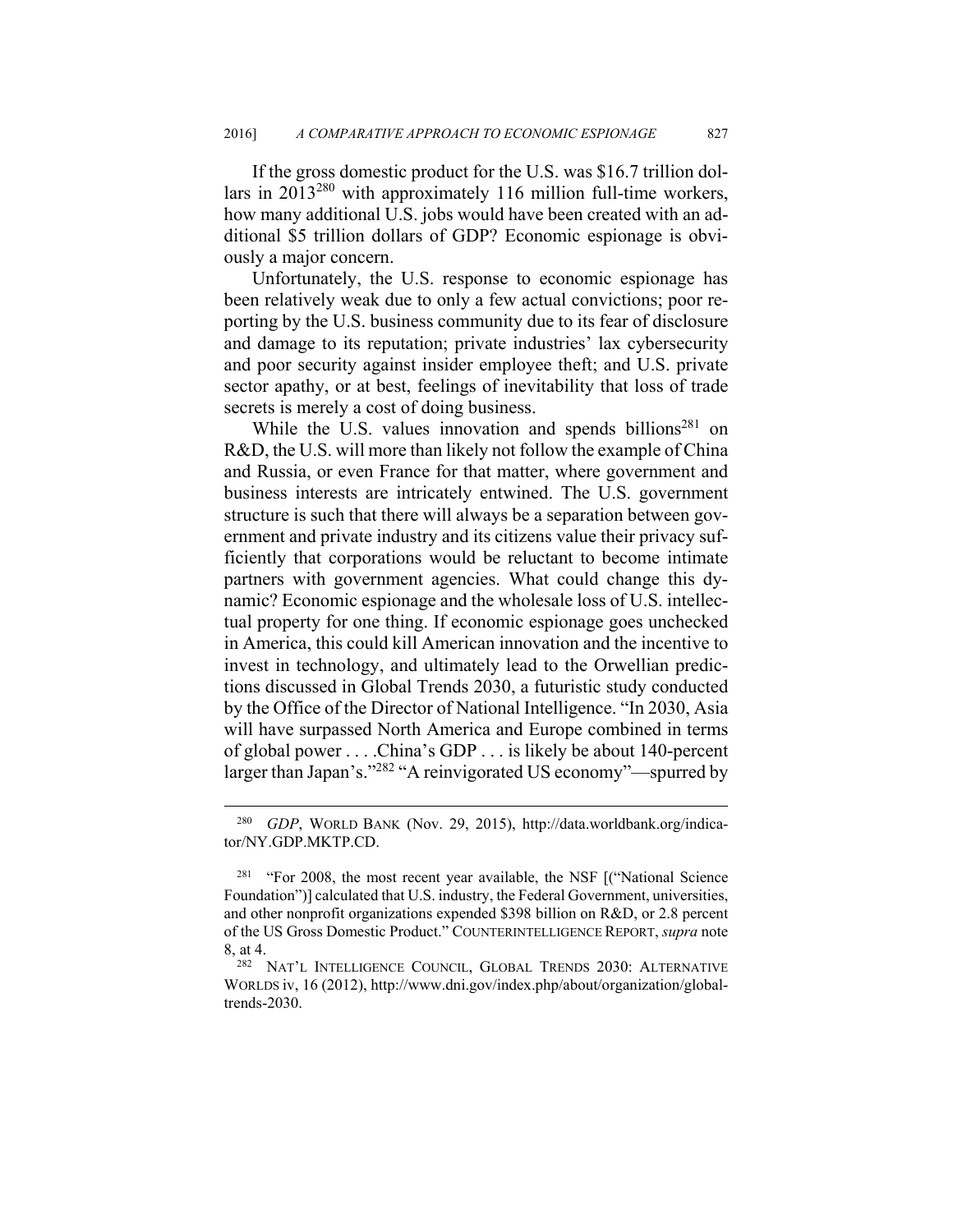possible US energy dependence—"would increase the prospects that the growing global and regional challenges would be addressed."283 If the US fails to rebound, "[a] dangerous global power vacuum would be created."284

U.S. businesses need to become educated, aware, and more proactive. Economic espionage and cyberattacks are not going away, in fact, it is getting worse.<sup>285</sup> Criminal prosecutions and sanctions should increase at a bare minimum, as this will send a strong message to other countries engaged in state-sponsored theft of trade secrets.

## <sup>283</sup> *Id.* at 106.

 $\overline{a}$ 

<sup>284</sup> *Id.* "[I]t took Britain 155 years to double GDP per capita, with about 9 million people . . . The US and Germany took between 30 and 60 years with a few tens of million people . . . but India and China are doing this at a scale and pace not seen below: 100 times the people than Britain and a tenth the time. By 2030 Asia will be well on its way to returning to being the world's powerhouse, just as it was before 1500." *Id*. at 2.<br><sup>285</sup> "The absence of universally accepted and enforceable norms of behavior

in cyberspace has contributed to this situation . . . The result is a cyber environment in which multiple actors continue to test their adversaries' technical capabilities, political resolve, and thresholds." *Worldwide Threat Assessment of the U.S. Intelligence Community: Hearing Before Senate Armed Services Comm.*, 114th Cong. 2 (2015) (statement for the record of James R. Clapper, Director of National Intelligence), http://www.dni.gov/files/documents/Unclassified\_2015\_ATA\_SFR\_-\_SASC\_FINAL.pdf. In a Cisco Systems study, the number of devices such as smartphones and laptops in operation worldwide that can connect to the Internet and other networks is expected to increase from about 12.5 billion in 2010 to 25 billion in 2015. DAVE EVANS, THE INTERNET OF THINGS: HOW THE NEXT EVOLUTION OF THE INTERNET IS CHANGING EVERYTHING 3 (Cisco Internet Business Solutions Group 2011), http://www.iotsworldcongress.com/documents/4643185/3e968a44-2d12-4b73-9691-17ec508ff67b. There is an increase in cloud computing, and this movement of data among multiple locations creates vulnerabilities. With the globalization of the supply chain, we have become increasingly interconnected. Theft of trade secrets will happen more often with "the proliferation of smartphones and the inclination of employees to plug their personal devices into workplace networks and cart proprietary information around." Nicole Perlroth, *Traveling Light in a Time of Digital Thievery*, NEW YORK TIMES (Feb. 10, 2012), http://www.nytimes.com/2012/02/11/tec hnology/electronic-security-a-worry-in-an-age-of-digital-espionage.html? r=0.